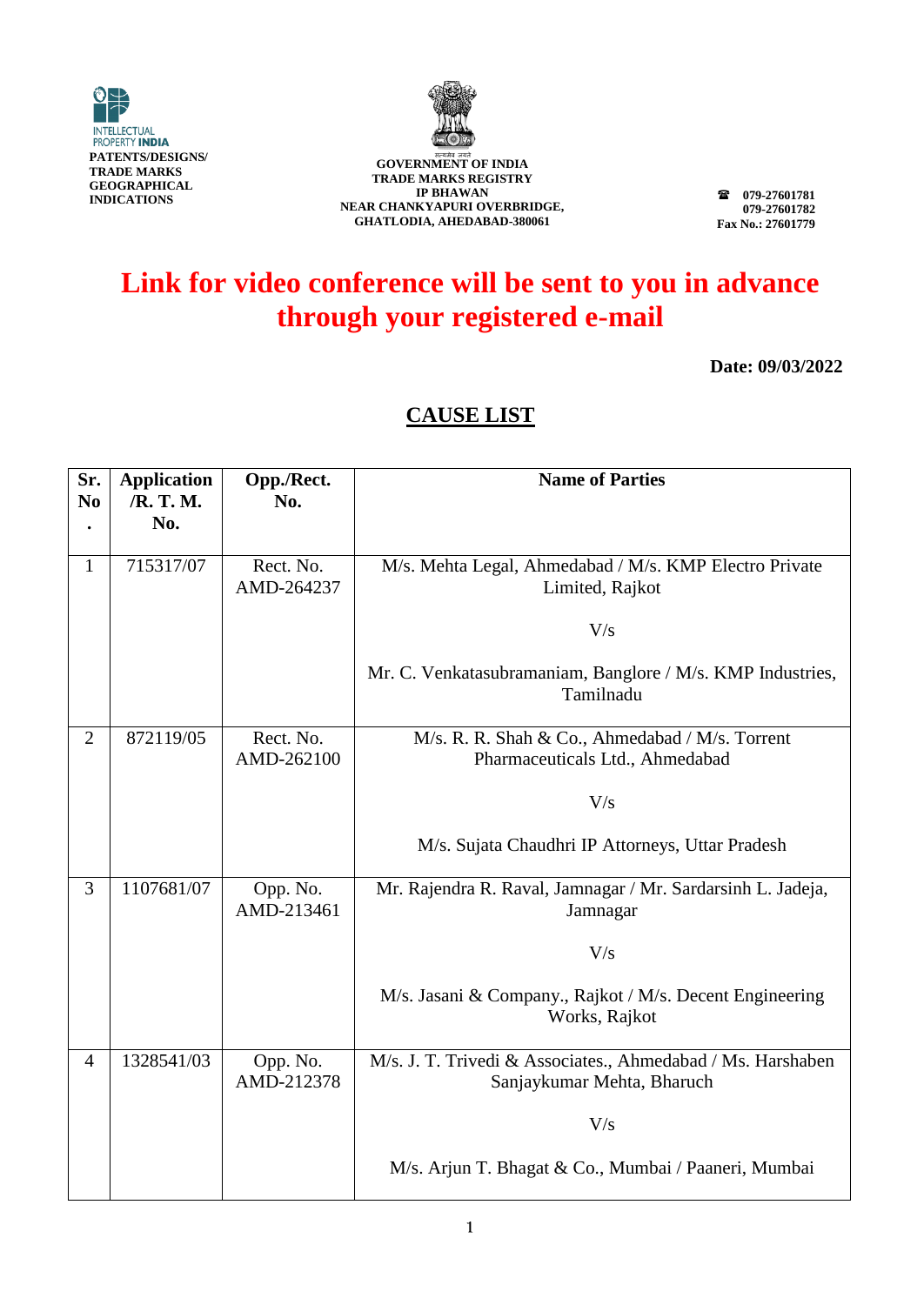| 5 | 1519396/25 | Opp. No.<br>AMD-730578 | M/s. K.C. Patel & Co., Ahmedabad / Mr. Nareshbhai R.<br>Vashwani, Baroda             |
|---|------------|------------------------|--------------------------------------------------------------------------------------|
|   |            |                        | V/s                                                                                  |
|   |            |                        | M/s. Lalji Advocates, Delhi / M/s. Seema Hosiety, Delhi                              |
| 6 | 1999517/30 | Opp. No.<br>AMD-834637 | M/s. Tradesafe, Ahmedabad / M/s. Harihar Food Private<br>Limited, Ahmedabad          |
|   |            |                        | V/s                                                                                  |
|   |            |                        | M/s. G.S. Rijhwani & Co., Mumbai / M/s. Ganesh Tea<br>Enterprises, Mumbai            |
| 7 | 2036161/29 | Opp. No.<br>AMD-819210 | Mr. Rajeev Jain, Jaipur / Mr. Shri Ramlal Sankhla, Rajasthan                         |
|   |            |                        | V/s                                                                                  |
|   |            |                        | Adv. G. Ramji, Chennai / P. Palanivel, Tamilnadu                                     |
| 8 | 2104255/05 | Opp. No.<br>AMD-805023 | M/s. Y. J. Trivedi & Co., Ahmedabad / M/s. Zoetic Ayurvedics<br>Pvt. Ltd., Ahmedabad |
|   |            |                        | V/s                                                                                  |
|   |            |                        | Advocate V. Ravi, Chennai / M/s. Micro Labs Ltd, Bangalore                           |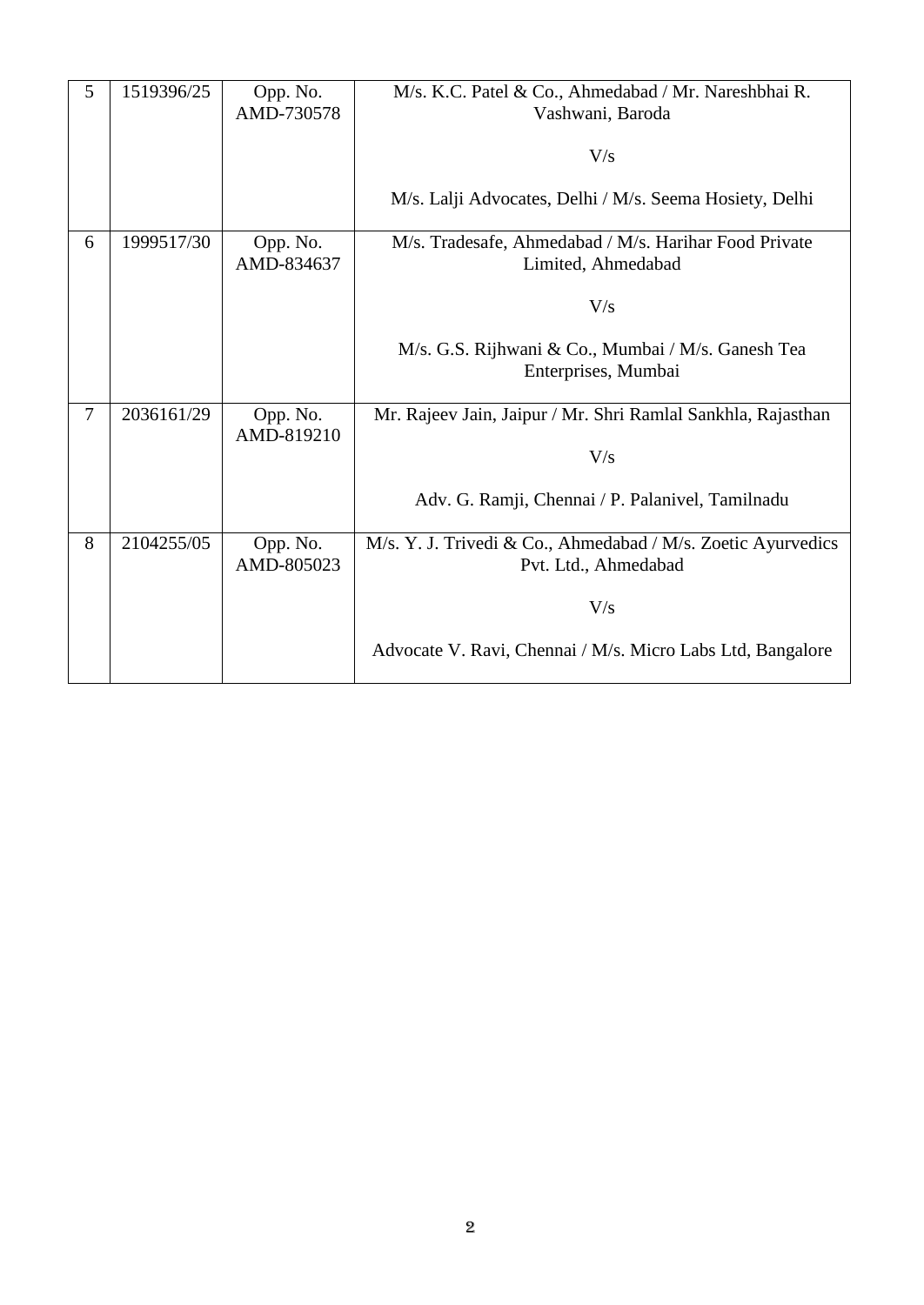



**079-27601781 079-27601782 Fax No.: 27601779**

# **Link for video conference will be sent to you in advance through your registered e-mail**

**Date: 10/03/2022**

| Sr.<br>N <sub>0</sub> | <b>Application</b><br>/R. T. M. | Opp./Rect.<br>No.      | <b>Name of Parties</b>                                                                         |
|-----------------------|---------------------------------|------------------------|------------------------------------------------------------------------------------------------|
|                       | No.                             |                        |                                                                                                |
| 1                     | 924011/29                       | Opp. No.<br>AMD-730404 | M/s. Y. J. Trivedi & Co., Ahmedabad / M/s. Nirma Chemical<br>Works Private Limited, Ahmedabad  |
|                       |                                 |                        | V/s                                                                                            |
|                       |                                 |                        | M/s. Chakraborty & Associates, West Bengal / M/s. Mima<br>Flour Mills Pvt. Ltd., Kolkata       |
| $\overline{2}$        | 1967224/36                      | Opp. No.<br>AMD-822627 | M/s. K.C. Patel & Co., Ahmedabad / M/s. Miraj Products Pvt.<br>Ltd., Rajasthan                 |
|                       |                                 |                        | V/s                                                                                            |
|                       |                                 |                        | M/s. M. P. Mirchandani & Co., Mumbai / M/s. Moraj Building<br>Concepts Private Limited, Mumbai |
| $\overline{3}$        | 2381478/25                      | Opp. No.<br>AMD-939090 | Mr. Pradeep Daulatram Parmar, Ahmedabad                                                        |
|                       |                                 |                        | V/s                                                                                            |
|                       |                                 |                        | M/s. Mahtta & Co., Ludhiana, / M/s. Duke Fashions (India)<br>Ltd., Ludhiana                    |
| $\overline{4}$        | 2540434/05                      | Opp. No.<br>AMD-851492 | M/s. D. C. Dani & Associates, Ahmedabad / M/s. Estrellas Life<br>Sciences Pvt. Ltd., Ahmedabad |
|                       |                                 |                        | V/s                                                                                            |
|                       |                                 |                        | M/s. V.A. Associates, Mumbai / M/s. Lupin Limited, Mumbai                                      |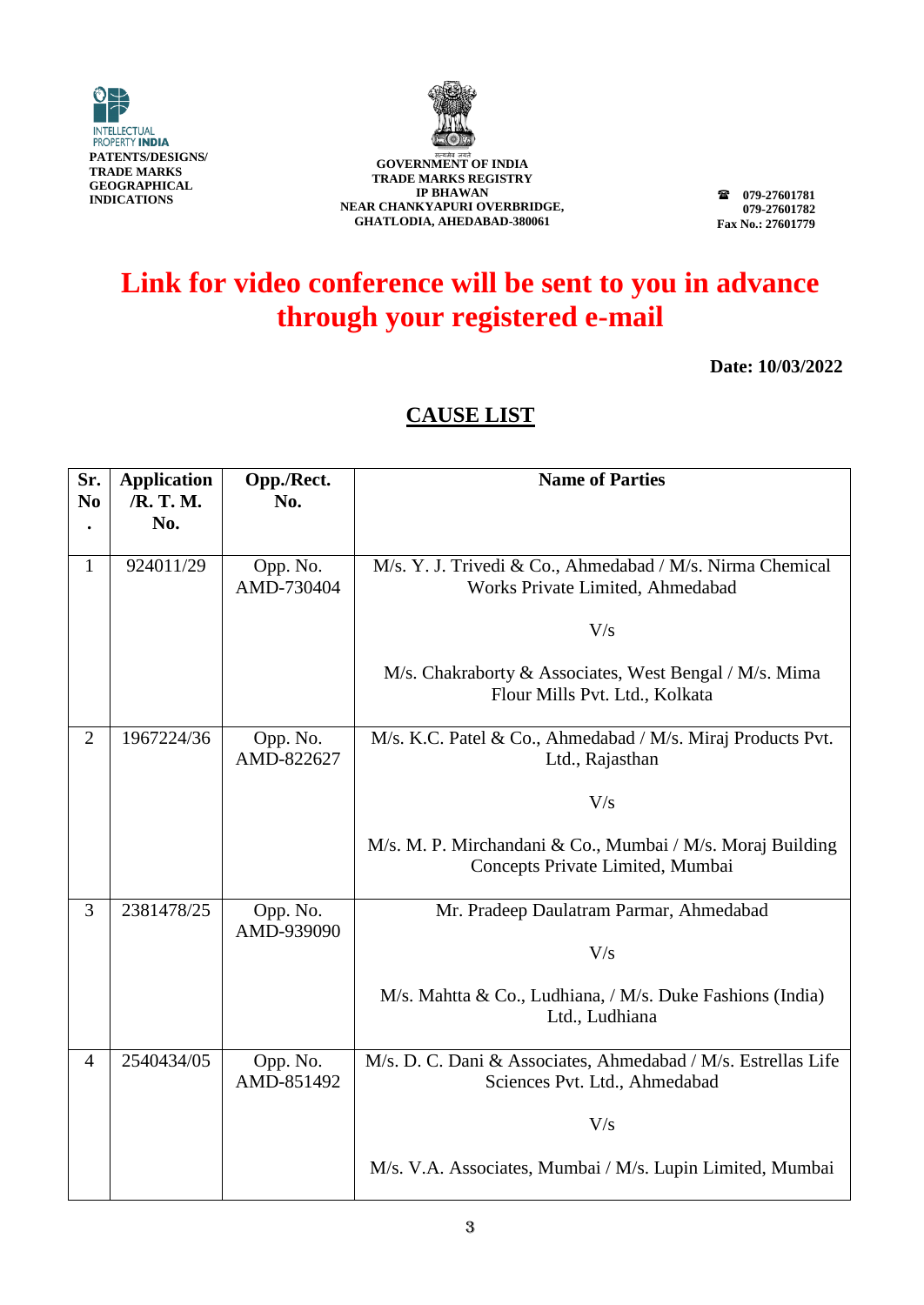| 5  | 2552838/30 | Opp. No.               | M/s. Parker & Parker Co. LLP, Ahmedabad                                                      |
|----|------------|------------------------|----------------------------------------------------------------------------------------------|
|    |            | AMD-821390             | V/s                                                                                          |
|    |            |                        |                                                                                              |
|    |            |                        | M/s. G.S. Rijhwani & Co., Mumbai / Ms. Suncrest Food<br>Makers, Thane                        |
| 6  | 2557863/19 | Opp. No.<br>AMD-925127 | M/s. Wallcera Tiles Private Limited, Morbi                                                   |
|    |            |                        | V/s                                                                                          |
|    |            |                        | Advocate Dakshesh B. Mehta, Ahmedabad / M/s. Cera<br>Sanitaryware Ltd, Ahmedabad             |
| 7  | 2572511/09 | Opp. No.<br>AMD-906802 | Advocate Kirankumar J. Jasani, Rajkot / M/s. Captain Polyplast<br>Limited, Rajkot            |
|    |            |                        | V/s                                                                                          |
|    |            |                        | M/s. G.S. Rijhwani & Co., Mumbai / Mr. Anand Patel, Indore                                   |
| 8  | 2787162/05 | Opp. No.<br>AMD-925992 | M/s. B. D. Shukla & Company, Ahmedabad / M/s. Tripada<br>Lifecare Private Limited, Ahmedabad |
|    |            |                        | V/s                                                                                          |
|    |            |                        | Advocate V. Ravi, Chennai, M/s. Micro Labs Limited,<br>Karnataka                             |
| 9  | 2809382/29 | Opp. No.<br>AMD-906686 | M/s. Gokul Agri International Limited, Ahmedabad                                             |
|    |            |                        | V/s                                                                                          |
|    |            |                        | M/s Saikrishna & Associates, Noida                                                           |
| 10 | 2842787/30 | Opp. No.<br>AMD-941442 | Mr. Ramesh G. Sabad, Rajkot / M/s. Sadguru Masala, Rajkot                                    |
|    |            |                        | V/s                                                                                          |
|    |            |                        | Advocate J.P. Associates, Gwalior / Mr. Sushil Varma, Madhya<br>Pradesh                      |
| 11 | 2856798/31 | Opp. No.<br>AMD-903281 | Advocate Vipul J. Hindocha, Bhavnagar / M/s. Manubhai<br>Kanjibhai Parmar, Amreli            |
|    |            |                        | V/s                                                                                          |
|    |            |                        | M/s. Sharma & Associates, Ludhiana / M/s. Kailash Cotton<br>Ginning Factory, Punjab          |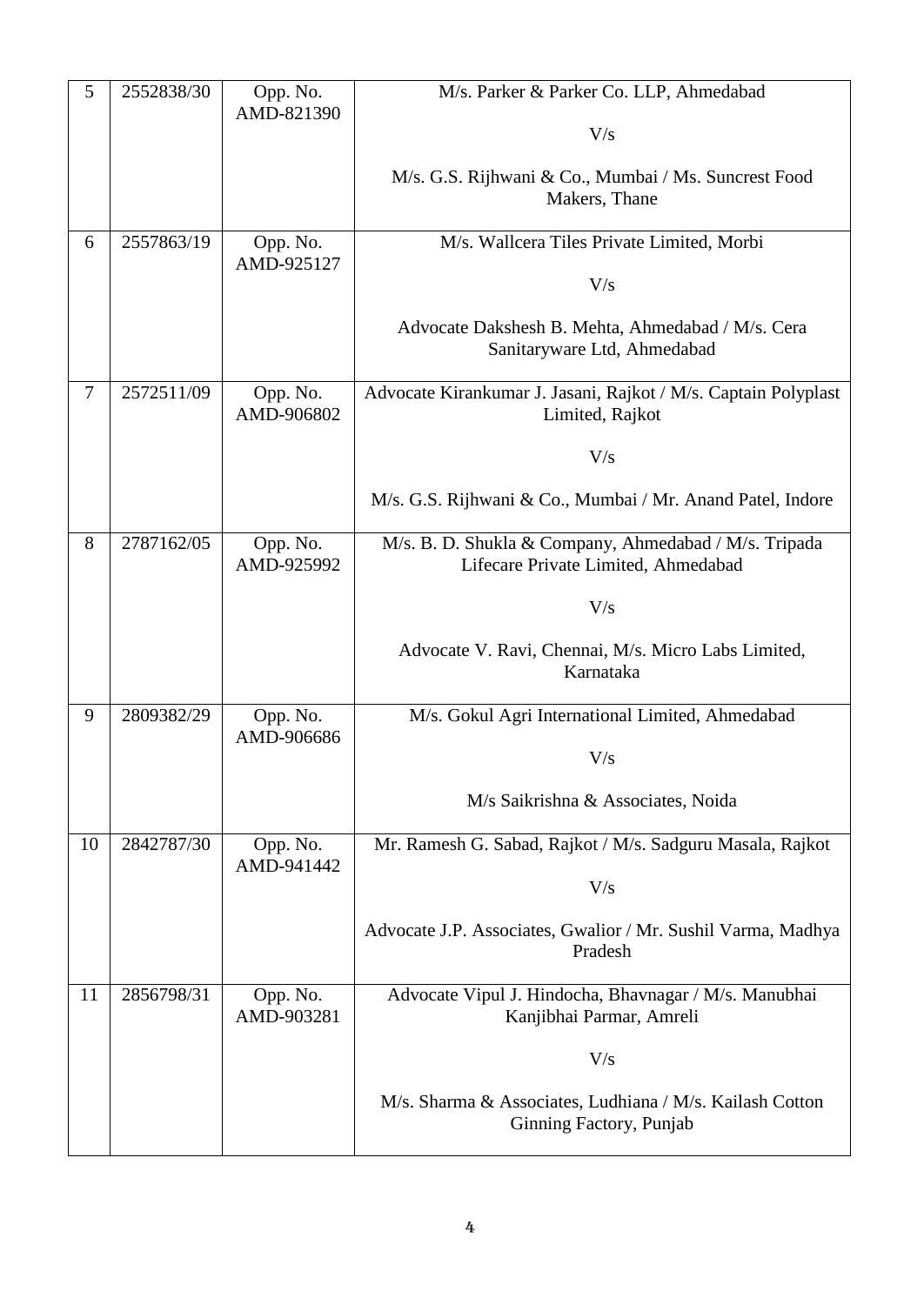| 12 | 2862863/09 | Opp. No.<br>AMD-904694 | M/s. M.N. Shah & Co., Ahmedabad / Mr. Dudhat Dharmesh<br>Bavchandbhai, Amreli                  |
|----|------------|------------------------|------------------------------------------------------------------------------------------------|
|    |            |                        | V/s                                                                                            |
|    |            |                        |                                                                                                |
|    |            |                        | M/s. Anand And Anand, New Delhi / M/s. CL Educate Ltd.,<br>New Delhi                           |
| 13 | 2864008/03 | Opp. No.<br>AMD-932985 | Mr. Ashok Kumar Sharma, Jaipur / Ms. Meenakshi Jain, Jaipur                                    |
|    |            |                        | V/s                                                                                            |
|    |            |                        | M/s. Manchanda Associates, New Delhi / M/s. S S India Foods<br>Pvt. Ltd., Delhi                |
| 14 | 2891528/05 | Opp. No.<br>AMD-944310 | M/s. T.C. Patel & Co., Ahmedabad / Mr. Vipulkumar<br>Jashvantbhai Patel, Patan                 |
|    |            |                        | V/s                                                                                            |
|    |            |                        | M/s. Medley Pharmaceuticals Ltd, Mumbai                                                        |
| 15 | 2931701/05 | Opp. No.<br>AMD-962169 | M/s. B. D. Shukla & Company, Ahmedabad / M/s. Tripada<br>Healthcare Private Limited, Ahmedabad |
|    |            |                        | V/s                                                                                            |
|    |            |                        | Mr. Rohit Singh, New Delhi                                                                     |
| 16 | 2977101/05 | Opp. No.<br>AMD-978060 | M/s. Easy Trade Solution, Ahmedabad / M/s. Citizen Remedies<br>Pvt. Ltd., Bharuch              |
|    |            |                        | V/s                                                                                            |
|    |            |                        | M/s. FDC Limited, Mumbai                                                                       |
| 17 | 2980907/35 | Opp. No.<br>AMD-967377 | N. Lakshmi Priya, Chennai / Mr. Amrutlal C Shah, Ahmedabad                                     |
|    |            |                        | V/s                                                                                            |
|    |            |                        | M/s. Sai & Mehta, New Delhi                                                                    |
| 18 | 2999602/05 | Opp. No.<br>AMD-965443 | M/s. B. D. Shukla & Company, Ahmedabad / Ms. Nikita Rachit<br>Modi, Ahmedabad                  |
|    |            |                        | V/s                                                                                            |
|    |            |                        | M/s. Ajanta Pharma Limited, Mumbai                                                             |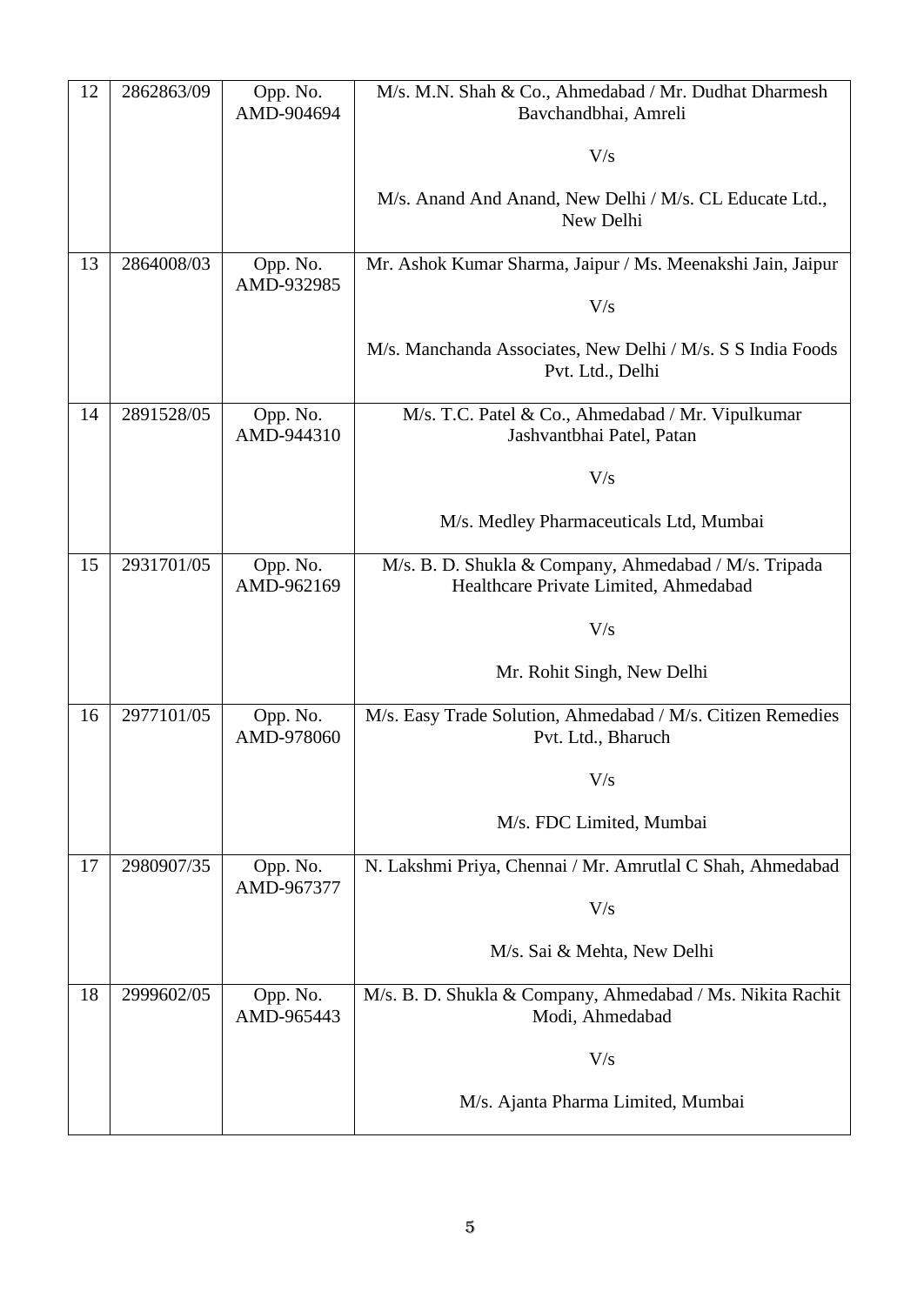| 19 | 3017536/44 | Opp. No.                | M/s. Hiren Thakkar & Associates, Ahmedabad / M/s. Swiss                                    |
|----|------------|-------------------------|--------------------------------------------------------------------------------------------|
|    |            | AMD-868374              | Parenterals (P). Ltd, Ahmedabad                                                            |
|    |            |                         | V/s                                                                                        |
|    |            |                         | M/s. Anjan Sen & Associates, West Bengal                                                   |
| 20 | 3140848/21 | Opp. No.<br>AMD-903983  | M/s. M.N. Shah & Co., Ahmedabad / Mr. Devraj Seshmal Jain,<br>Ahmedabad                    |
|    |            |                         | V/s                                                                                        |
|    |            |                         | M/s. Archer & Angel, New Delhi                                                             |
| 21 | 3172961/05 | Opp. No.<br>AMD-876499  | M/s. Mahtta & Co., Ludhiana / Mr. Deepak Sharma, Rajasthan                                 |
|    |            |                         | V/s                                                                                        |
|    |            |                         | Advocate V. Ravi, Chennai / M/s. Micro Labs Ltd., Bangalore                                |
| 22 | 3190788/19 | Opp. No.<br>AMD-982925  | M/s. Bhansali & Associates, Ahmedabad / M/s. Swagat<br>Infrastructure Pvt. Ltd., Ahmedabad |
|    |            |                         | V/s                                                                                        |
|    |            |                         | Adv. Sudhir Bhardwaj, Delhi / M/s. Shakti Zarda Factory (I)<br>Pvt. Ltd. Delhi             |
| 23 | 3190791/37 | Opp. No.                | M/s. Bhansali & Associates, Ahmedabad / M/s. Swagat                                        |
|    |            | AMD-982922              | Infrastructure Pvt. Ltd., Ahmedabad                                                        |
|    |            |                         | V/s                                                                                        |
|    |            |                         | Adv. Sudhir Bhardwaj, Delhi / Mr. Vinod Kumar Gupta, Delhi                                 |
| 24 | 3208603/35 | Opp. No.<br>AMD-984680  | Advocate Dakshesh B. Mehta, Ahmedabad / M/s. Biotech<br>Vision Care Pvt. Ltd., Ahmedabad   |
|    |            |                         | V/s                                                                                        |
|    |            |                         | M/s. Kayser And Company., Mumbai / M/s. Borosil Glass<br>Works Ltd., Mumbai                |
| 25 | 3410327/05 | Opp. No.<br>AMD-1004260 | M/s. Tradesafe, Ahmedabad / M/s. Sifam Healthcare (P) Ltd.,<br>Ahmedabad                   |
|    |            |                         | V/s                                                                                        |
|    |            |                         | M/s. Marylou A. Bilawala, Mumbai / Ms. Ami Mayur Vaghani,<br>Mumbai                        |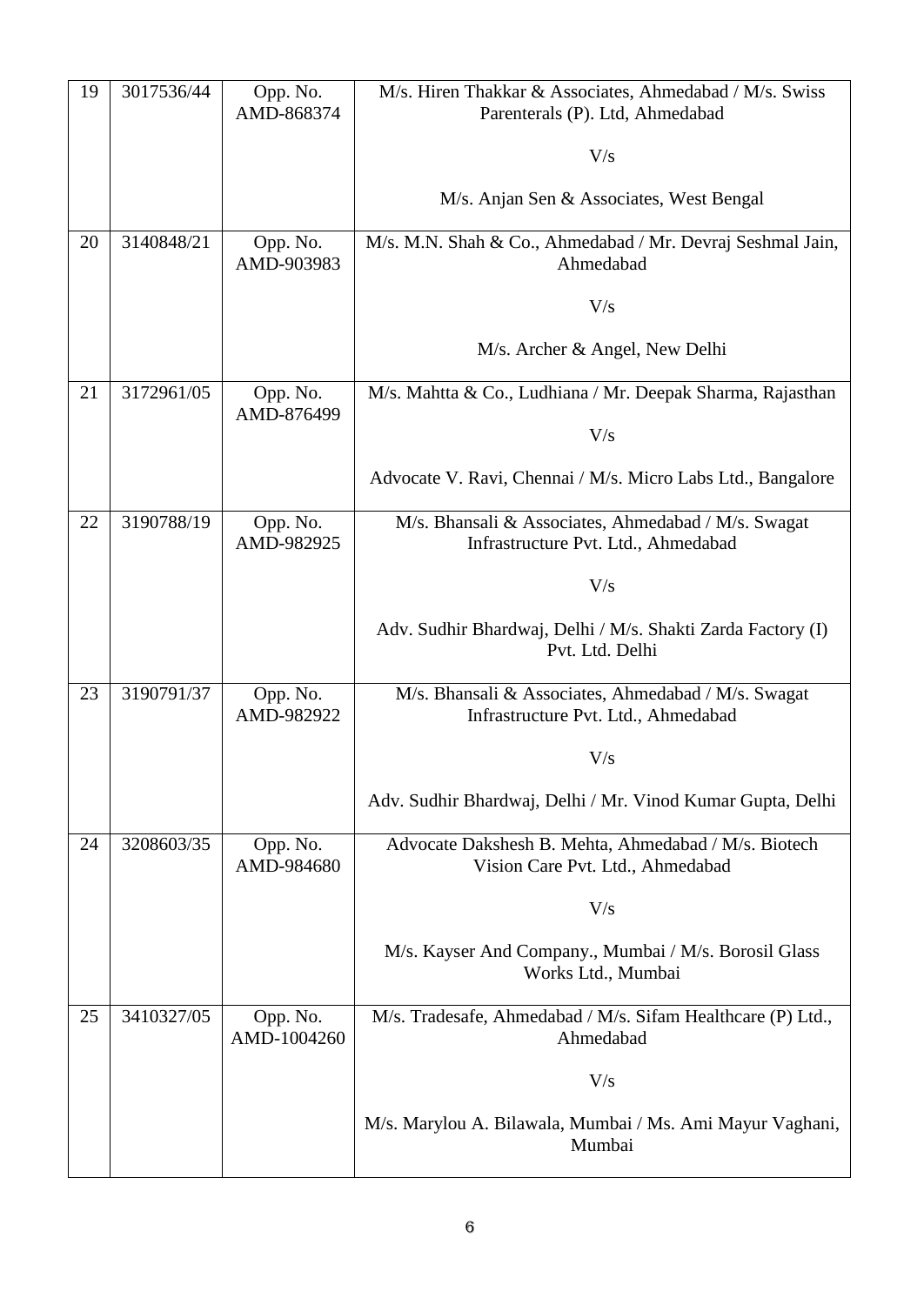| 26 | 3417370/09 | Opp. No.<br>AMD-923612 | M/s. Arjun T. Bhagat & Co., Mumbai / M/s. Crystal Cook-N-<br>Serve Products Private Limited., Rajkot |
|----|------------|------------------------|------------------------------------------------------------------------------------------------------|
|    |            |                        | V/s                                                                                                  |
|    |            |                        | M/s. Mahtta & Co., Ludhiana / M/s. Crystal Electric Co. Pvt.<br>Ltd., Ludhiana                       |
| 27 | 3417934/03 | Opp. No.               | M/s. H. K. Acharya & Company, Ahmedabad                                                              |
|    |            | AMD-998460             | V/s                                                                                                  |
|    |            |                        | M/s. Mace Corporate Associates, New Delhi / M/s. Natures<br>Essence Pvt. Ltd., New Delhi             |
| 28 | 3418629/34 | Opp. No.<br>AMD-922781 | M/s. L.R. Swami Co., Chennai / Mr. Tribhuvandas<br>Vashrambhai Thakkar, Harij                        |
|    |            |                        | V/s                                                                                                  |
|    |            |                        | M/s. Prakash Chandra Pankajkumar & Bros, Banaskantha                                                 |
| 29 | 3423811/05 | Opp. No.<br>AMD-994119 | M/s. D. C. Dani & Associates, Ahmedabad / Mr. Rakeshsingh<br>Chauhan, Jaipur                         |
|    |            |                        | V/s                                                                                                  |
|    |            |                        | Mr. Rahul Rajput., Ludhiana / M/s. Unitips Pharma, Ludhiana                                          |
| 30 | 3442504/24 | Opp. No.<br>AMD-999360 | Advocate Smita I. Parmar, Ahmedabad / M/s. Radiant<br>Fibertech Private Limited, Rajkot              |
|    |            |                        | V/s                                                                                                  |
|    |            |                        | M/s. S. Majumdar & Co., Kolkata                                                                      |
| 31 | 3444116/05 | Opp. No.<br>AMD-999007 | M/s. K.C. Patel & Co., Ahmedabad / Mr. Hemal V. Dave,<br>Ahmedabad                                   |
|    |            |                        | V/s                                                                                                  |
|    |            |                        | Mr. V. Ravi, Chennai / M/s. Micro Labs Limited, Banglore                                             |
| 32 | 3500654/37 | Opp. No.<br>AMD-929274 | M/s. Cogito Legal, Ahmedabad / Mr. Mohd. Sadique Khan S/o.<br>Mohd. Suleman Khan, Jodhpur            |
|    |            |                        | V/s                                                                                                  |
|    |            |                        | M/s. S.S. Rana & Co., New Delhi                                                                      |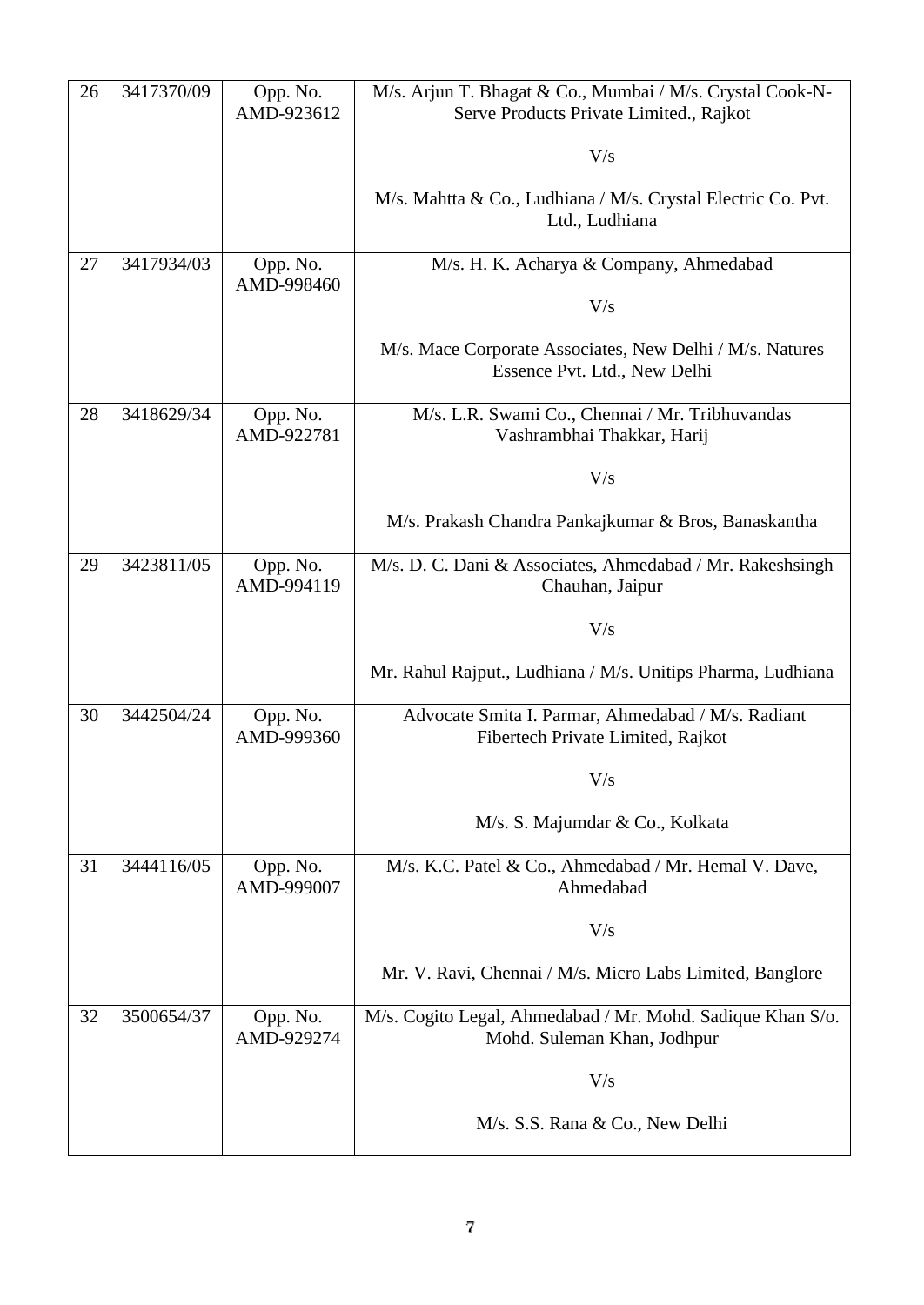| 33 | 3532051/03 | Opp. No.<br>AMD-922706 | Mr. Nitin Surendrabhai Raval, Ahmedabad / M/s. Madanda<br>Tara Chemicals Private Limited, Rajasthan |
|----|------------|------------------------|-----------------------------------------------------------------------------------------------------|
|    |            |                        | V/s                                                                                                 |
|    |            |                        | M/s. Delhi Registration Service, New Delhi / M/s. Izuk Impex,<br>New Delhi                          |
| 34 | 3539631/31 | Opp. No.<br>AMD-898759 | Mr. Ashok Kumar Sharma, Jaipur / Mr. Mukesh Chand Trading<br>As Iscon Seeds Company, Jaipur         |
|    |            |                        | V/s                                                                                                 |
|    |            |                        | M/s. Rishit Bhatt & Co., Ahmedabad / M/s. JP Iscon Pvt. Ltd.,<br>Ahmedabad                          |
| 35 | 3544007/05 | Opp. No.<br>AMD-931047 | Mr. Nadar Vennila, Pune, / Mr. Deepak Soni, Jodhpur                                                 |
|    |            |                        | V/s                                                                                                 |
|    |            |                        | M/s. Lex Fons, Delhi / M/s. Bright Lifecare Pvt. Ltd., New<br>Delhi                                 |
| 36 | 3573008/30 | Opp. No.<br>AMD-939041 | Advocate C.M. Ankolerkar, Ahmedabad / M/s. A G Bajaj Food<br>Products LLP, Surat                    |
|    |            |                        | V/s                                                                                                 |
|    |            |                        | M/s. Mohan Associates., Chennai / M/s. Bajaj Auto Ltd,<br>Chennai                                   |
| 37 | 3575788/36 | Opp. No.<br>AMD-909372 | Mr. Amol Bapu Dalvi, Anand                                                                          |
|    |            |                        | V/s                                                                                                 |
|    |            |                        | M/s. Madamser & Co., New Delhi / M/s. Avon Cycles Limited,<br>Ludhiana                              |
| 38 | 3601392/30 | Opp. No.<br>AMD-930448 | M/s. R.K. Dewan & Co., Mumbai / M/s. Surya Bakery &<br>Confectionery Pvt. Ltd., Baroda              |
|    |            |                        | V/s                                                                                                 |
|    |            |                        | M/s. Vidhani Trade Marks Co., New Delhi / M/s. G.D. Foods<br>Mfg. (India) Pvt. Ltd., New Delhi      |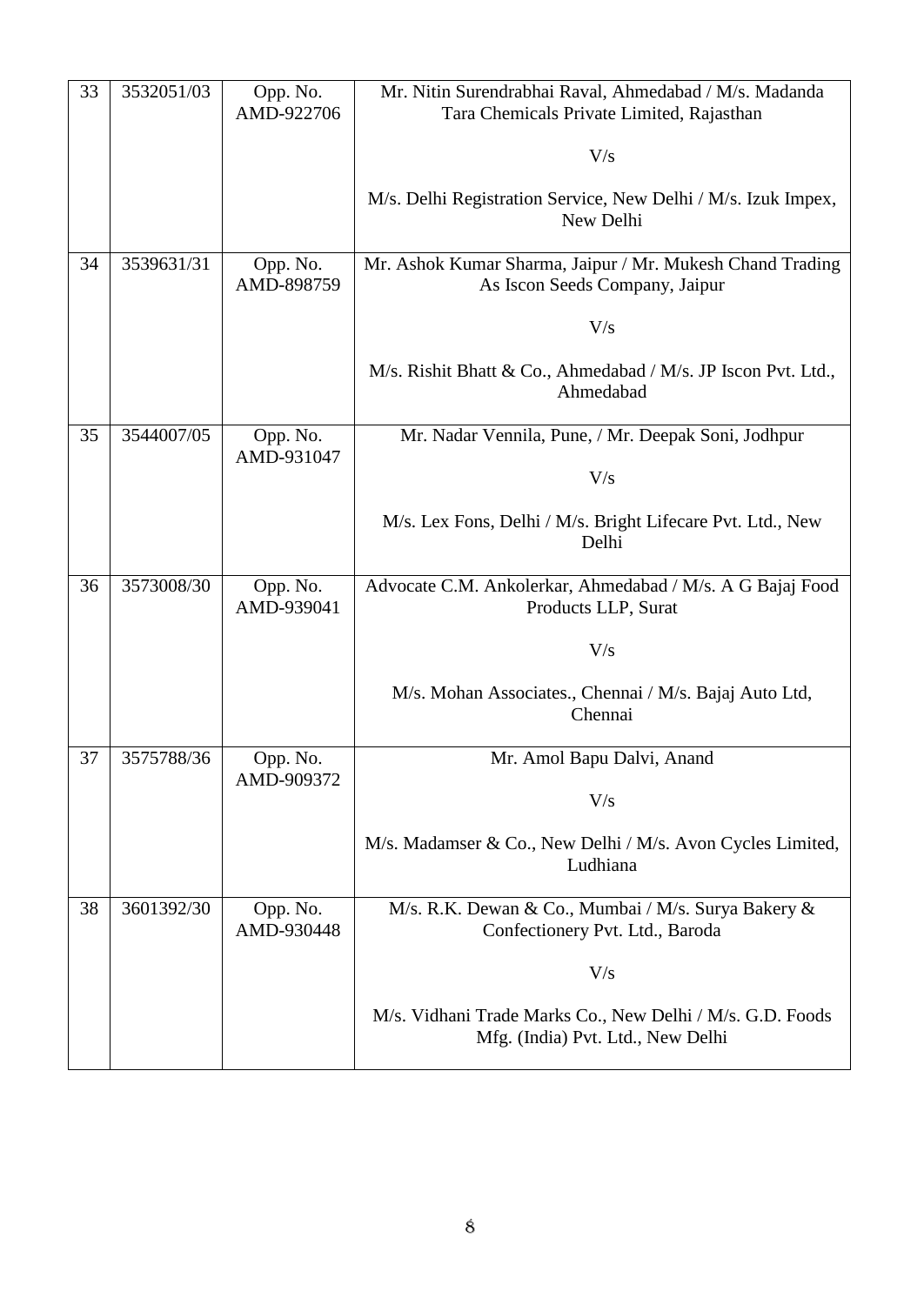| 39 | 3609325/25 | Opp. No.<br>AMD-935618 | M/s. Navdeep & Associates, Ahmedabad / Mr. Indrasingh<br>Parmar Trading as K. Siya Fashion, Ahmedabad |
|----|------------|------------------------|-------------------------------------------------------------------------------------------------------|
|    |            |                        | V/s                                                                                                   |
|    |            |                        | Mr. P.K. Arora, Agra / M/s. Siyaram Silk Mills Limited,<br>Mumbai                                     |
| 40 | 3682424/03 | Opp. No.<br>AMD-926908 | Mr. Sajjan Kumar Mehta, Jaipur / Mr. Prem Chand Jain<br>Trading As: Rishabh Enterprises, Rajasthan    |
|    |            |                        | V/s                                                                                                   |
|    |            |                        | M/s. All India Proficient Corporate Services Pvt. Ltd., Jaipur /<br>Shri Alok Khandelwal, Jaipur      |
| 41 | 4011016/30 | Opp. No.<br>AMD-982588 | Advocate Rohit Jain, Jaipur / Ms. Palak Goyal Sole Proprietor<br>of Tukda, Jaipur                     |
|    |            |                        | V/s                                                                                                   |
|    |            |                        | M/s. S.S. Datta & Associates, West Bengal / M/s. B.D. Tea<br>Estates Pvt. Ltd., Kolkata               |
| 42 | 4020694/32 | Opp. No.<br>AMD-985501 | Mr. Vanchinathan, Chennai / M/s. Lion Foods Private Limited,<br>Veraval                               |
|    |            |                        | V/s                                                                                                   |
|    |            |                        | M/s. L.R. Swami Co., Chennai / M/s. Lion Brand Sharpath<br>Company, Tamilnadu                         |
| 43 | 4026418/29 | Opp. No.<br>AMD-983793 | Mr. Jeetam Kumar Saini, Jaipur / Mr. Bhagwan Sahay Yadav,<br>Jaipur                                   |
|    |            |                        | V/s                                                                                                   |
|    |            |                        | M/s. Ashoka Trade Mark Co., New Delhi / M/s. Darshan Foods<br>Pvt. Ltd., Delhi                        |
| 44 | 4026958/05 | Opp. No.<br>AMD-999670 | M/s. Navdeep & Associates, Ahmedabad / Mr. Umaid Singh<br>Rathore, Jodhpur                            |
|    |            |                        | V/s                                                                                                   |
|    |            |                        | M/s. Sun Pharmaceutical Industries Limited, Mumbai                                                    |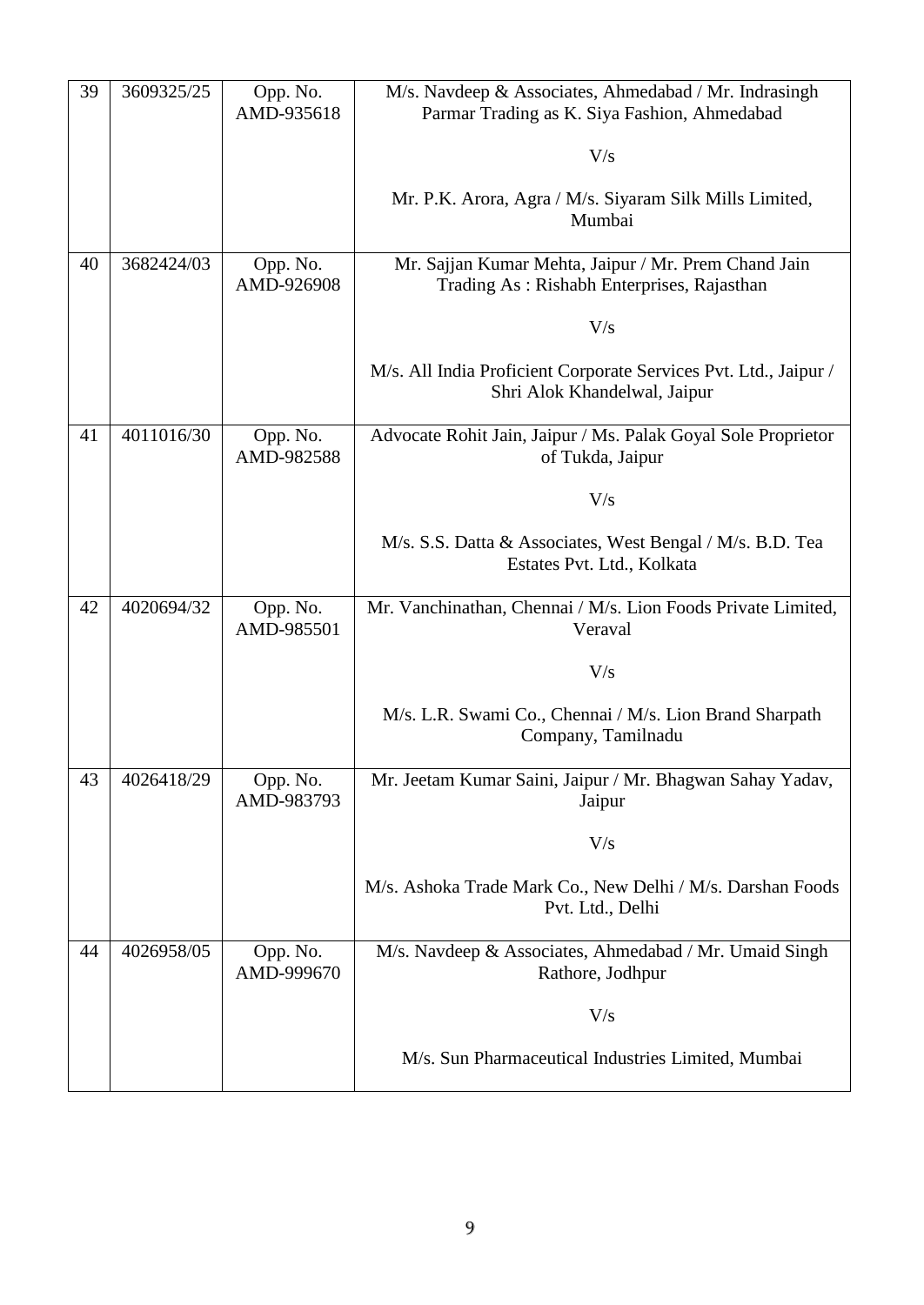| 45 | 4029022/16 | Opp. No.<br>AMD-983562 | M/s. Maulik Bhavsar & Associates, Ahmedabad / Mr. Satish<br>Shantilal Mehta, Rajkot                                                      |
|----|------------|------------------------|------------------------------------------------------------------------------------------------------------------------------------------|
|    |            |                        | V/s                                                                                                                                      |
|    |            |                        | Mr. Rahul Beruar, New Delhi / M/s. Living Media India<br>Limited, New Delhi                                                              |
| 46 | 4034019/03 | Opp. No.<br>AMD-988115 | M/s. K.C. Patel & Co., Ahmedabad / M/s. Talent India,<br>Ahmedabad                                                                       |
|    |            |                        | V/s                                                                                                                                      |
|    |            |                        | M/s. Mace Corporate Associates, New Delhi / M/s. Eli<br>Pharmaceuticals, Uttar Pradesh                                                   |
| 47 | 4040860/29 | Opp. No.<br>AMD-988666 | M/s. TMC Intellectual Services, Surat / Mr. Sureshbhai<br>Chhotalal Acharya Proprietor Of Mahalaxmi Juice And Fast<br>Food Corner, Surat |
|    |            |                        | V/s                                                                                                                                      |
|    |            |                        | M/s. M.N. Shah & Co., Ahmedabad / M/s. Amrutlal & Sons,<br>Rajkot                                                                        |
| 48 | 4040861/29 | Opp. No.<br>AMD-988667 | M/s. TMC Intellectual Services, Surat / Mr. Sureshbhai<br>Chhotalal Acharya Proprietor Of Mahalaxmi Juice And Fast<br>Food Corner, Surat |
|    |            |                        | V/s                                                                                                                                      |
|    |            |                        | M/s. M.N. Shah & Co., Ahmedabad / M/s. Amrutlal & Sons,<br>Rajkot                                                                        |
| 49 | 4079004/43 | Opp. No.<br>AMD-986696 | Mr. Nikhil Soni, Rajasthan / Mr. Shalabh Gupta S/o Shri Rajesh<br>Gupta, Jaipur                                                          |
|    |            |                        | V/s                                                                                                                                      |
|    |            |                        | Mr. Harsh Marwaha, Jaipur / Mr. Purnish Sareen, Jaipur                                                                                   |
| 50 | 4086071/07 | Opp. No.<br>AMD-977710 | Advocate Mrugeshkumar Anandjibhai Mavani, Rajkot                                                                                         |
|    |            |                        | V/s                                                                                                                                      |
|    |            |                        | M/s. Jasani & Company., Rajkot                                                                                                           |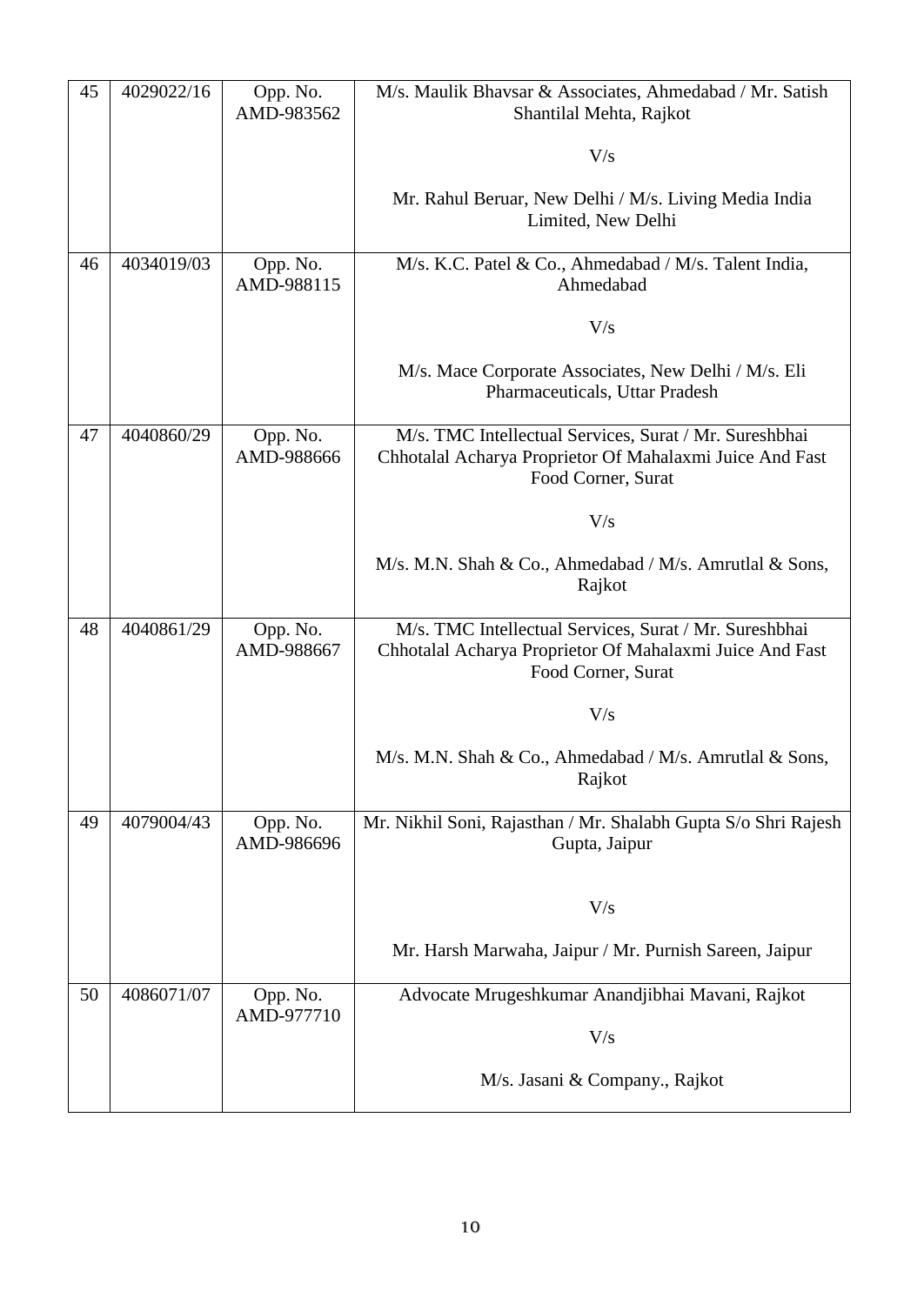



**079-27601781 079-27601782 Fax No.: 27601779**

# **Link for video conference will be sent to you in advance through your registered e-mail**

**Date: 14/03/2022**

| Sr.<br>N <sub>0</sub> | <b>Application</b><br>/R. T. M.<br>No. | Opp./Rect.<br>No.       | <b>Name of Parties</b>                                                                                     |
|-----------------------|----------------------------------------|-------------------------|------------------------------------------------------------------------------------------------------------|
| $\mathbf{1}$          | 934805/05                              | Opp. No.<br>AMD-247230  | Mr. Jatin Y. Trivedi, Ahmedabad / Mr. Kaushikdhar Bhanudhar<br>Bhatt, Kheda                                |
|                       |                                        |                         | V/s                                                                                                        |
|                       |                                        |                         | Ms. Usha A. Chandrasekhar, Mumbai / Dr. Pankaj Naram &<br>Dr. Smita Naram, Mumbai                          |
| $\overline{2}$        | 1077953/30                             | Opp. No.<br>AMD-234808  | M/s. Tradesafe, Jamnagar / Mr. Dilipkumar Hiralal Shah,<br>Banaskantha                                     |
|                       |                                        |                         | V/s                                                                                                        |
|                       |                                        |                         | Mr. Jatin Y. Trivedi, Ahmedabad / M/s. Banaskantha District<br>Co.-Op. Milk Producers Union Ltd., Palanpur |
| 3                     | 1109940/03                             | Opp. No.<br>AMD-163722  | Mr. G. D. Bansal, Jaipur / Smt. Pushpa Devi, Jaipur                                                        |
|                       |                                        |                         | V/s                                                                                                        |
|                       |                                        |                         | M/s. Y. J. Trivedi & Co., Ahmedabad / M/s. Nirma Limited,<br>Ahmedabad                                     |
| $\overline{4}$        | 1115653/05                             | Rect. No.<br>AMD-261645 | M/s. B. D. Shukla & Company, Ahmedabad / Mr. Shivrambhai<br>S. Patel, Ahmedabad                            |
|                       |                                        |                         | V/s                                                                                                        |
|                       |                                        |                         | Advocate V. Ravi, Chennai / M/s. Micro Labs Limited,<br><b>Banglore</b>                                    |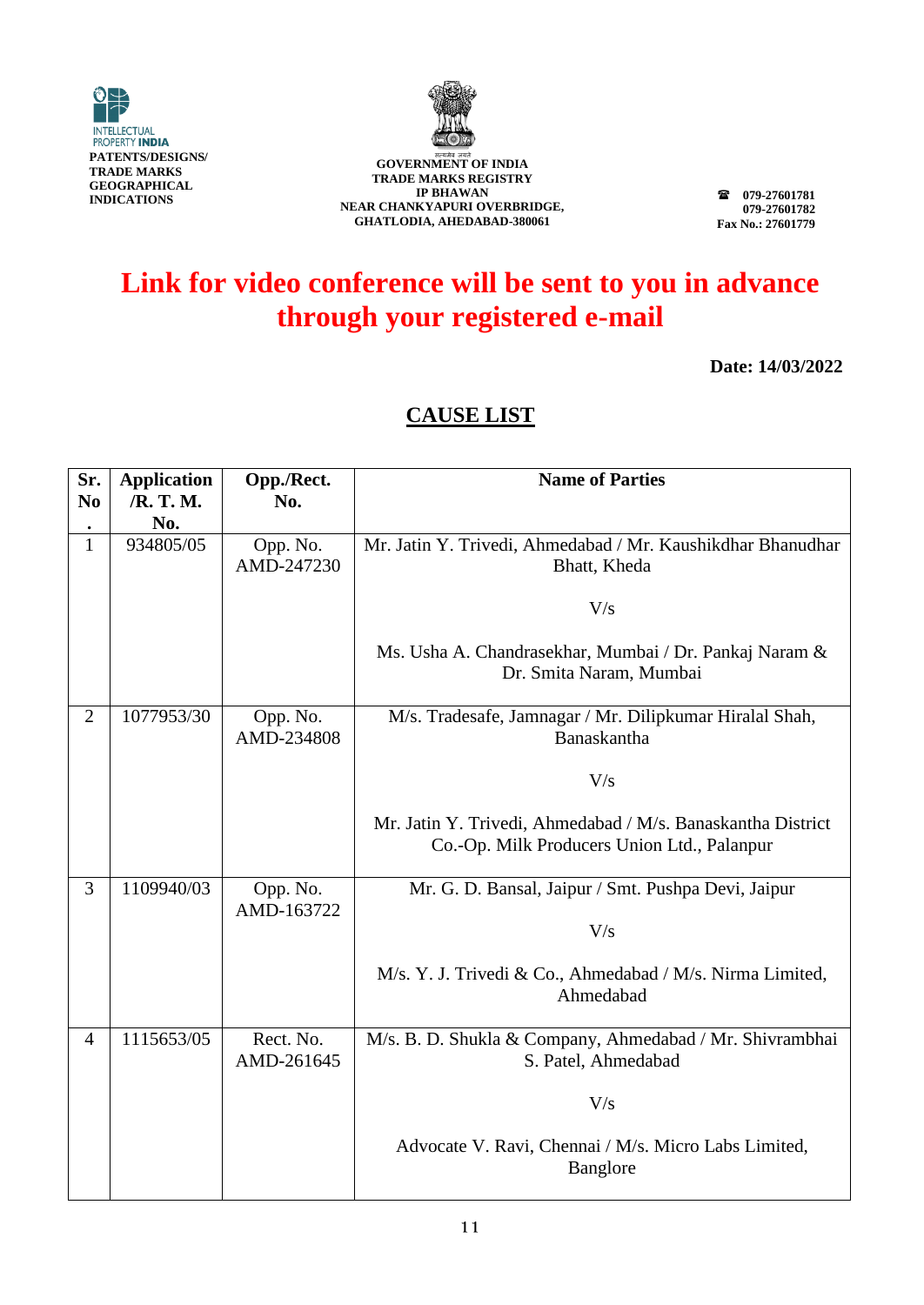| 5              | 1123277/05 | Opp. No.<br>AMD-168560 | Mr. Jatin Y. Trivedi, Ahmedabad / M/s. Gujarat Medicraft Pvt.<br>Ltd., Ahmedabad<br>V/s |
|----------------|------------|------------------------|-----------------------------------------------------------------------------------------|
|                |            |                        | Ranjan Narula, Haryana                                                                  |
| 6              | 2005435/09 | Opp. No.<br>AMD-825742 | M/s. Makhija & Associates, Thane / M/s. Trinity Energy<br>Systems Pvt. Ltd., Vadodara   |
|                |            |                        | V/s                                                                                     |
|                |            |                        | M/s. Bansal & Company, Noida / M/s. Trinity Touch Pvt. Ltd,<br>New Delhi                |
| $\overline{7}$ | 2475964/17 | Opp. No.<br>AMD-933930 | Advocate Kirankumar J. Jasani, Rajkot / Shri Sureshbhai<br>Bavabhai Sakhiya, Rajkot     |
|                |            |                        | V/s                                                                                     |
|                |            |                        | M/s. T.C. Patel & Co., Ahmedabad / Mr. Mukeshkumar V.<br>Tilva, Rajkot                  |
| 8              | 2801412/03 | Opp. No.<br>AMD-915973 | Advocate Nikunj V. Joshi, Ahmedabad / Mr. Jitendrakumar<br>Anantray Majithiya, Jamnagar |
|                |            |                        | V/s                                                                                     |
|                |            |                        | C. Venkatasubramaniam, Banglore / M/s. Incense Creators,<br><b>Banglore</b>             |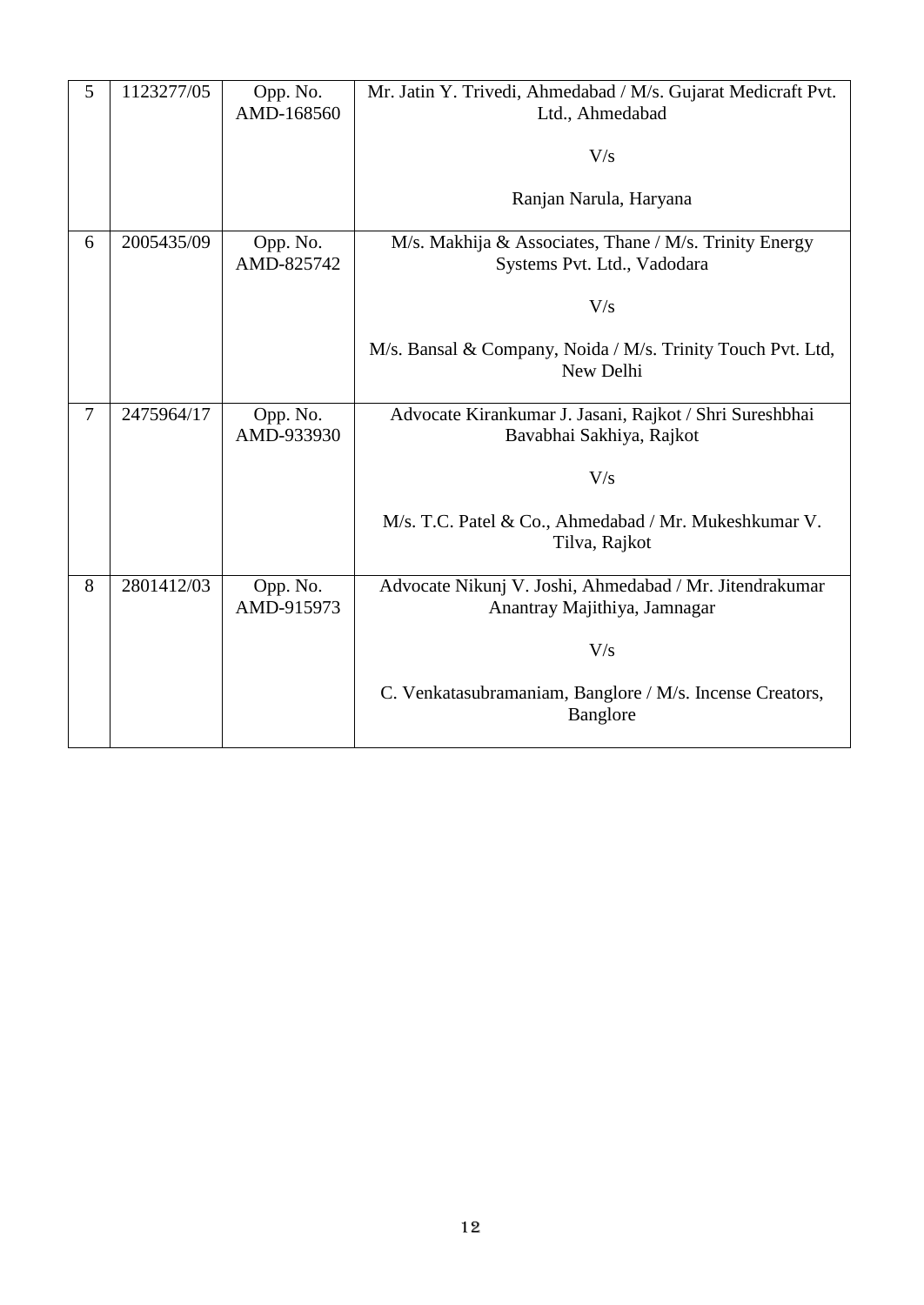



**079-27601781 079-27601782 Fax No.: 27601779**

# **Link for video conference will be sent to you in advance through your registered e-mail**

**Date: 15/03/2022**

| Sr.<br>N <sub>0</sub> | <b>Application</b><br>/R. T. M. | Opp./Rect.<br>No.      | <b>Name of Parties</b>                                                                                                      |
|-----------------------|---------------------------------|------------------------|-----------------------------------------------------------------------------------------------------------------------------|
| ٠                     | No.                             |                        |                                                                                                                             |
| $\mathbf{1}$          | 919528/16                       | Opp. No.<br>AMD-179558 | M/s. Indo Overseas Trade Marks Co., Ahmedabad / M/s.<br>Interact Vision Advertising Marketing Private Limited,<br>Ahmedabad |
|                       |                                 |                        | V/s                                                                                                                         |
|                       |                                 |                        | M/s. De Penning & De Penning, Kolkata                                                                                       |
| $\overline{2}$        | 1079059/34                      | Opp. No.<br>AMD-164336 | M/s. Indo Overseas Trade Marks Co., Ahmedabad / M/s. Urmin<br>Products Pvt. Ltd., Ahmedabad                                 |
|                       |                                 |                        | V/s                                                                                                                         |
|                       |                                 |                        | M/s. R.K. Dewan & Co., Mumbai / M/s. Hirubhai Himabhai<br>Patel, Jalgaon                                                    |
| 3                     | 1085033/05                      | Opp. No.<br>AMD-169409 | Mr. G.D. Bansal., Jaipur / Mr. Yogesh Sharma, Jaipur                                                                        |
|                       |                                 |                        | V/s                                                                                                                         |
|                       |                                 |                        | M/s. Jasani & Company, Rajkot / M/s. Medicare Hygiene<br>Private Limited, Ahmedabad                                         |
| 4                     | 1121455/30                      | Opp. No.<br>AMD-191194 | M/s. H. K. Acharya & Company, Ahmedabad / Mr. Rakesh<br>Tarachand Mehtani, Ahmedabad                                        |
|                       |                                 |                        | V/s                                                                                                                         |
|                       |                                 |                        | M/s. Anand And Anand, New Delhi                                                                                             |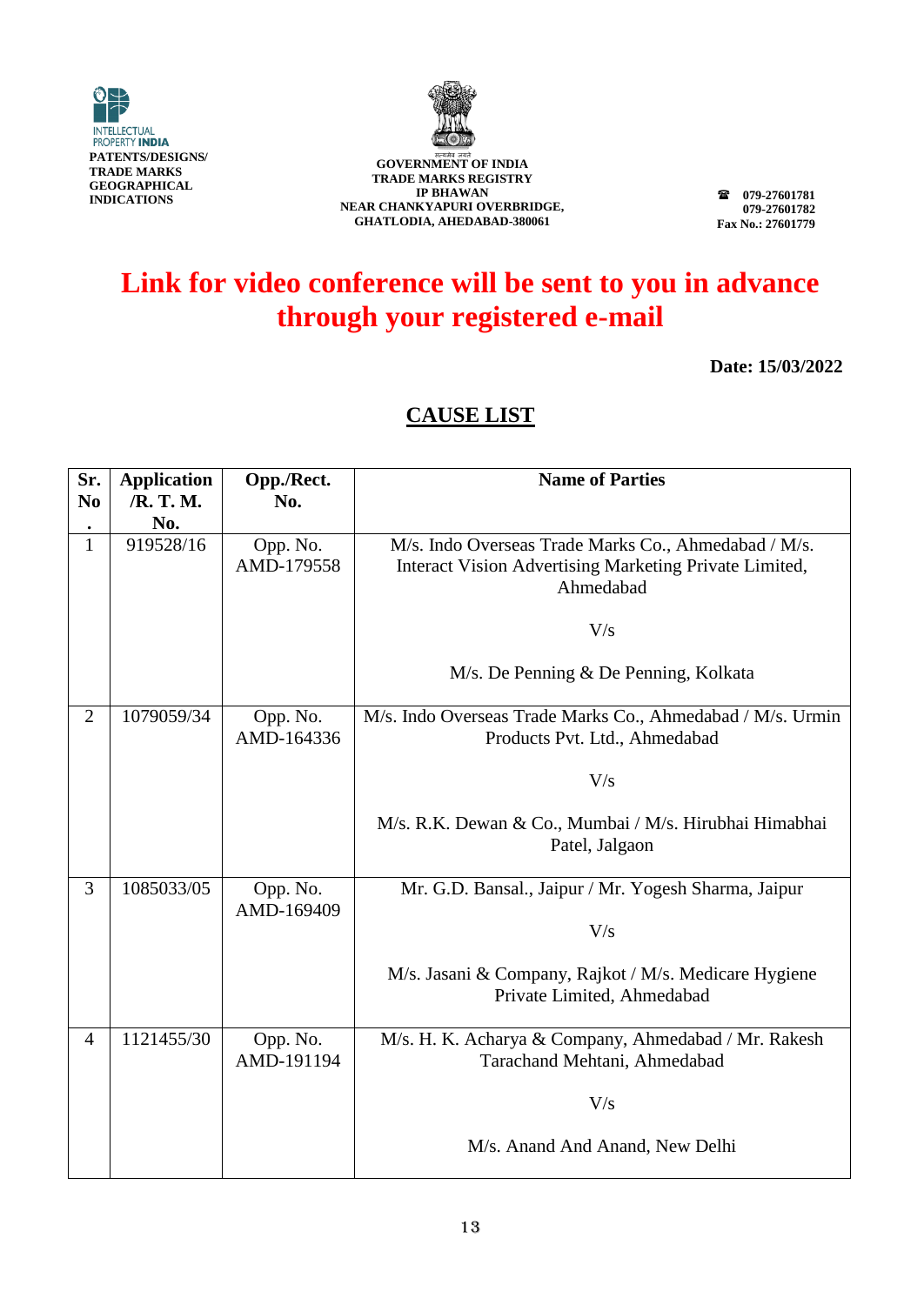| 5              | 1317292/24 | Opp. No.<br>AMD-245744 | M/s. Superfastaction Regn. Service, Surat / Mr. Prakash<br>Daulatram Kishnani, Surat                        |
|----------------|------------|------------------------|-------------------------------------------------------------------------------------------------------------|
|                |            |                        | V/s                                                                                                         |
|                |            |                        | M/s. Arjun T. Bhagat & Co., Mumbai / M/s. Binod Kumar &<br>Co. Ltd., Mumbai                                 |
| 6              | 1816240/30 | Opp. No.<br>AMD-797782 | M/s. Y. J. Trivedi & Co., Ahmedabad / M/s. Ahmedabad<br>District Co-Op Milk Producer's Union Ltd, Ahmedabad |
|                |            |                        | V/s                                                                                                         |
|                |            |                        | M/s. Tradesafe, Ahmedabad / M/s. Shree Bhagwati Flour Mills<br>Pvt. Ltd., Ahmedabad                         |
| $\overline{7}$ | 2069584/05 | Opp. No.<br>AMD-807046 | M/s. G.S. Rijhwani& Co., Mumbai / Mr. Latesh Kumar Gupta,<br>Bakani                                         |
|                |            |                        | V/s                                                                                                         |
|                |            |                        | Mr. G.Ramji, Chennai / M/s. Indian Immunologicals Ltd.,<br>Hyderabad                                        |
| 8              | 2502525/05 | Opp. No.<br>AMD-829985 | M/s. Sheth & Co., Advocates, Rajkot / Mr. Jigneshkumar<br>Vasantlal Malot, Surat                            |
|                |            |                        | V/s                                                                                                         |
|                |            |                        | M/s. Trade Mark Protec Co., New Delhi / M/s. Three-N-<br>Products Pvt. Ltd., New Delhi                      |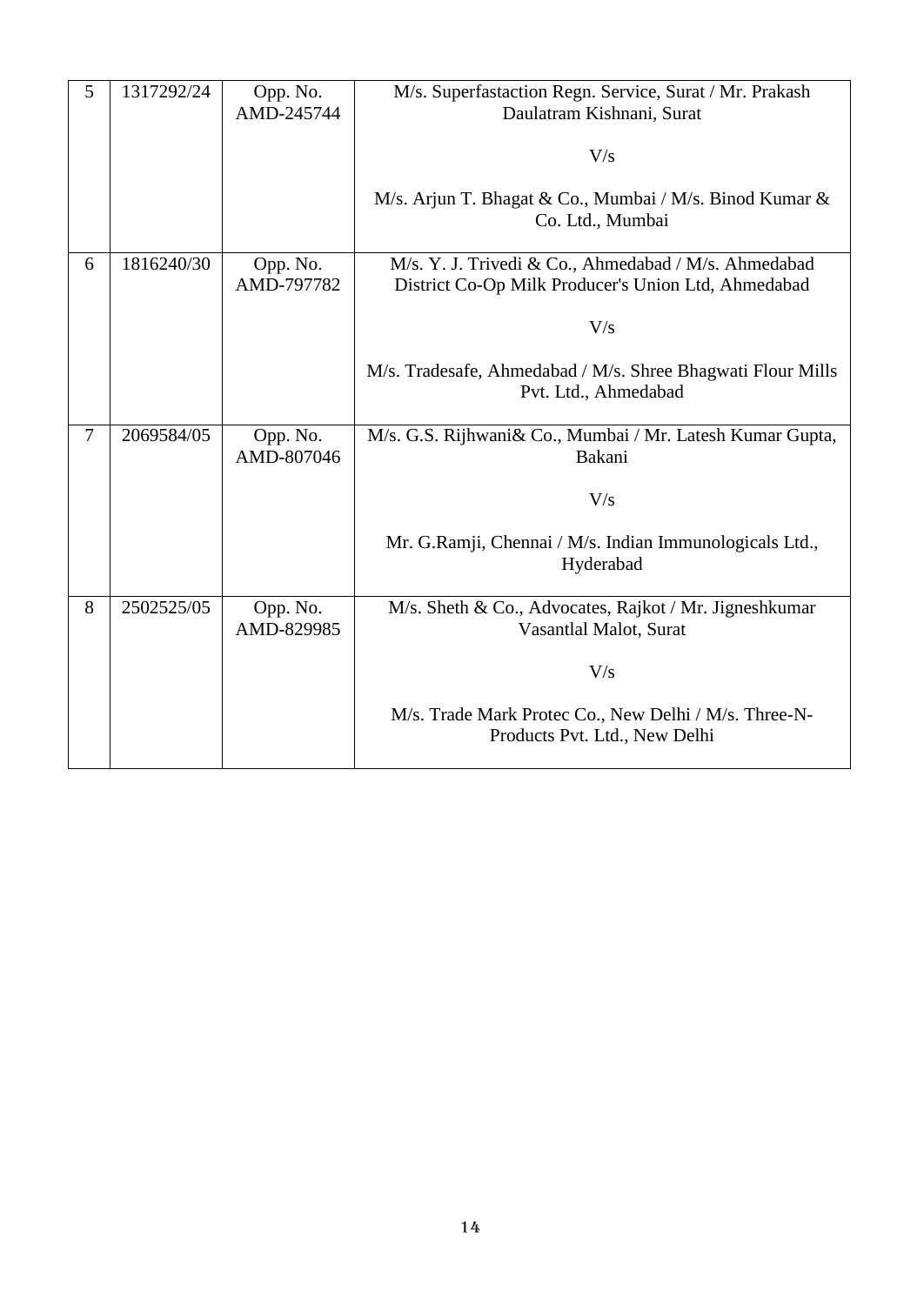



**079-27601781 079-27601782 Fax No.: 27601779**

# **Link for video conference will be sent to you in advance through your registered e-mail**

**Date: 16/03/2022**

| Sr.<br>N <sub>0</sub> | <b>Application</b><br>/R. T. M.<br>No. | Opp./Rect.<br>No.      | <b>Name of Parties</b>                                                                 |
|-----------------------|----------------------------------------|------------------------|----------------------------------------------------------------------------------------|
| $\mathbf{1}$          | 934803/05                              | Opp. No.<br>AMD-718446 | Mr. Jatin Y. Trivedi, Ahmedabad / Mr. Kaushikdhar Bhanudhar<br>Bhatt, Kheda            |
|                       |                                        |                        | V/s                                                                                    |
|                       |                                        |                        | Ms. Usha Athreya Chandrasekhar, Mumbai / Dr. Pankaj Naram<br>& Dr. Smita Naram, Mumbai |
| $\overline{2}$        | 1123279/31                             | Opp. No.<br>AMD-247731 | Mr. Jatin Y. Trivedi, Ahmedabad / Mr. Rashmin M. Majithia,<br>Ahmedabad                |
|                       |                                        |                        | V/s                                                                                    |
|                       |                                        |                        | M/s. R. R. Shah & Co., Ahmedabad / M/s. Urmin Products Pvt.<br>Ltd, Ahmedabad          |
| 3                     | 1663055/25                             | Opp. No.<br>AMD-751579 | M/s. Shah IP, Ahmedabad / Mrs.Nirmalaben Dineshbhai Patel,<br>Ahmedabad                |
|                       |                                        |                        | V/s                                                                                    |
|                       |                                        |                        | M/s. Anand And Anand, New Delhi                                                        |
| $\overline{4}$        | 1907645/19                             | Opp. No.<br>AMD-779684 | M/s. M.N. Shah & Co., Ahmedabad / M/s. Lemon Ceramic Pvt.<br>Ltd., Morbi               |
|                       |                                        |                        | V/s                                                                                    |
|                       |                                        |                        | M/s. H. P. Associates, Mumbai / M/s. Lemon Home Appliances<br>Pvt. Ltd., Mumbai        |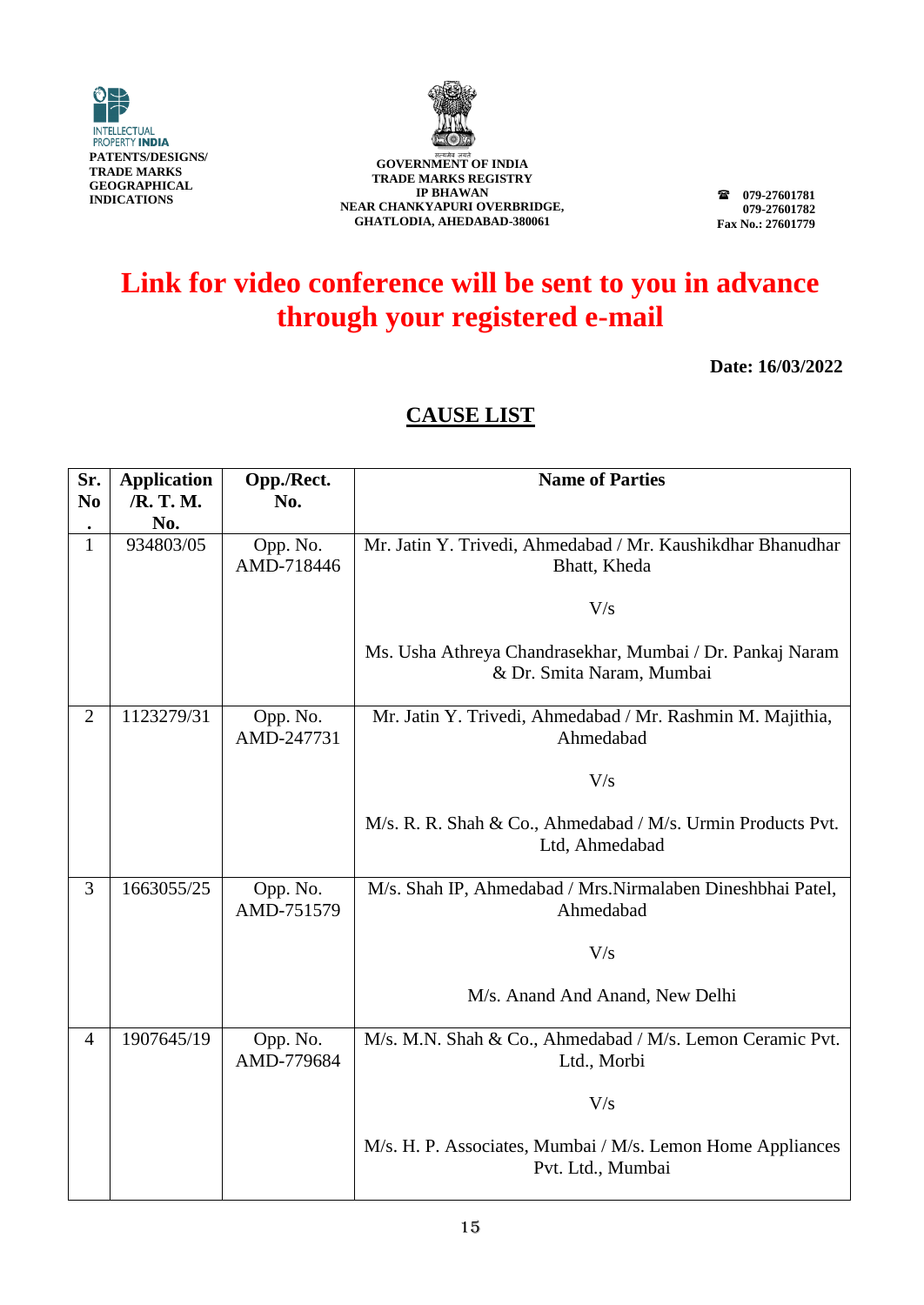| 5 | 2299599/30 | Opp. No.<br>AMD-833854 | Advocate Mrugeshkumar Anandjibhai Mavani, Ahmedabad /<br>Mr. Ravibhai Vijaybhai Rathod, Rajkot<br>V/s<br>M/s. Anand And Anand., New Delhi / Mr. Dharampal<br>Premchand Ltd., Delhi |
|---|------------|------------------------|------------------------------------------------------------------------------------------------------------------------------------------------------------------------------------|
| 6 | 2302134/05 | Opp. No.<br>AMD-833741 | M/s. Parker & Parker Company., Ahmedabad / Ms. Rashmiben<br>Ashishbhai Amin, Ahmedabad<br>V/s<br>Advocate V. Ravi, Chennai / M/s. Micro Labs Ltd., Banglore                        |
| 7 | 2842848/05 | Opp. No.<br>AMD-943237 | Mr. Ashok Kumar Sharma, Jaipur / Ms. Madhu Sharma, Jaipur<br>V/s<br>M/s. Vishesh And Associates, Mumbai / M/s. Alkem<br>Laboratories Ltd., Mumbai                                  |
| 8 | 2842848/05 | Opp. No.<br>AMD-943405 | Mr. Ashok Kumar Sharma, Jaipur / Ms. Madhu Sharma, Jaipur<br>V/s<br>M/s. Fatehchand C. Shah & Co., Mumbai / M/s. DWD<br>Pharmaceuticals Ltd, Mumbai                                |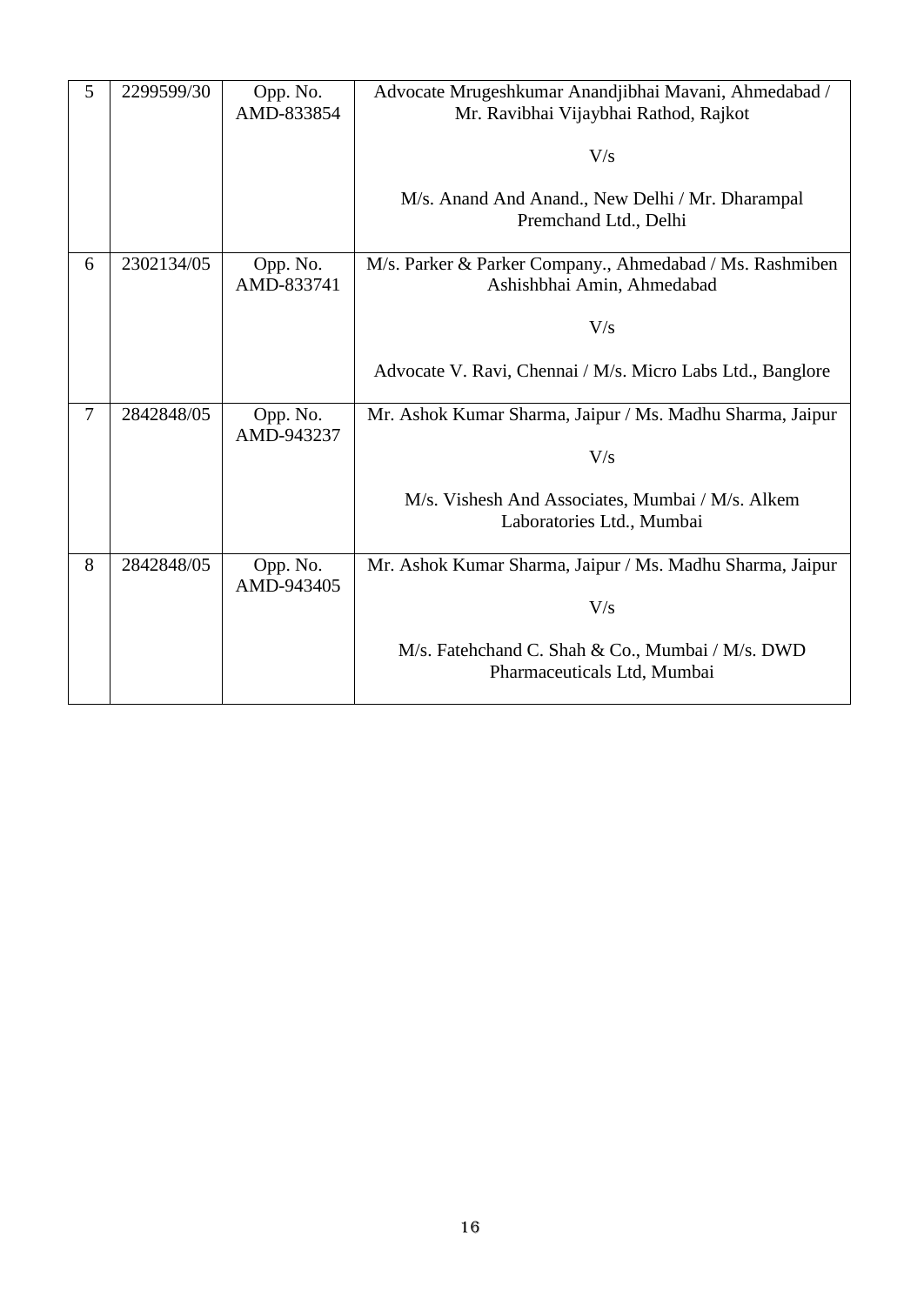



**079-27601781 079-27601782 Fax No.: 27601779**

# **Link for video conference will be sent to you in advance through your registered e-mail**

**Date: 17/03/2022**

| Sr.<br>N <sub>0</sub> | <b>Application</b><br>/R. T. M. | Opp./Rect.<br>No.      | <b>Name of Parties</b>                                                                             |
|-----------------------|---------------------------------|------------------------|----------------------------------------------------------------------------------------------------|
|                       | No.                             |                        |                                                                                                    |
| $\mathbf{1}$          | 2486035/20                      | Opp. No.               | Mr. Keshavalal L. Patel, Baroda                                                                    |
|                       |                                 | AMD-878155             | V/s                                                                                                |
|                       |                                 |                        | M/s. Y. J. Trivedi & Co. Ahmedabad / M/s. Sintex Industries<br>Ltd., Kalol                         |
| $\overline{2}$        | 2531903/07                      | Opp. No.<br>AMD-846921 | M/s. K.C. Patel & Co., Ahmedabad / Mr. Sureshkumar R. Patel,<br>Ahmedabad                          |
|                       |                                 |                        | V/s                                                                                                |
|                       |                                 |                        | M/s. United Overseas Trade Mark Company, New Delhi / M/s<br>Har Parshad & Co. Pvt. Ltd., New Delhi |
| 3                     | 2552838/30                      | Opp. No.<br>AMD-820416 | M/s. Parker & Parker Co. LLP, Ahmedabad                                                            |
|                       |                                 |                        | V/s                                                                                                |
|                       |                                 |                        | M/s. Madamser & Co., New Delhi / M/s. S.K. Sweets., New<br>Delhi                                   |
| $\overline{4}$        | 2585946/31                      | Opp. No.<br>AMD-882350 | M/s. Anand And Anand., New Delhi / Mr. Abhinav Aggarwal,<br>Rajasthan                              |
|                       |                                 |                        | V/s                                                                                                |
|                       |                                 |                        | M/s. Lalji Advocates, New Delhi / M/s. Shah Namkeen., New<br>Delhi                                 |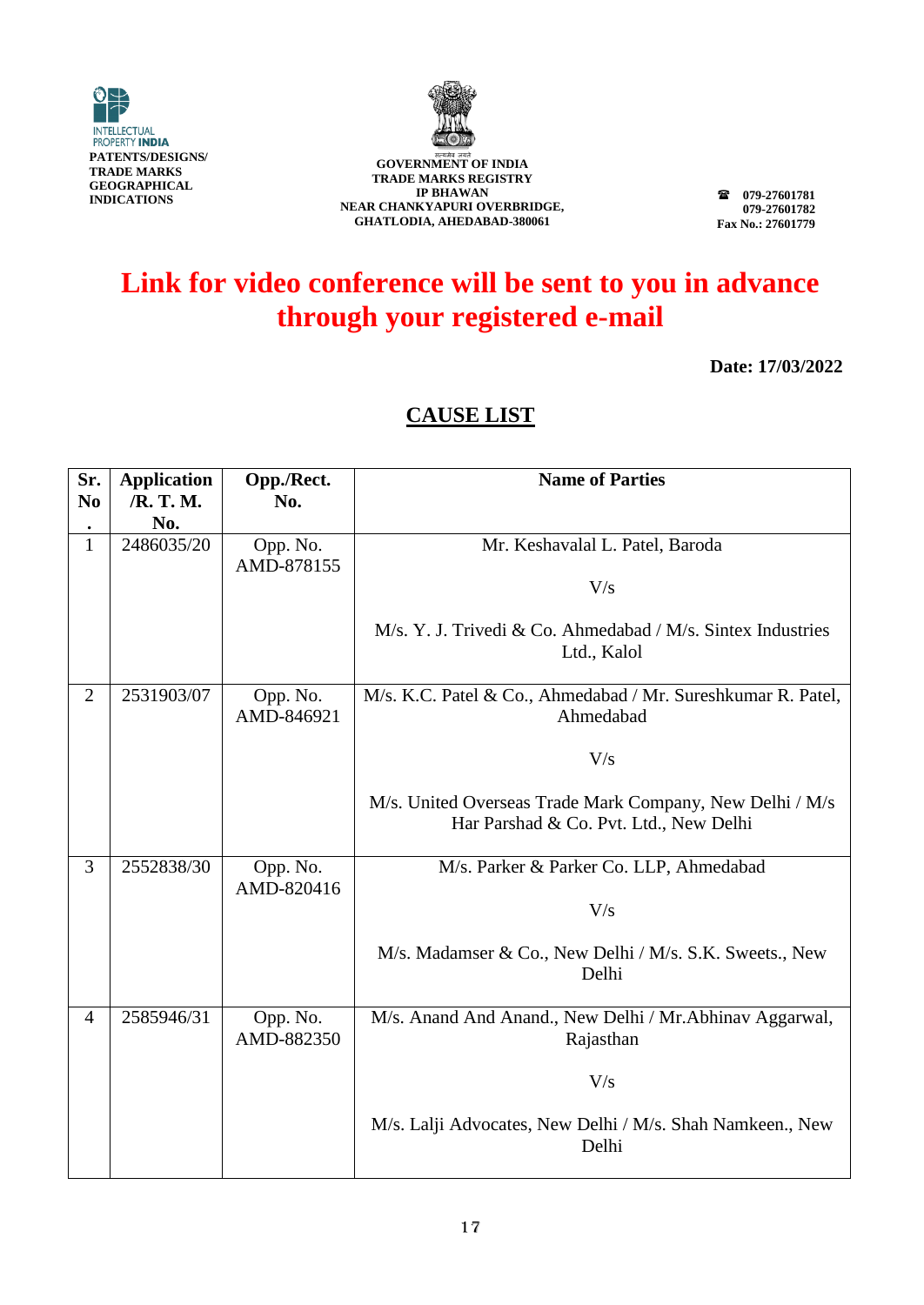| 5  | 2650881/05 | Opp. No.<br>AMD-891684 | M/s. Brahmbhatt & Associates, Ahmedabad / Mr. Jayendra<br>Nandlal Soni, Ahmedabad             |
|----|------------|------------------------|-----------------------------------------------------------------------------------------------|
|    |            |                        | V/s                                                                                           |
|    |            |                        | M/s. D.P. Ahuja & Co., Calcutta                                                               |
| 6  | 2753129/05 | Opp. No.<br>AMD-921388 | M/s. Gautam Satyavir Singh & Co., Uttar Pradesh / Mr. Prem<br>Chand Gokhroo, Ajmer            |
|    |            |                        | V/s                                                                                           |
|    |            |                        | M/s. D. C. Dani & Associates, Ahmedabad / M/s. Corona<br>Remedies Pvt. Ltd., Ahmedabad        |
| 7  | 2757885/01 | Opp. No.<br>AMD-897041 | M/s. Hiren Thakkar & Associates, Ahmedabad / Mr. Bharatbhai<br>Mahendrabhai Parmar, Ahmedabad |
|    |            |                        | V/s                                                                                           |
|    |            |                        | M/s. Altacit Global, Chennai / M/s. Allied Blenders And<br>Distillers Private Limited, Mumbai |
| 8  | 2759582/19 | Opp. No.<br>AMD-919111 | M/s. T.C. Patel & Co., Ahmedabad / M/s. Landgrace Ceramic<br>Pvt. Ltd., Morbi                 |
|    |            |                        | V/s                                                                                           |
|    |            |                        | Mr. P. K. Arora, Agra / M/s. Ishan Ceramics Private Limited,<br>Agra                          |
| 9  | 2765342/05 | Opp. No.<br>AMD-896183 | Mr. Kedar G. Dave, Ahmedabad / M/s. Eujen Lifesciences<br>Private Limited, Ahmedabad          |
|    |            |                        | V/s                                                                                           |
|    |            |                        | Mr. V. Ravi & N. Aishwaraya, Chennai / M/s. Micro Labs<br>Limited, Banglore                   |
| 10 | 2839555/10 | Opp. No.<br>AMD-892035 | M/s. Easy Trade Solution, Ahmedabad / M/s. Perfect Carelife<br>Pvt. Ltd., Ahmedabad           |
|    |            |                        | V/s                                                                                           |
|    |            |                        | M/s. S. Singh & Associates, Delhi / M/s. Mukesh Kalra, Karnal                                 |
| 11 | 2903947/34 | Opp. No.<br>AMD-951099 | M/s. IPcogito Legal, Ahmedabad / Mr. Nand Kishore Malani<br>S/o. Sh. Jagannath Ji, Jodhpur    |
|    |            |                        | V/s                                                                                           |
|    |            |                        | M/s. Aditya & Co., Mumbai / M/s. The Golden Tobacco Ltd,<br>Mumbai                            |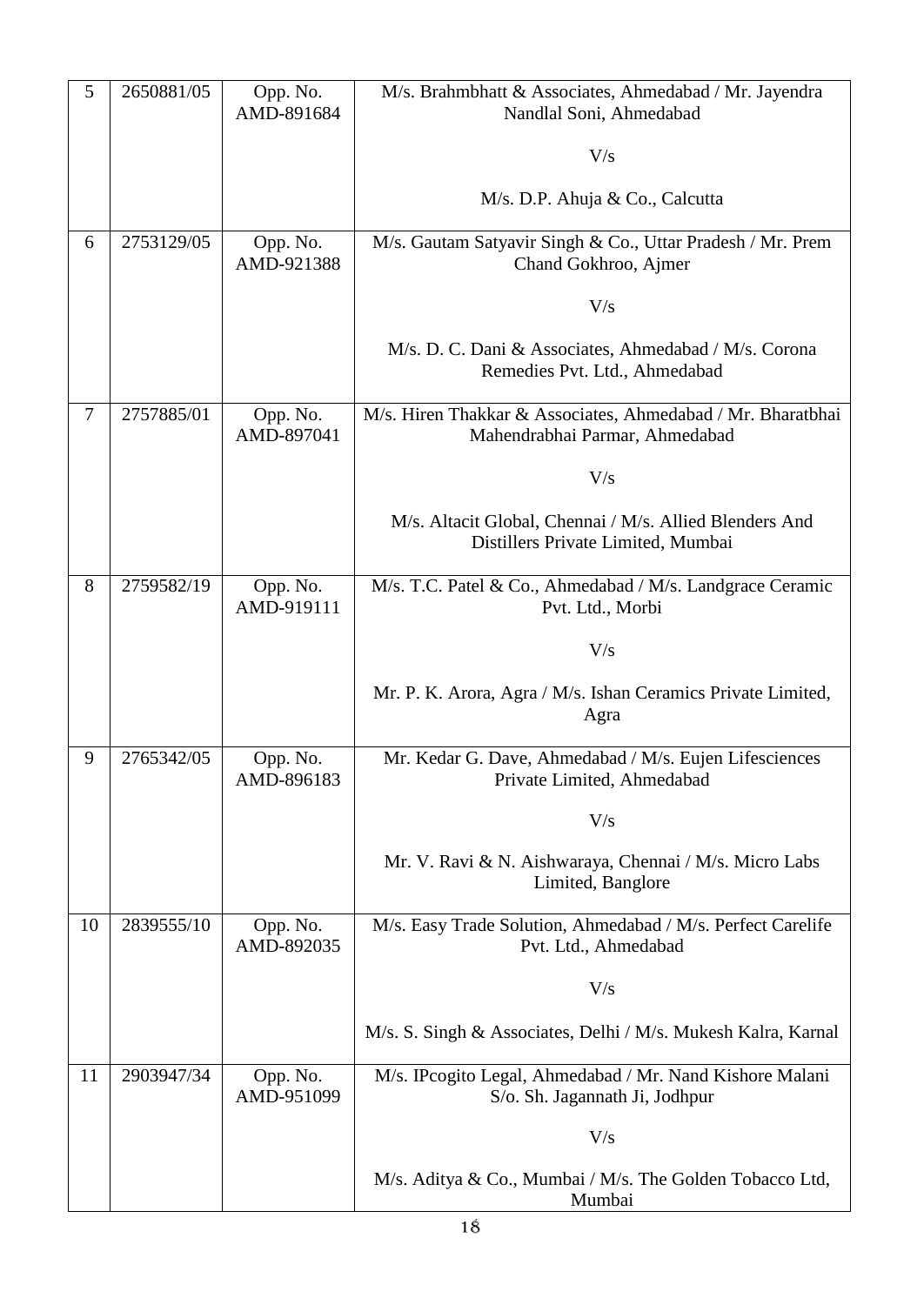| 12 | 2952541/05 | Opp. No.<br>AMD-902489 | Mr. Yash Suryawala, Vadodara / M/s. Bennet Mypher<br>Pharmaceutical LLP, Vadodara                                                                            |
|----|------------|------------------------|--------------------------------------------------------------------------------------------------------------------------------------------------------------|
|    |            |                        | V/s                                                                                                                                                          |
|    |            |                        | M/s. Vishesh And Associates, Mumbai / M/s. Glenmark<br>Pharmaceuticals Limited, Mumbai                                                                       |
| 13 | 2952921/05 | Opp. No.<br>AMD-997253 | M/s. H K Acharya And Company, Ahmedabad / M/s. Vital<br>Care Private Limited, Vadodara                                                                       |
|    |            |                        | V/s                                                                                                                                                          |
|    |            |                        | M/s. Mace Corporate Associates, New Delhi / M/s. Ethic<br>Biotech, Agra                                                                                      |
| 14 | 2953897/43 | Opp. No.<br>AMD-972063 | M/s. Trade Mark Registration Services, Jaipur / Mr. Manjeet<br>Yadav, Udaipur                                                                                |
|    |            |                        | V/s                                                                                                                                                          |
|    |            |                        | V.P. Bimaldas, Calicut / M/s. Jahamgheer K.P, Calicut                                                                                                        |
| 15 | 2995160/32 | Opp. No.<br>AMD-965994 | M/s. G. D. Bansal & Associates, Jaipur / M/s. Lotus Dairy<br>Products Private Limited, Jaipur                                                                |
|    |            |                        | V/s                                                                                                                                                          |
|    |            |                        | M/s. Bansal & Company, Delhi / M/s. Lotus Herbals Private<br>Limited, New Delhi                                                                              |
| 16 | 3031974/30 | Opp. No.<br>AMD-965207 | M/s. H K Acharya And Company, Ahmedabad / M/s. Isha<br>Snacks Pvt. Ltd., Ahmedabad                                                                           |
|    |            |                        | V/s                                                                                                                                                          |
|    |            |                        | Advocate Gaurav Soni, Ahmedabad / Mr. Rajeshbhai<br>Nurddinbhai Lakhani, Bhavnagar                                                                           |
| 17 | 3036077/30 | Opp. No.<br>AMD-956668 | Advocate Vipul J. Hindocha, Bhavnagar / Mr. Kantibhai<br>Bhikhabhai Thakkar, Bhavnagar                                                                       |
|    |            |                        | V/s                                                                                                                                                          |
|    |            |                        | M/s. Navdeep & Associates, Ahmedabad / Mr. Maheshchandra<br>Champaklal Maniar, Mr. Brijesh Maheshchandra Maniar, Mr.<br>Amit Maheshchandra Maniar, Bhavnagar |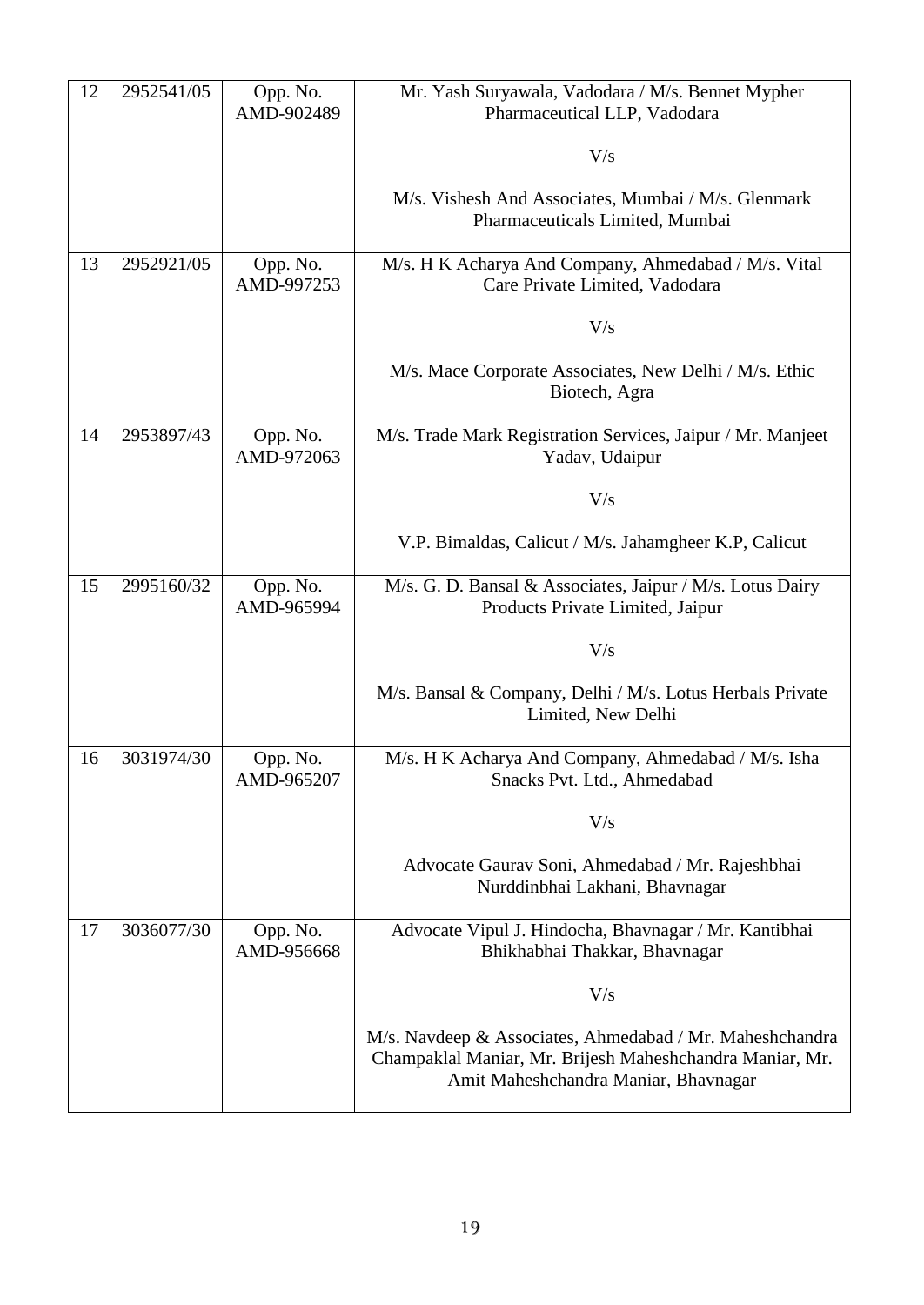| 18 | 3042862/29 | Opp. No.<br>AMD-906593  | Mr. Harsh Marwaha, Jaipur / M/s. Inexel Naturals Pvt. Ltd.,<br>Jaipur                  |
|----|------------|-------------------------|----------------------------------------------------------------------------------------|
|    |            |                         | V/s                                                                                    |
|    |            |                         | M/s. Lall & Sethi, New Delhi                                                           |
| 19 | 3042863/31 | Opp. No.<br>AMD-906594  | Mr. Harsh Marwaha, Jaipur / M/s. Inexel Naturals Pvt. Ltd.,<br>Jaipur                  |
|    |            |                         | V/s                                                                                    |
|    |            |                         | M/s. Lall & Sethi, New Delhi                                                           |
| 20 | 3050332/29 | Opp. No.<br>AMD-969104  | M/s. Delhi Registration Service, New Delhi / M/s. Deepak<br>Vegpro Pvt. Ltd., Alwar    |
|    |            |                         | V/s                                                                                    |
|    |            |                         | M/s. Bhansali & Associates, Ahmedabad / M/s. Saurabh<br>Agrotech (P) Ltd., Alwar       |
| 21 | 3054770/35 | Rect. No.<br>AMD-263448 | M/s. Y. J. Trivedi & Co., Ahmedabad / M/s. Eminds Adcom<br>Pvt. Ltd., Ahmedabad        |
|    |            |                         | V/s                                                                                    |
|    |            |                         | M/s. Eminds Legal, Gurgaon / M/s. eMinds Legal, Gurgaon                                |
| 22 | 3055391/43 | Opp. No.<br>AMD-958493  | Mr. Ashok Kumar Sharma, Jaipur / Mr. Shahnawaj Khan, Kota                              |
|    |            |                         | V/s                                                                                    |
|    |            |                         | M/s. Diwan Advocates, New Delhi / M/s. Karim Hotels Pvt.<br>Ltd., Delhi                |
| 23 | 3057233/05 | Opp. No.<br>AMD-984932  | Ms. Smita I. Parmar, Ahmedabad / Mr. Juberbhai Ibrahimbhai<br>Karadiya, Gujarat        |
|    |            |                         | V/s                                                                                    |
|    |            |                         | M/s. Vishesh And Associates, Mumbai / M/s. Cachet<br>Pharmaceuticals Pvt. Ltd., Mumbai |
| 24 | 3148353/05 | Opp. No.<br>AMD-874429  | M/s. Y. J. Trivedi & Co., Ahmedabad / M/s. Nevan<br>Pharmaceuticals LLP, Ahmedabad     |
|    |            |                         | V/s                                                                                    |
|    |            |                         | M/s. Daswani & Daswani, Kolkata / M/s. Mankind Pharma<br>Limited, New Delhi            |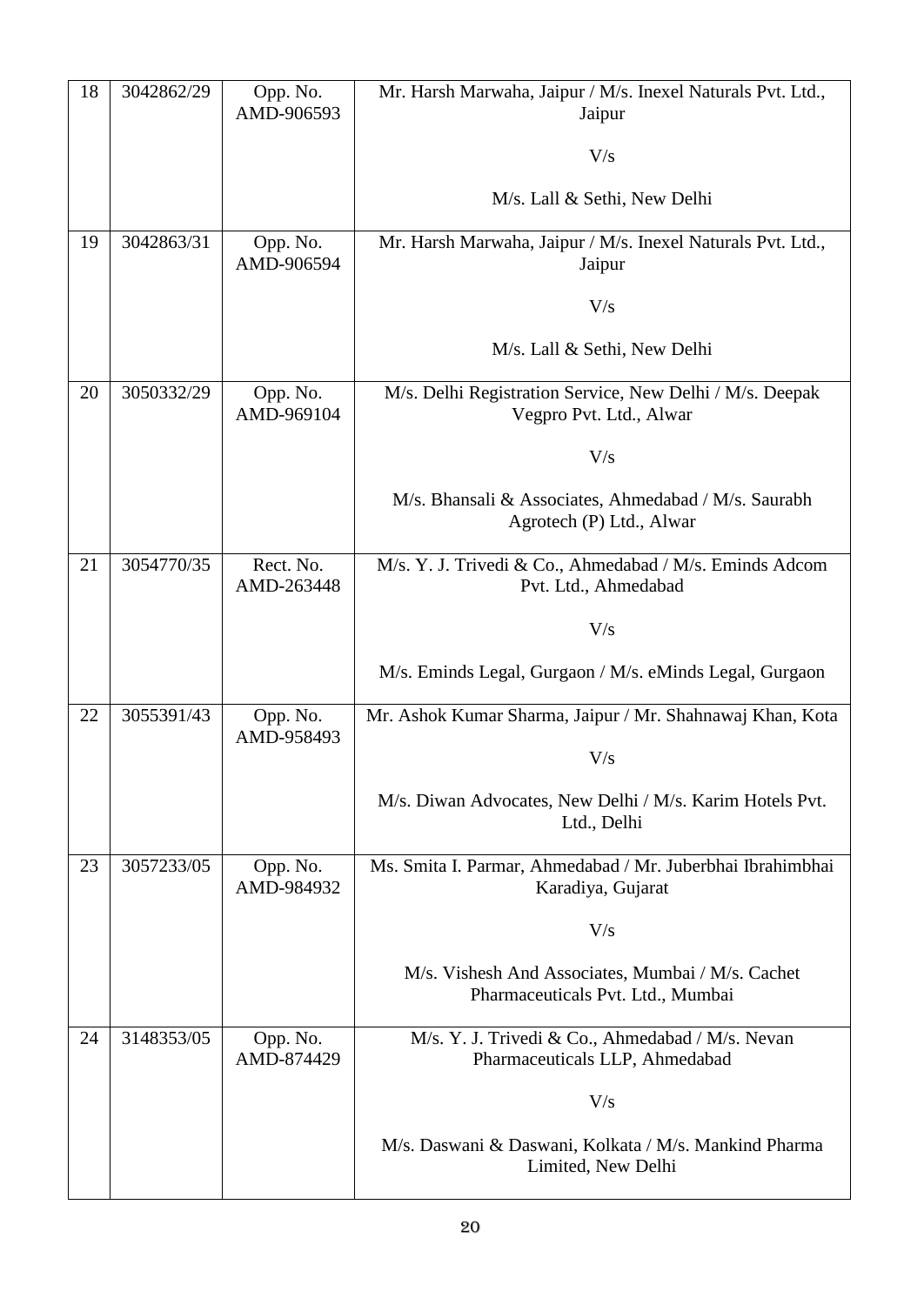| 25 | 3190792/37 | Opp. No.<br>AMD-982923 | M/s. Bhansali & Associates, Ahmedabad / M/s. Swagat<br>Infrastructure Pvt. Ltd., Ahmedabad               |
|----|------------|------------------------|----------------------------------------------------------------------------------------------------------|
|    |            |                        | V/s                                                                                                      |
|    |            |                        | Adv. Sudhir Bhardwaj, Delhi / Mr. Vinod Kumar Gupta, Delhi                                               |
|    |            |                        |                                                                                                          |
| 26 | 3247577/05 | Opp. No.<br>AMD-876956 | M/s. Gautam & Company, Jaipur / M/s. Yotta Business<br>Ventures Private Limited, Ajmer                   |
|    |            |                        | V/s                                                                                                      |
|    |            |                        | M/s. Daswani & Daswani, Kolkata / M/s. Joy Creators LLP,<br>West Bengal                                  |
| 27 | 3323648/05 | Opp. No.<br>AMD-918457 | M/s. K.C. Patel & Co., Ahmedabad / M/s. Startos Healthcare<br>Pvt. Ltd., Ahmedabad                       |
|    |            |                        | V/s                                                                                                      |
|    |            |                        | Advocate V. Ravi, Chennai / M/s. Micro Labs Limited,<br>Karnataka                                        |
| 28 | 3330329/01 | Opp. No.<br>AMD-921246 | M/s. Gautam & Company, Jaipur / M/s. Buildsmart<br><b>Construction Chemicals Private Limited, Jaipur</b> |
|    |            |                        | V/s                                                                                                      |
|    |            |                        | M/s. Khaitan & Co., Mumbai / M/s. Pidilite Industries Ltd.,<br>Mumbai                                    |
| 29 | 3337150/25 | Opp. No.<br>AMD-988496 | Advocate Manoj Jain, Jaipur / M/s. Mahavir Polymers Pvt. Ltd.,<br>Jaipur                                 |
|    |            |                        | V/s                                                                                                      |
|    |            |                        | M/s. Mahtta & Co, Ludhiana / M/s. Jai Lakshmi Rubber<br>Industries, Jalandhar                            |
| 30 | 3340142/05 | Opp. No.<br>AMD-997255 | Mr. Shiv Gupta, Noida / M/s. Contacare Ophthalmics And<br>Diagnostics, Vadodara                          |
|    |            |                        | V/s                                                                                                      |
|    |            |                        | M/s. Mace Corporate Associates, New Delhi / M/s. Vinayak<br>Care Solution Pvt. Ltd., New Delhi           |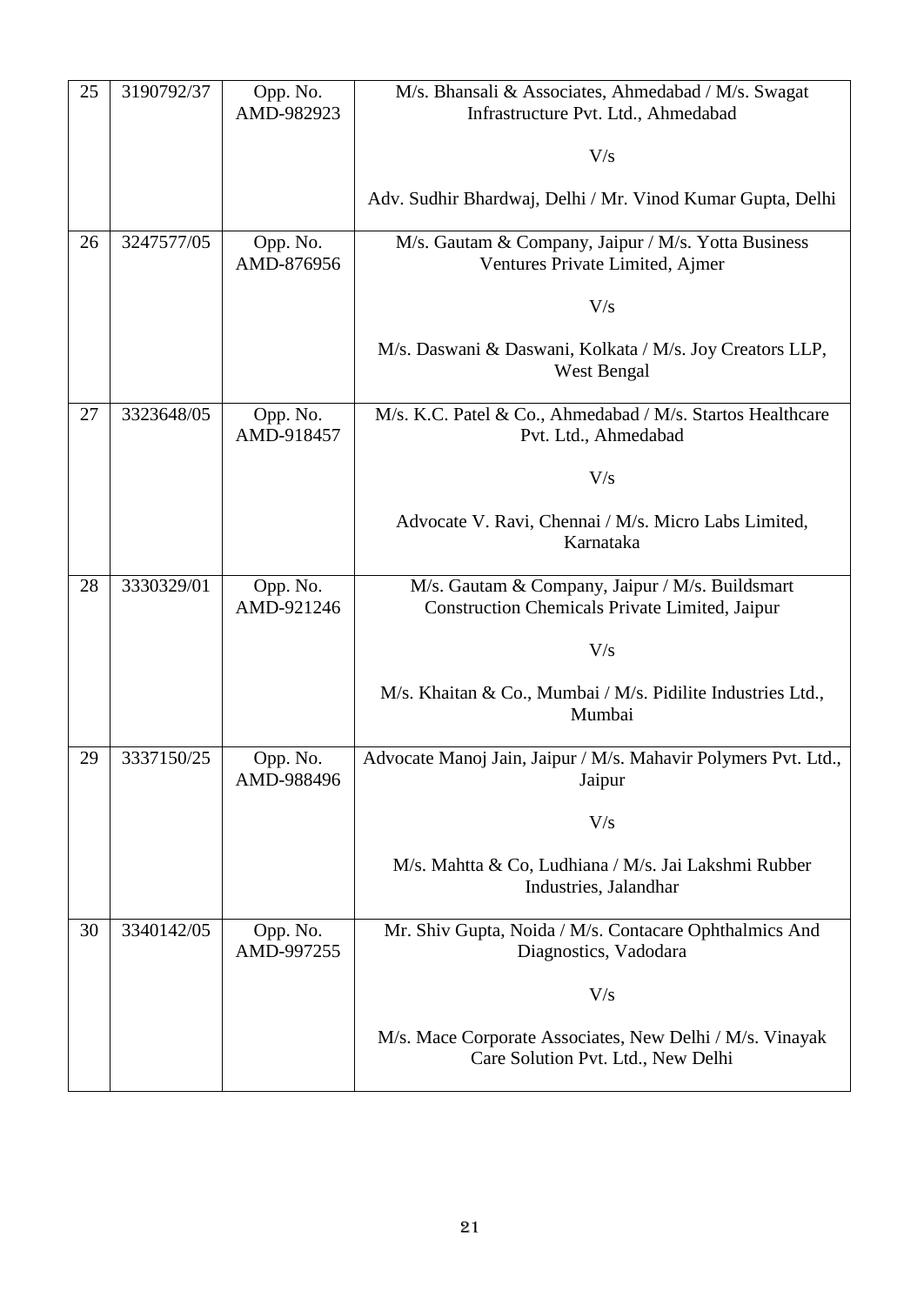| 31 | 3340143/05 | Opp. No.<br>AMD-997259 | Mr. Shiv Gupta, Noida / M/s. Contacare Ophthalmics And<br>Diagnostics, Vadodara                |
|----|------------|------------------------|------------------------------------------------------------------------------------------------|
|    |            |                        | V/s                                                                                            |
|    |            |                        | M/s. Mace Corporate Associates, New Delhi / M/s. Vinayak<br>Care Solution Pvt. Ltd., New Delhi |
| 32 | 3340144/05 | Opp. No.<br>AMD-997256 | Mr. Shiv Gupta, Noida / M/s. Contacare Ophthalmics And<br>Diagnostics, Vadodara                |
|    |            |                        | V/s                                                                                            |
|    |            |                        | M/s. Mace Corporate Associates, New Delhi / M/s. Vinayak<br>Care Solution Pvt. Ltd., New Delhi |
| 33 | 3345165/25 | Opp. No.<br>AMD-988495 | Advocate Manoj Jain, Jaipur / M/s. Mahavir Polymers Pvt. Ltd.,<br>Jaipur                       |
|    |            |                        | V/s                                                                                            |
|    |            |                        | M/s. Mahtta & Co., Ludhiana / M/s. Jai Lakshmi Rubber<br>Industries, Jalandhar                 |
| 34 | 3356887/08 | Opp. No.<br>AMD-877412 | M/s. Gautam & Company, Jaipur / Mr. Sudesh Jain, Jaipur                                        |
|    |            |                        | V/s                                                                                            |
|    |            |                        | M/s. G. D. Bansal & Associates., Jaipur / M/s. Kiwi Sales<br>Corporation, Jaipur               |
| 35 | 3400542/24 | Opp. No.<br>AMD-997664 | M/s. Arjun T. Bhagat & Co., Mumbai / Mr. Suresh Mohanlal<br>Jain, Surat                        |
|    |            |                        | V/s                                                                                            |
|    |            |                        | Mr. Nilesh Deokar, Surat / M/s. Apple Silk Mills Private<br>Limited, Surat                     |
| 36 | 3400543/25 | Opp. No.<br>AMD-997666 | M/s. Arjun T. Bhagat & Co., Mumbai / Mr. Suresh Mohanlal<br>Jain., Surat                       |
|    |            |                        | V/s                                                                                            |
|    |            |                        | Mr. Nilesh Deokar, Surat / M/s. Apple Silk Mills Private<br>Limited, Surat                     |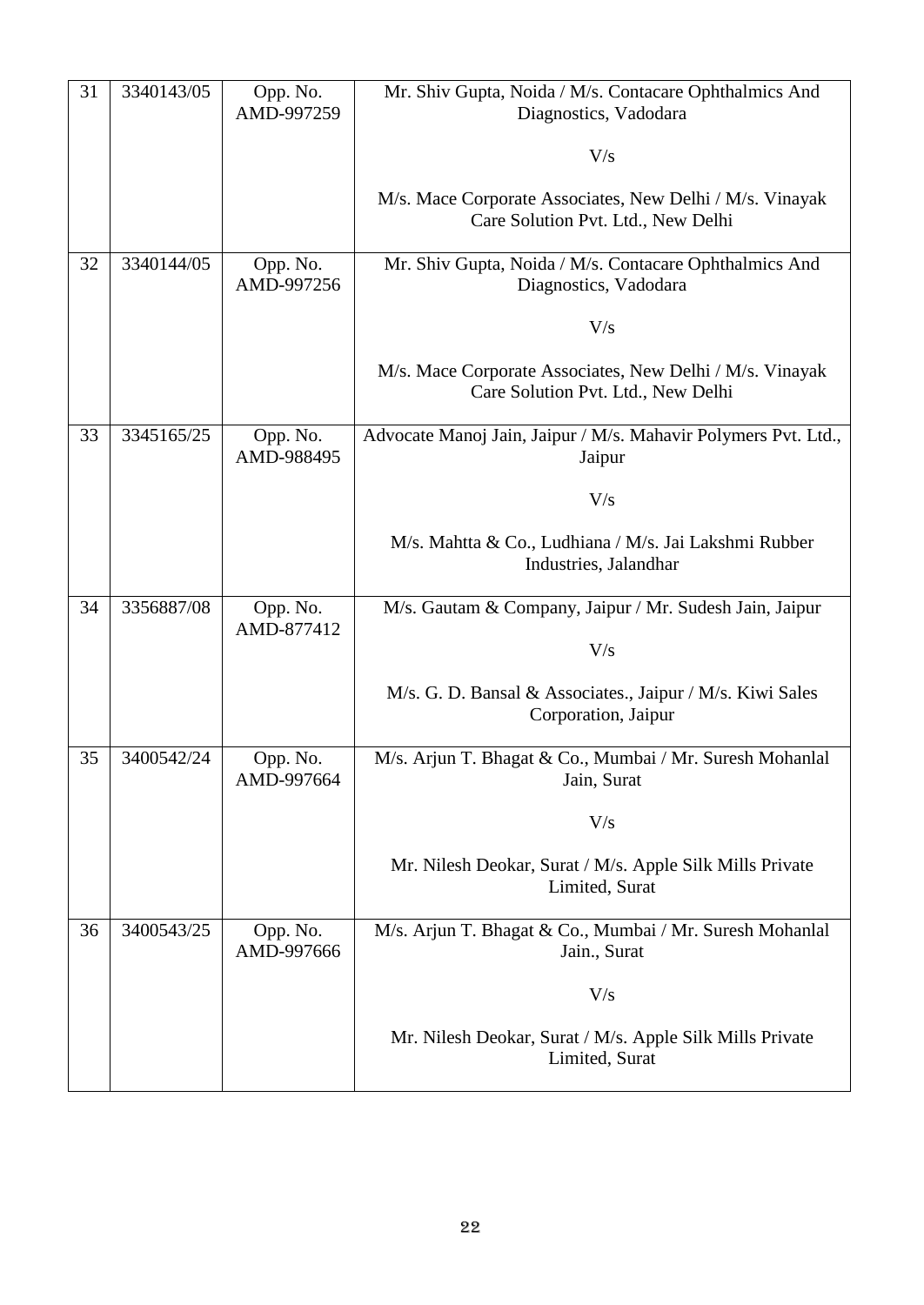| 37 | 3425509/07 | Opp. No.<br>AMD-924240 | M/s. Palmer & Palmer, Ahmedabad / Mr. Piyushkumar<br>Narsinhbhai Patel, Ahmedabad                    |
|----|------------|------------------------|------------------------------------------------------------------------------------------------------|
|    |            |                        | V/s                                                                                                  |
|    |            |                        | Mr. Nimish Pandya, Mumbai / Mr. Dilprit Singh Sabharwal,<br>Thane                                    |
| 38 | 3429426/03 | Opp. No.<br>AMD-997478 | M/s. S.S. Advocates & Company, Ahmedabad / Mr. Patel<br>Narendrakumar H, Gandhinagar                 |
|    |            |                        | V/s                                                                                                  |
|    |            |                        | Mr. Rajendrakumar U. Tiwari, Mumbai / Ms. Rekha A.<br>Bhanushali, Mumbai                             |
| 39 | 3435098/30 | Opp. No.<br>AMD-921873 | M/s. G. D. Bansal & Associates, Jaipur / Mr. Subhash Jain S/o.<br>Late. Sh. Ram Kishore Jain, Jaipur |
|    |            |                        | V/s                                                                                                  |
|    |            |                        | M/s. Suresh & Co., Mumbai / M/s. Bikaji Foods Internationals<br>Ltd., Bikaner                        |
| 40 | 3450342/30 | Opp. No.<br>AMD-998791 | Miss. Santosh Soni, Advocate, Jaipur / Mr. Ram Kishor Soni,<br>Jaipur                                |
|    |            |                        | V/s                                                                                                  |
|    |            |                        | M/s. Y. J. Trivedi & Co., Ahmedabad / M/s. Laxmi Protein<br>Products Pvt. Ltd., Gujarat              |
| 41 | 3525007/30 | Opp. No.<br>AMD-902815 | Mr. Amandeep Singh, New Delhi / Mr. Ankur Jain, Bharatpur                                            |
|    |            |                        | V/s                                                                                                  |
|    |            |                        | Mr. P. K. Arora, Agra / Mr. Ramesh Chandra Gupta, Agra                                               |
| 42 | 3531780/02 | Opp. No.<br>AMD-904007 | M/s. Gautam & Company, Jaipur / Mr. Udit Pareek Trading As<br>: Manglam Sales, Jaipur                |
|    |            |                        | V/s                                                                                                  |
|    |            |                        | Mr. P. K. Arora, Agra / Mr. Prasoon Agarwal, Ghaziabad                                               |
| 43 | 3538227/24 | Opp. No.<br>AMD-927145 | M/s. GNK Legal, Mumbai / Mr. Ameet Guptaa, Bhilwara                                                  |
|    |            |                        | V/s                                                                                                  |
|    |            |                        | M/s. G.S. Rijhwani & Co., Mumbai / M/s. Vimal Syntex Pvt.<br>Ltd., Bhilwara                          |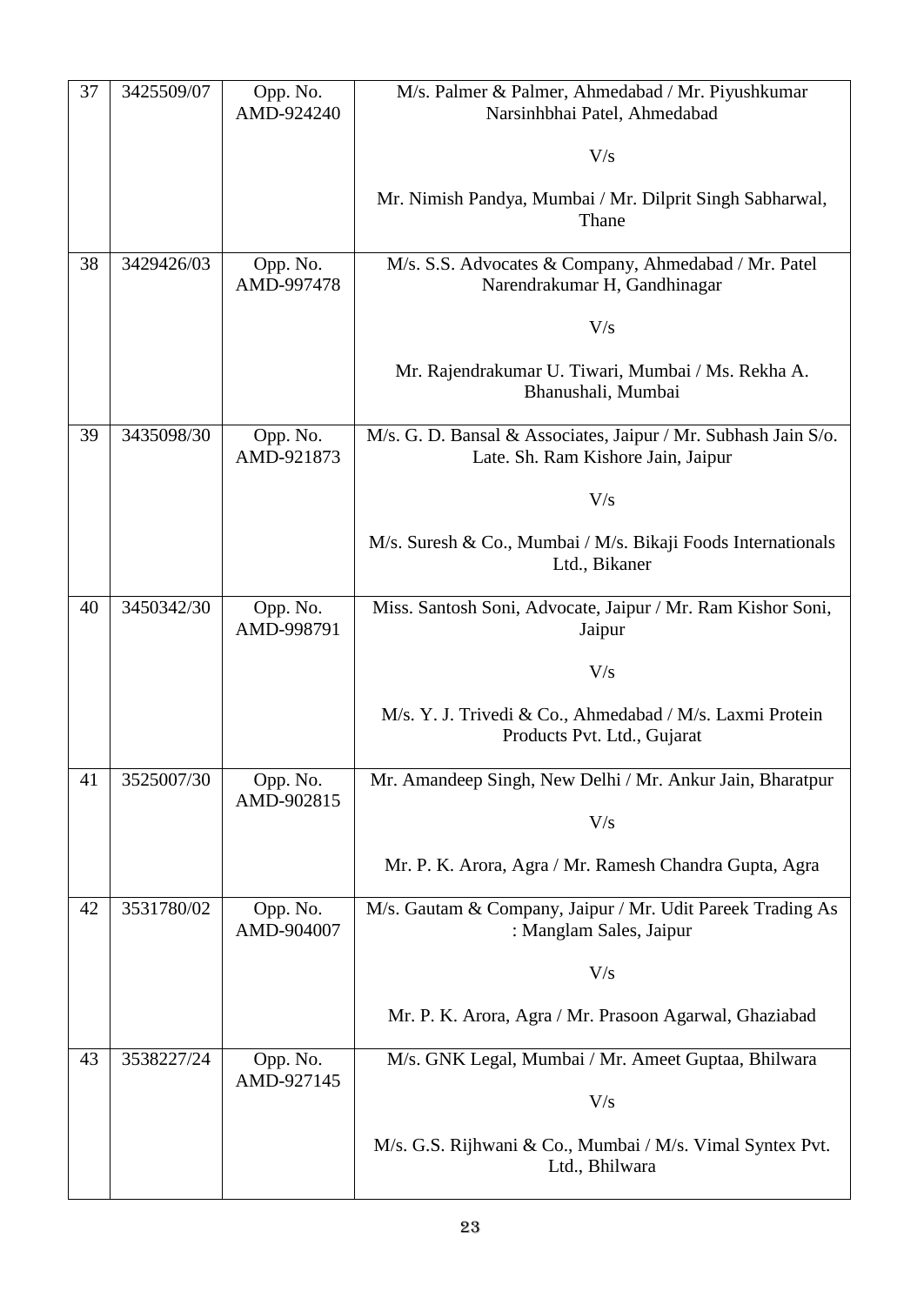| 44 | 3561584/05 | Opp. No.                | M/s. Troikaa Pharmaceuticals Ltd, Ahmedabad                                                                            |
|----|------------|-------------------------|------------------------------------------------------------------------------------------------------------------------|
|    |            | AMD-908815              | V/s                                                                                                                    |
|    |            |                         | M/s. Vishesh & Associates, Mumbai / M/s. Glenmark                                                                      |
|    |            |                         | Pharmaceuticals Limited, Mumbai                                                                                        |
| 45 | 3605878/30 | Opp. No.                | M/s. H K Acharya And Company, Ahmedabad / M/s. Vadilal                                                                 |
|    |            | AMD-935581              | International Pvt. Ltd., Ahmedabad                                                                                     |
|    |            |                         | V/s                                                                                                                    |
|    |            |                         | M/s. Y.J. Trivedi & Company, Ahmedabad / Piruz A.                                                                      |
|    |            |                         | Khambatta, Ahmedabad                                                                                                   |
| 46 | 3745010/05 | Opp. No.                | Mr. Vinay Garg S/o. Shri Mahesh Kumar Garg, Ajmer                                                                      |
|    |            | AMD-941243              | V/s                                                                                                                    |
|    |            |                         | M/s. Aditya & Associates, Mumbai / M/s. Emcure                                                                         |
|    |            |                         | Pharmaceuticals Limited, Pune                                                                                          |
| 47 | 4037951/43 | Opp. No.                | Mr. Kinshuk Jain, Advocate, Jaipur / Mr. Manish Kumar Bhati                                                            |
|    |            | AMD-984094              | S/o Mr. Daulat Ram Bhati, Ajmer                                                                                        |
|    |            |                         | V/s                                                                                                                    |
|    |            |                         | Pradeesh P.L, Bangalore / Mr. Santhosh Sriram, Karnataka                                                               |
| 48 | 4088396/07 | Opp. No.<br>AMD-998274  | M/s. Tradetend Consultants Pvt. Ltd., Rajkot / Mr. Mohil<br>Shaileshbhai Kansagra Proprietor Of Tata Hydraulic, Rajkot |
|    |            |                         | $\rm V/s$                                                                                                              |
|    |            |                         | M/s. Kria Law, Chennai / M/s. Texmo Precision Casting,<br>Coimbatore                                                   |
| 49 | 4108102/32 | Opp. No.<br>AMD-1000285 | Mr. Mukesh H. Jani, Ahmedabad / Mr. Ashok Rambhai Patel,<br>Ahmedabad                                                  |
|    |            |                         | V/s                                                                                                                    |
|    |            |                         | M/s. R.K. Dewan & Co., Ahmedabad / Mr. Om Lachman Java,<br>Bangalore                                                   |
| 50 | 4145675/07 | Opp. No.<br>AMD-997195  | Mr. Arpankumar Balmukund Bhatt, Vadodara / M/s. Sai Saroj<br>Equipments Private Limited, Valsad                        |
|    |            |                         | V/s                                                                                                                    |
|    |            |                         | M/s. Mahtta & Co, Ludhiana / M/s. Saeco Strips Pvt. Ltd.,<br>Ludhiana                                                  |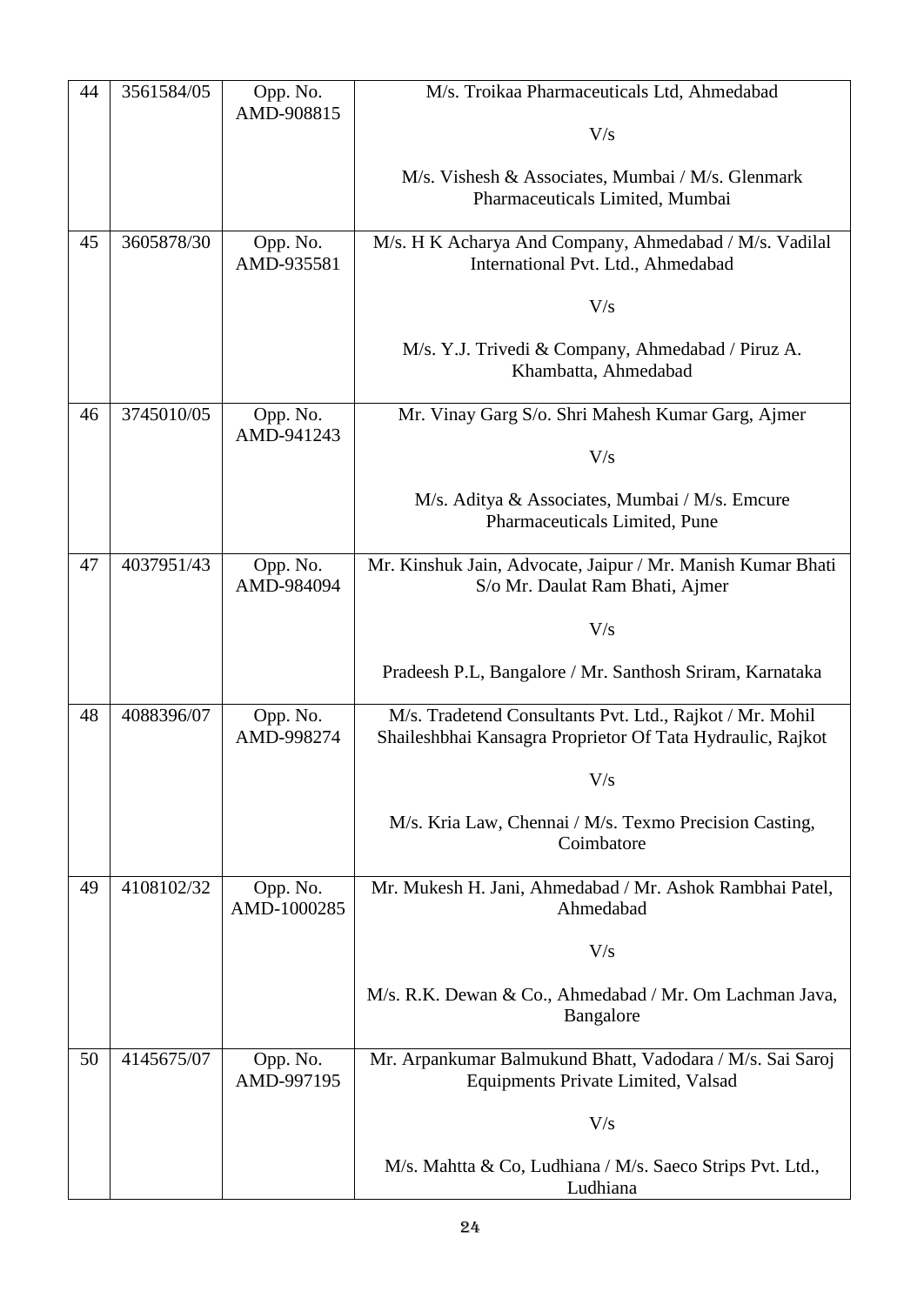



**079-27601781 079-27601782 Fax No.: 27601779**

# **Link for video conference will be sent to you in advance through your registered e-mail**

**Date: 21/03/2022**

| Sr.<br>N <sub>0</sub>     | <b>Application</b><br>/R. T. M. | Opp./Rect.<br>No.      | <b>Name of Parties</b>                                                                       |
|---------------------------|---------------------------------|------------------------|----------------------------------------------------------------------------------------------|
| $\bullet$<br>$\mathbf{1}$ | No.<br>1158832/34               | Opp. No.<br>AMD-197417 | Mr. Jatin Y. Trivedi, Ahmedabad / Ms. Rukmini Devi Jagdish<br>Prasad Joshi, Bhilwara         |
|                           |                                 |                        | V/s                                                                                          |
|                           |                                 |                        | M/s. Anand And Anand, New Delhi                                                              |
| $\overline{2}$            | 1503523/30                      | Opp. No.<br>AMD-726081 | M/s. Brahmbhatt & Associates., Ahmedabad / Mr. Jagdishbhai<br>Bhailalbhai Thakkar, Ahmedabad |
|                           |                                 |                        | V/s                                                                                          |
|                           |                                 |                        | Mr. Y. J. Trivedi & Co., Ahmedabad / M/s. Laxmi Protein<br>Products Pvt. Ltd., Vasad         |
| 3                         | 2168650/07                      | Opp. No.<br>AMD-803348 | M/s. K.C. Patel & Co., Ahmedabad / Mr. Mahendrabhai S.<br>Patel, Ahmedabad                   |
|                           |                                 |                        | V/s                                                                                          |
|                           |                                 |                        | M/s. De Penning & De Penning., Kolkata / M/s. Bosch Limited,<br>Bangalore                    |
| $\overline{4}$            | 2168650/07                      | Opp. No.<br>AMD-805323 | M/s. K.C. Patel & Co., Ahmedabad / Mr. Mahendrabhai S.<br>Patel, Ahmedabad                   |
|                           |                                 |                        | V/s                                                                                          |
|                           |                                 |                        | M/s. Ashoka Trade Mark Co., New Delhi / M/s. Meko Auto<br>Pvt. Ltd., Delhi                   |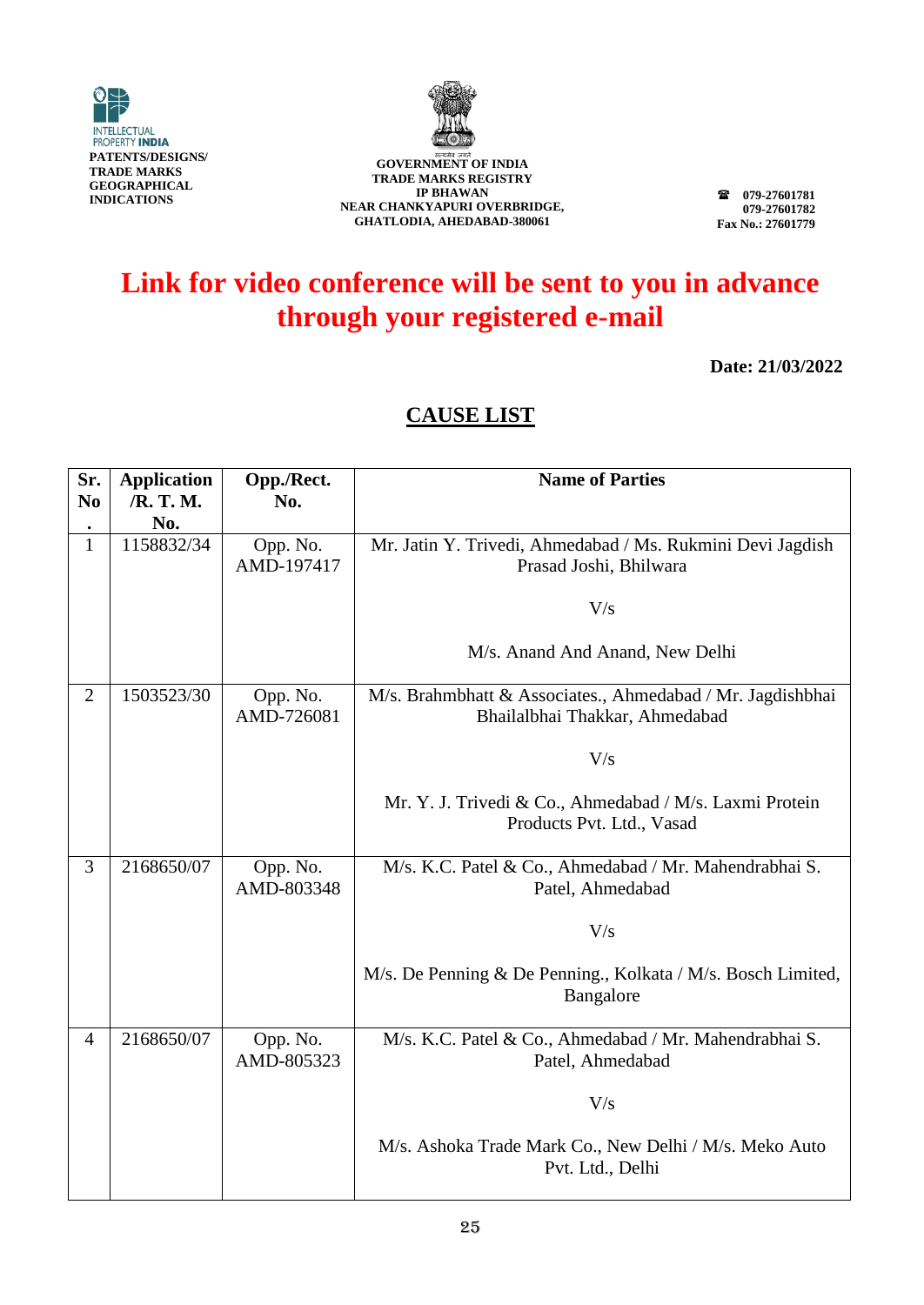| 5              | 2168650/07 | Opp. No.<br>AMD-807455 | M/s. K.C. Patel & Co., Ahmedabad / Mr. Mahendrabhai S.<br>Patel, Ahmedabad                       |
|----------------|------------|------------------------|--------------------------------------------------------------------------------------------------|
|                |            |                        | V/s                                                                                              |
|                |            |                        | M/s. S.K. Agarwal & Co., Agra / M/s. B.S. Agricultural<br>Industries (India), Agara              |
| 6              | 2201074/05 | Opp. No.<br>AMD-818622 | M/s. D.C. Dani & Associates, Ahmedabad / Mr. Sharad<br>Kanubhai Nakrani, Surat                   |
|                |            |                        | V/s                                                                                              |
|                |            |                        | M/s. Aristo Pharmaceuticals Pvt. Ltd., Mumbai                                                    |
| $\overline{7}$ | 2499398/05 | Opp. No.<br>AMD-839705 | M/s. Nanavati Associates, Ahmedabad / M/s. Nirma Limited,<br>Ahmedabad                           |
|                |            |                        | V/s                                                                                              |
|                |            |                        | Advocate V. Ravi, Chennai / M/s. Micro Labs Limited,<br>Bangalore                                |
| 8              | 2801653/05 | Opp. No.<br>AMD-939651 | Advocate Rahul Rajput, Ludhiana / M/s. Tweet India<br>Pharmaceuticals Private Limited, Ahmedabad |
|                |            |                        | V/s                                                                                              |
|                |            |                        | M/s. S.S. Rana & Co., New Delhi                                                                  |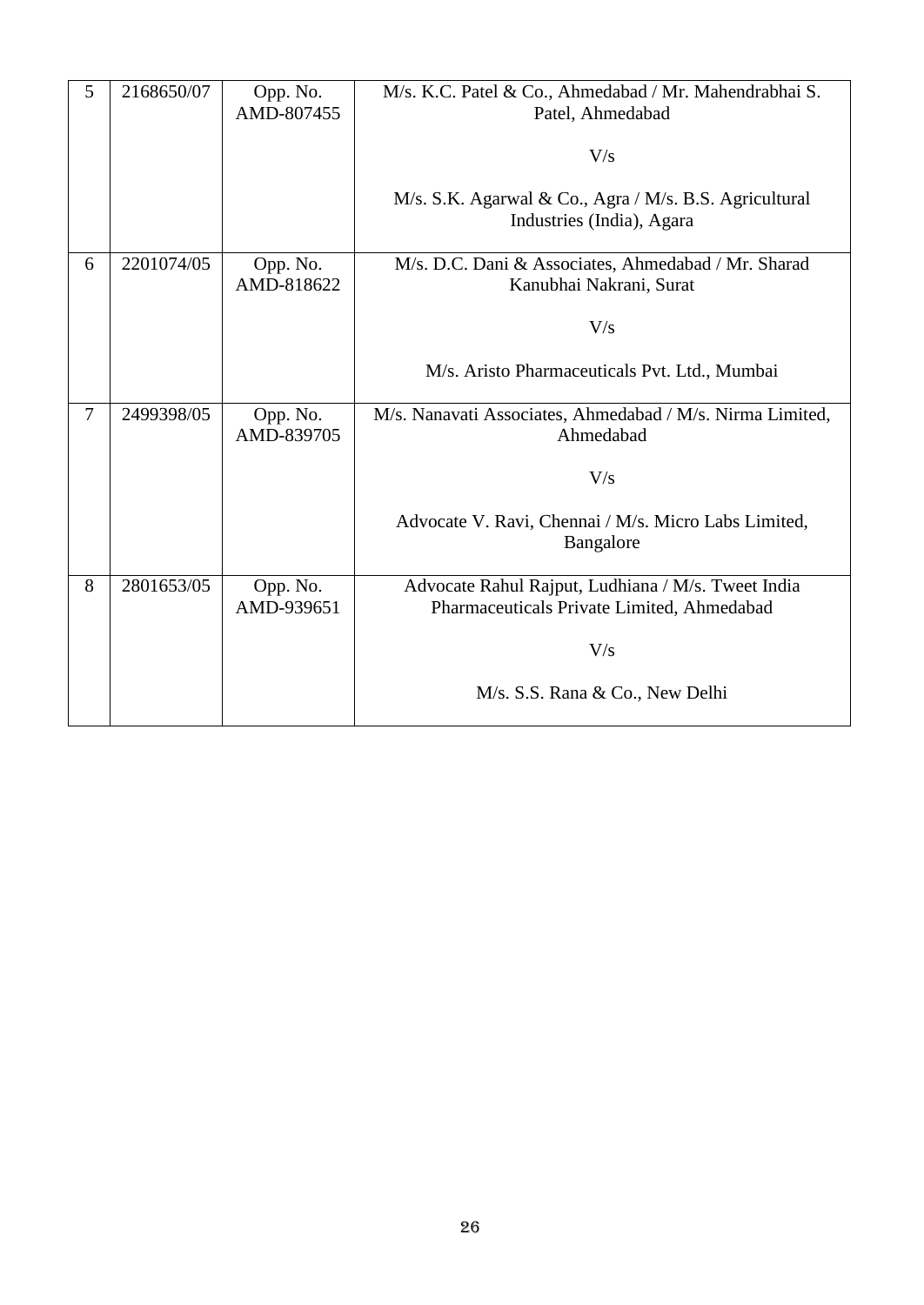



**079-27601781 079-27601782 Fax No.: 27601779**

### **Link for video conference will be sent to you in advance through your registered e-mail**

**Date: 22/03/2022**

| Sr.<br>N <sub>0</sub> | <b>Application</b><br>/R. T. M. | Opp./Rect.<br>No.       | <b>Name of Parties</b>                                                                |
|-----------------------|---------------------------------|-------------------------|---------------------------------------------------------------------------------------|
|                       | No.                             |                         |                                                                                       |
| $\mathbf{1}$          | 423834/34                       | Rect. No.<br>AMD-261939 | Mr. Rajeev Jain, Jaipur / Mr. Hemant Bhati, Ajmer                                     |
|                       |                                 |                         | V/s                                                                                   |
|                       |                                 |                         | M/s. W. S. Kane & Co., Mmbai / Mr. Shivkumar Shankarrao<br>Thakur, Karta Of HUF, Pune |
| $\overline{2}$        | 1124098/24                      | Opp. No.<br>AMD-175735  | M/s. Superfastaction Regn. Service, Surat / M/s. Parvati Fabrics<br>Pvt. Ltd., Surat  |
|                       |                                 |                         | V/s                                                                                   |
|                       |                                 |                         | M/s. Arjun T. Bhagat & Co., Mumbai / M/s. Kagzi Brothers<br>Ltd., Mumbai              |
| 3                     | 1229938/07                      | Opp. No.<br>AMD-194857  | Advocate Chirag A. Shah, Ahmedabad / Mr. Munik R. Patel,<br>Ahmedabad                 |
|                       |                                 |                         | V/s                                                                                   |
|                       |                                 |                         | Mr. Chandrakant M. Joshi, Mumbai / M/s. Lubi Electricals<br>Ltd., Ahmedabad           |
| $\overline{4}$        | 1935223/24                      | Opp. No.<br>AMD-788272  | M/s. Gautam & Company, Jaipur / Shri Vishnu Bhimsaria,<br><b>Bhilwara</b>             |
|                       |                                 |                         | V/s                                                                                   |
|                       |                                 |                         | M/s. G.S. Rijhwani & Co., Mumbai / M/s. Jiajee Woolfab<br>(India), Bhilwara           |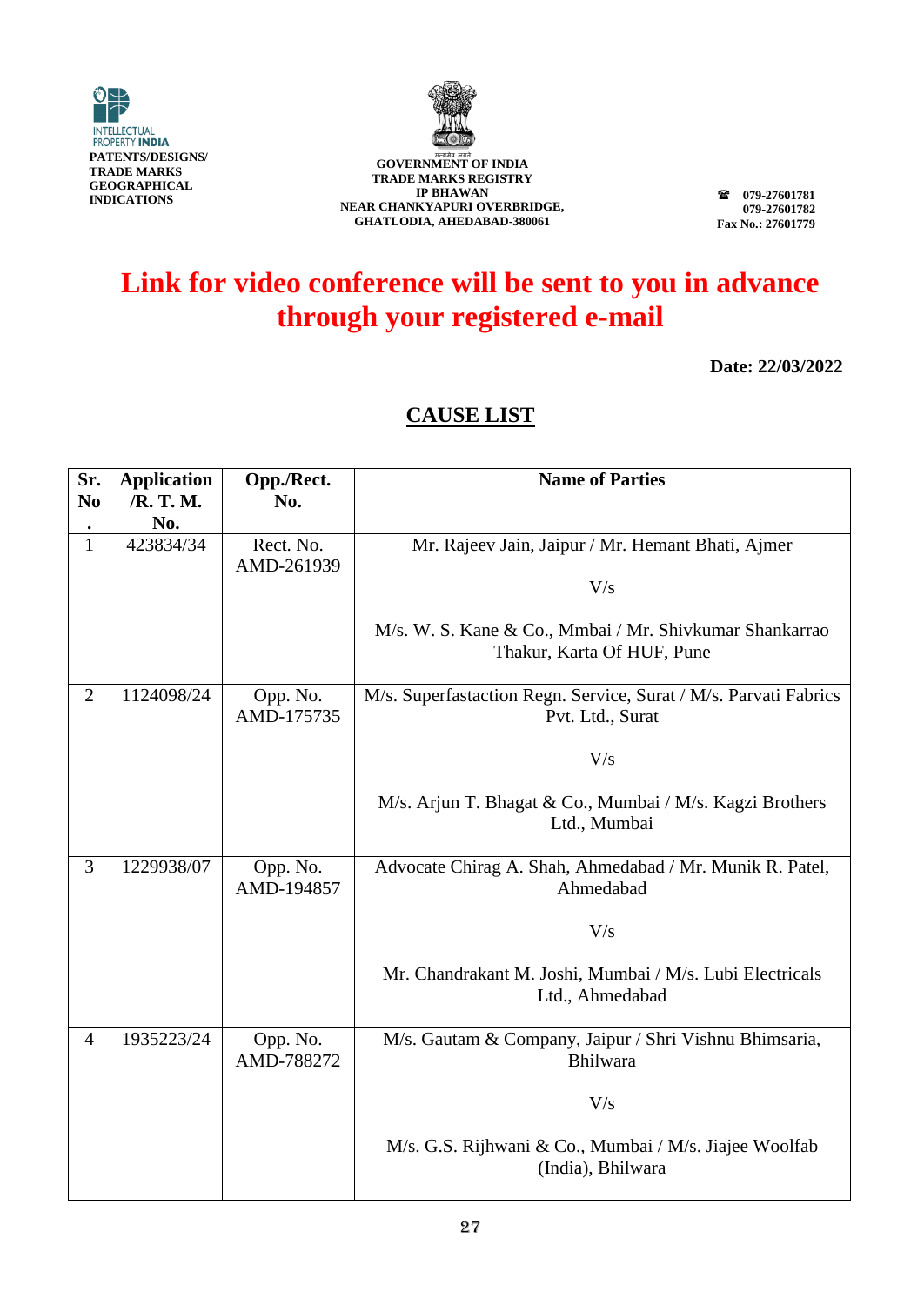| 5              | 2000467/30 | Opp. No.<br>AMD-800875 | M/s. G. D. Bansal & Associates, Jaipur / Mr. Subhash Jain S/o.<br>Late. Sh. Ram Kishore Jain, Jaipur |
|----------------|------------|------------------------|------------------------------------------------------------------------------------------------------|
|                |            |                        | V/s                                                                                                  |
|                |            |                        | M/s. H K Acharya And Company, Ahmedabad / M/s. Mukesh<br>Tea Processors & Packers, Surat             |
| 6              | 2207483/06 | Opp. No.<br>AMD-812062 | M/s. G. D. Bansal & Associates., Jaipur / M/s. Anil Special<br>Steel Industries Ltd., Jaipur         |
|                |            |                        | V/s                                                                                                  |
|                |            |                        | M/s. Mahtta & Co., Ludhiana / M/s. Saroopsons Industries Ltd.,<br>Ludhiana                           |
| $\overline{7}$ | 2501044/05 | Opp. No.<br>AMD-850373 | M/s. 4care Lifescience Private Limited, Ahmedabad                                                    |
|                |            |                        | V/s                                                                                                  |
|                |            |                        | M/s. Vishesh And Associates, Mumbai / M/s. Alkem<br>Laboratories Ltd., Mumbai                        |
| 8              | 2801652/05 | Opp. No.<br>AMD-939652 | Advocate Rahul Rajput, Ludhiana / M/s. Tweet India<br>Pharmaceuticals Private Limited, Ahmedabad     |
|                |            |                        | V/s                                                                                                  |
|                |            |                        | M/s. S.S. Rana & Co., New Delhi                                                                      |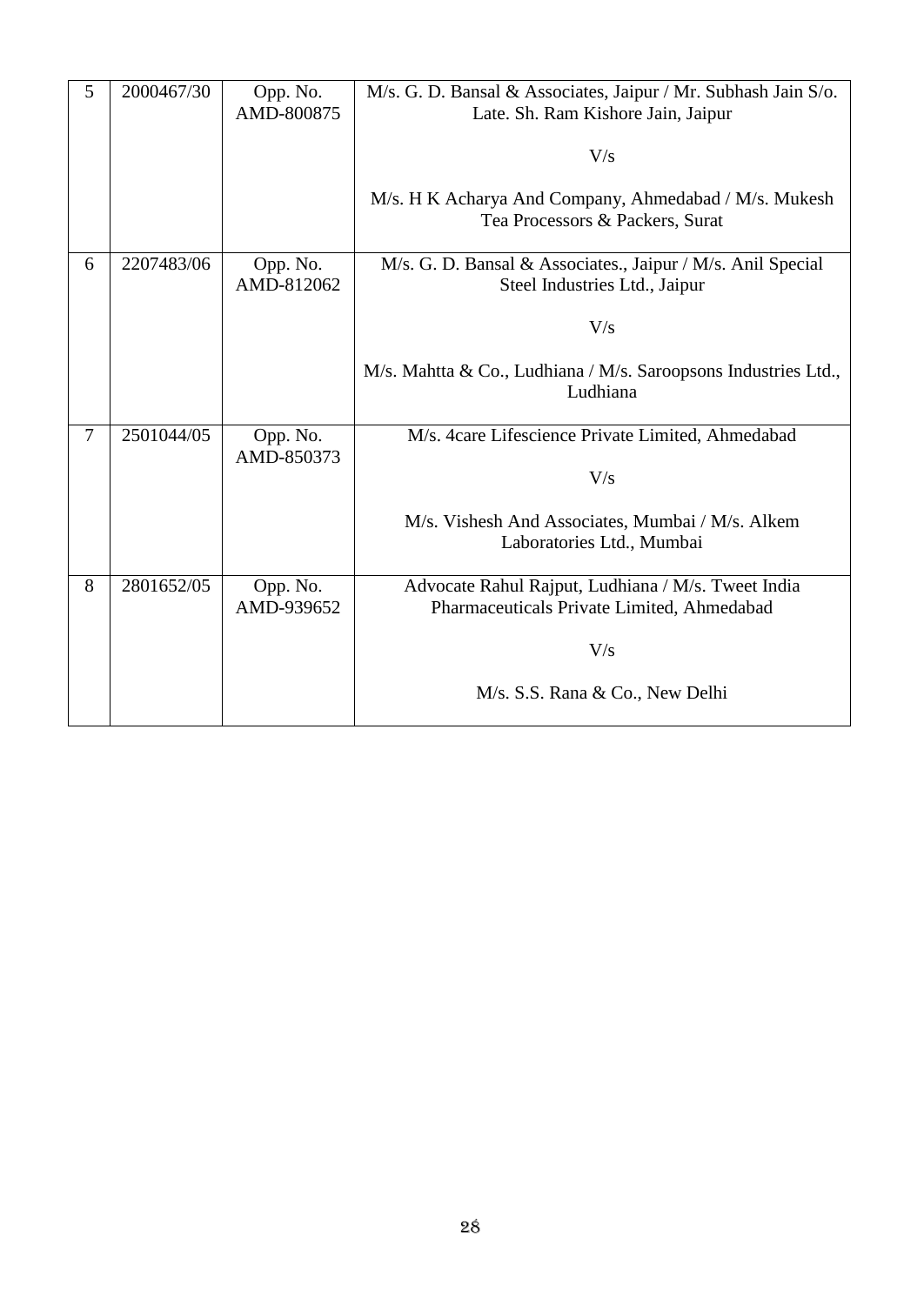



**TRADE MARKS REGISTRY IP BHAWAN NEAR CHANKYAPURI OVERBRIDGE, GHATLODIA, AHEDABAD-380061**

**079-27601781 079-27601782 Fax No.: 27601779**

### **Link for video conference will be sent to you in advance through your registered e-mail**

**Date: 23/03/2022**

| Sr.            | <b>Application</b> | Opp./Rect.              | <b>Name of Parties</b>                                                                      |
|----------------|--------------------|-------------------------|---------------------------------------------------------------------------------------------|
| N <sub>0</sub> | /R. T. M.          | No.                     |                                                                                             |
|                | No.                |                         |                                                                                             |
| $\mathbf{1}$   | 622129/30          | Rect. No.<br>AMD-259424 | M/s. Worldwide Intellec, New Delhi / Mr. Gajanand Sunderlal,<br>Bikaner                     |
|                |                    |                         | V/s                                                                                         |
|                |                    |                         | M/s. Tradesafe, Ahmedabad / M/s. Jay Durga Papad Bhandar,<br>Rajasthan                      |
| $\overline{2}$ | 1016856/24         | Opp. No.<br>AMD-229694  | M/s. Superfastaction Regn. Service, Surat / Mr. Pramod Kumar<br>Shyamlal Girdhar, Surat     |
|                |                    |                         | V/s                                                                                         |
|                |                    |                         | M/s. Arjun T. Bhagat & Co., Mumbai / M/s. Girdhar Fashions<br>Private Limited, Surat        |
| $\overline{3}$ | 1038327/06         | Opp. No.<br>AMD-720045  | M/s. Jasani & Company., Rajkot / Mr. Shabbi Rsaiffudin Mirja,<br>Jamnagar                   |
|                |                    |                         | V/s                                                                                         |
|                |                    |                         | M/s. Tradesafe, Jamnagar / M/s. Classic Metal Products,<br>Jamnagar                         |
| $\overline{4}$ | 1124423/10         | Opp. No.<br>AMD-232702  | M/s. H. K. Acharya & Company, Ahmedabad / M/s. Shree<br>Umiya Surgical Pvt. Ltd., Ahmedabad |
|                |                    |                         | V/s                                                                                         |
|                |                    |                         | Mr. P. K. Arora, Agra / M/s. Romsons Scientific & Surgical<br>Ind. Pvt. Ltd., Agra          |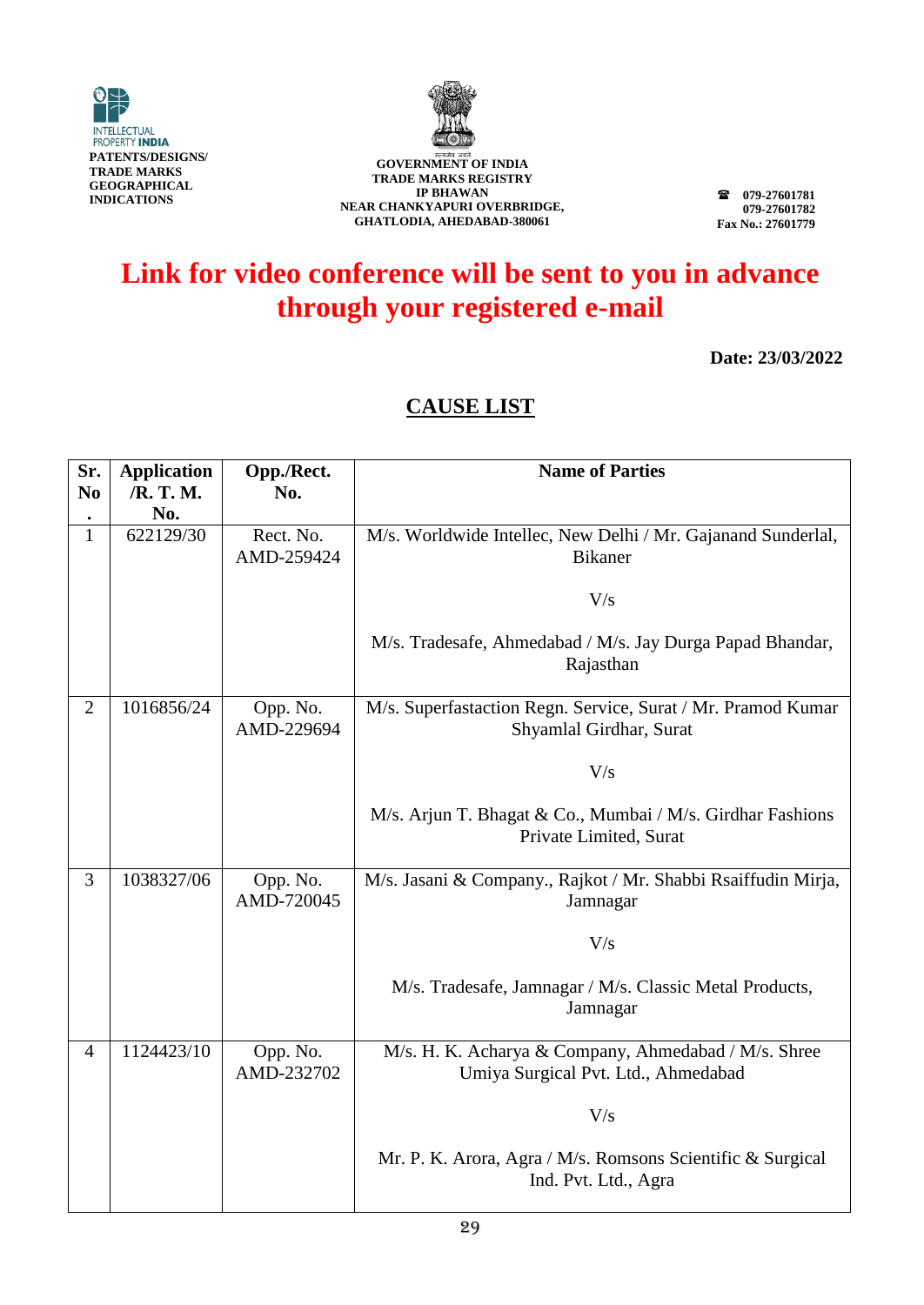| 5 | 1124423/10 | Opp. No.<br>AMD-233632  | M/s. H. K. Acharya & Company, Ahmedabad / M/s. Shree<br>Umiya Surgical Pvt. Ltd., Ahmedabad<br>V/s<br>M/s. Remfry & Sagar, Gurgaon                                                             |
|---|------------|-------------------------|------------------------------------------------------------------------------------------------------------------------------------------------------------------------------------------------|
| 6 | 1328842/31 | Opp. No.<br>AMD-222437  | M/s. Registration S.S. Kendra, Jaipur / M/s. Aarsons Agrotech<br>(P) Ltd., Alwar<br>V/s<br>M/s. Taj Trade Mark Pvt. Ltd., Agra / M/s. Haldhar Seeds &<br>Farms, Uttar Pradesh                  |
| 7 | 1824360/30 | Rect. No.<br>AMD-263554 | M/s. G. D. Bansal & Associates., Jaipur / Mr. Raj Kumar<br>Agarwal S/o. Late. Sh. Chandra Bhan Goyal, Jaipur<br>V/s<br>Mr. Harsh Marwah, Jaipur / Mr. Jugal Kishore Agarwal,<br><b>Bikaner</b> |
| 8 | 2181655/05 | Opp. No.<br>AMD-834262  | M/s. K.C. Patel & Co., Ahmedabad / M/s. R.B. Remedies Pvt.<br>Ltd., Ahmedabad<br>V/s<br>M/s. Wockhardt Limited, Mumbai                                                                         |
| 9 | 2596976/03 | Opp. No.<br>AMD-888486  | M/s. T.C.Patel & Co., Ahmedabad / Mr. Sandipbhai Babubhai<br>Vadadoriya, Surat<br>V/s<br>M/s. Mahtta & Co., Ludhiana / M/s. National Soap Mills,<br>Ludhiana                                   |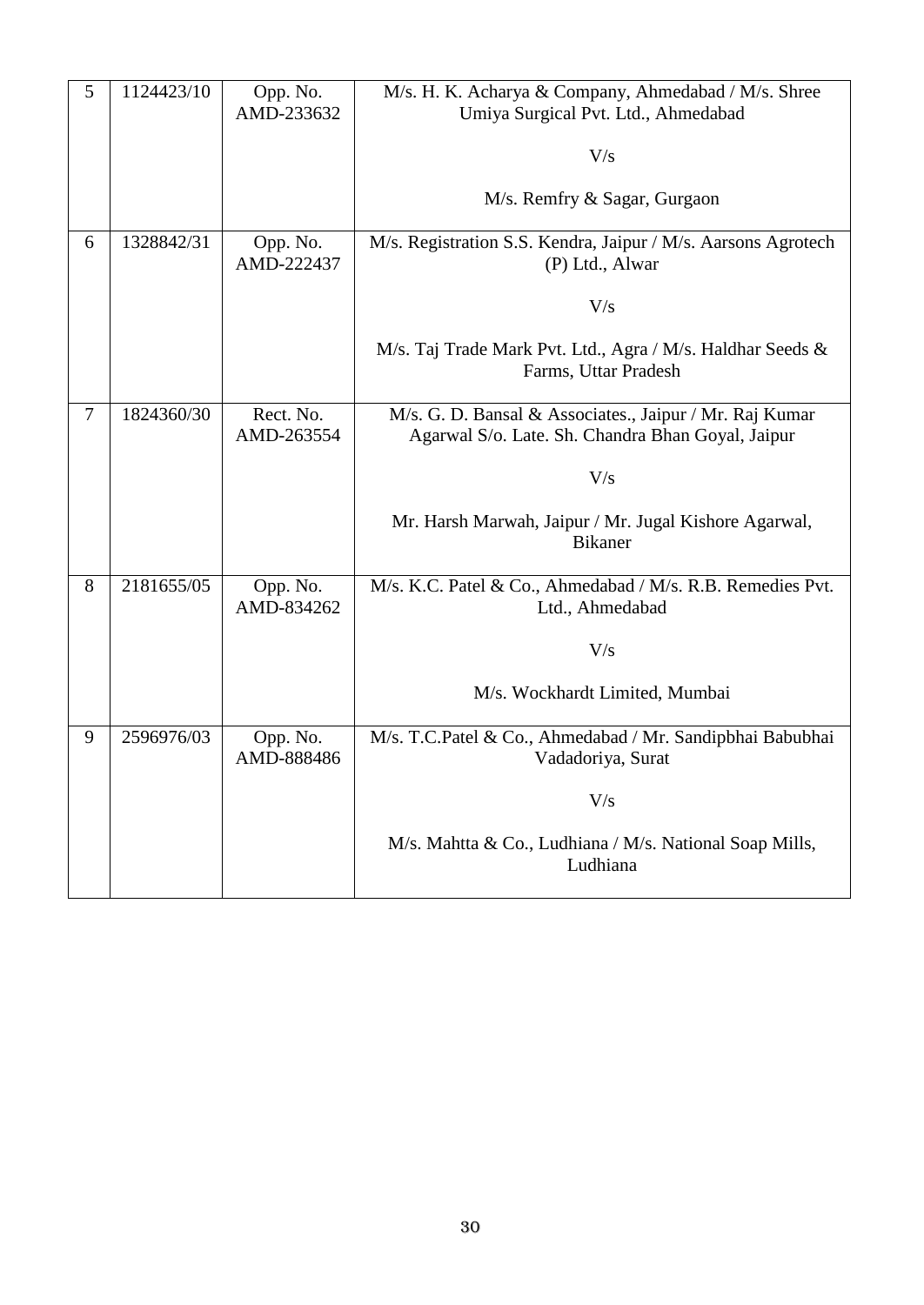



**079-27601781 079-27601782 Fax No.: 27601779**

# **Link for video conference will be sent to you in advance through your registered e-mail**

**Date: 24/03/2022**

| Sr.<br>N <sub>0</sub> | <b>Application</b><br>/R. T. M. | Opp./Rect.<br>No.       | <b>Name of Parties</b>                                                                                         |
|-----------------------|---------------------------------|-------------------------|----------------------------------------------------------------------------------------------------------------|
| $\bullet$             | No.                             |                         |                                                                                                                |
| $\mathbf 1$           | 2440930/34                      | Opp. No.<br>AMD-931471  | M/s. Bansal & Company, Delhi / Ms. Rukhsar Ahmad,<br>Rajasthan                                                 |
|                       |                                 |                         | V/s                                                                                                            |
|                       |                                 |                         | M/s. ANM Global INC, New Delhi / M/s. Dharampal<br>Premchand Limited, Delhi                                    |
| $\overline{2}$        | 2540339/38                      | Opp. No.<br>AMD-836528  | Mr. Prateek Kasliwal, Jaipur / M/s. Zari Silk (India) Pvt. Ltd.,<br>Jaipur                                     |
|                       |                                 |                         | V/s                                                                                                            |
|                       |                                 |                         | M/s. Madamser & Co., New Delhi / Zari, Chennai                                                                 |
| 3                     | 2559157/29                      | Opp. No.<br>AMD-822381  | M/s. Nanavathi Associates, Ahmedabad / M/s. Kaira District<br>Co-Operative Milk Producers Union Limited, Anand |
|                       |                                 |                         | V/s                                                                                                            |
|                       |                                 |                         | M/s. J.T. Trivedi & Associates, Ahmedabad / M/s. Amrut<br>International, Ahmedabad                             |
| $\overline{4}$        | 2567423/05                      | Rect. No.<br>AMD-263605 | M/s. G. D. Bansal & Associates, Jaipur / M/s. Brown And<br>Black Bio Pvt. Ltd., Jaipur                         |
|                       |                                 |                         | V/s                                                                                                            |
|                       |                                 |                         | Advocates Puri & Puri, Delhi / M/s. Bullford World Ltd., Jaipur                                                |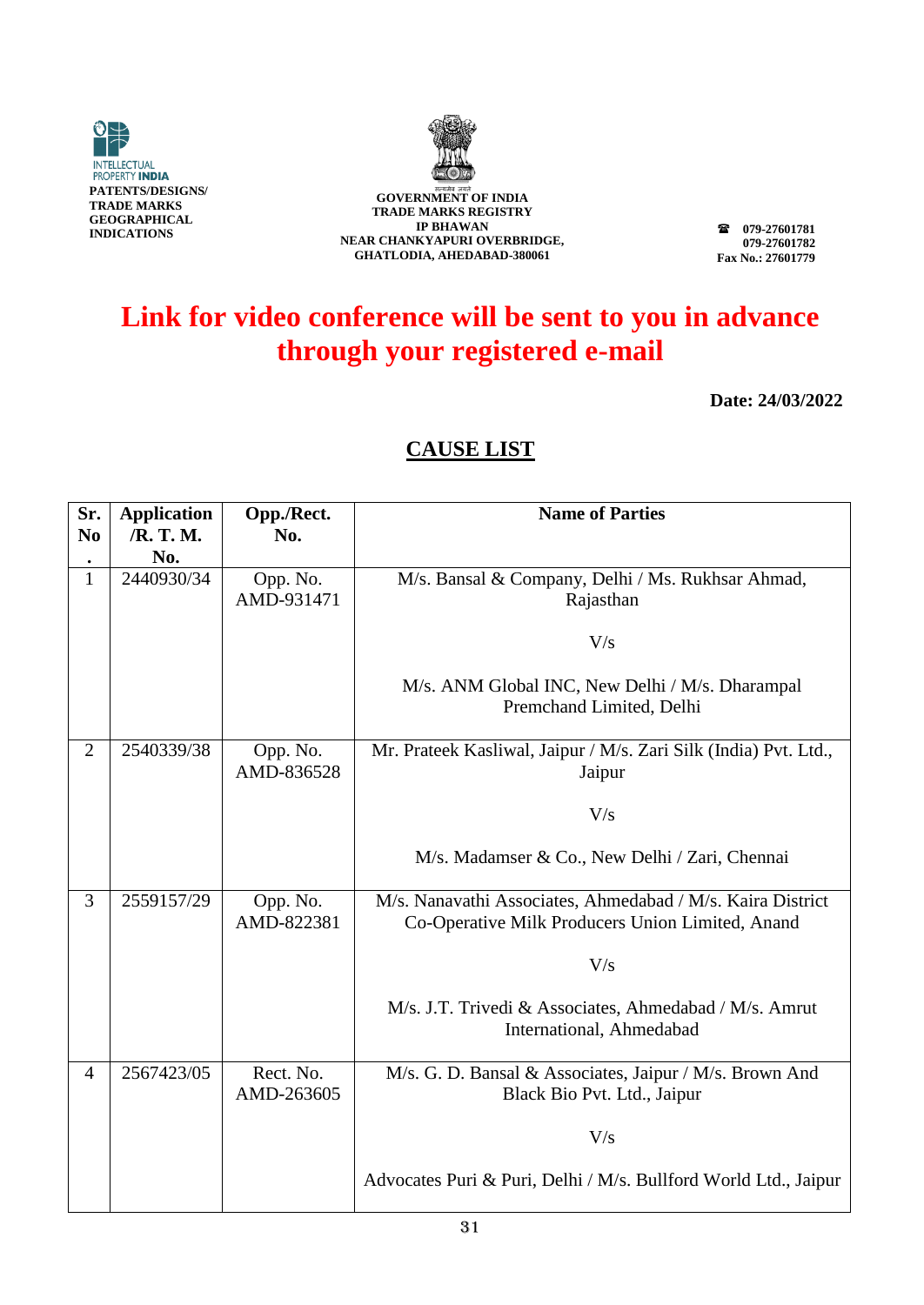| 5  | 2584397/05 | Opp. No.<br>AMD-902961 | M/s. G. D. Bansal & Associates, Jaipur / Mr. Mahesh Gupta<br>S/o. Late. Sh. Rurmal Gupta, Jaipur |
|----|------------|------------------------|--------------------------------------------------------------------------------------------------|
|    |            |                        |                                                                                                  |
|    |            |                        | V/s                                                                                              |
|    |            |                        | M/s. Vishesh And Associates, Mumbai / M/s. Bharat Serums &<br>Vaccines Limited, Mumbai           |
| 6  | 2632477/05 | Opp. No.<br>AMD-876232 | M/s. B. D. Shukla & Company, Ahmedabad / Mr. Shri Samir<br>Dilipkumar Shah, Ahmedabad            |
|    |            |                        | V/s                                                                                              |
|    |            |                        | M/s. Medley Pharmaceuticals Limited, Mumbai                                                      |
| 7  | 2654411/41 | Opp. No.<br>AMD-876518 | M/s. Superfastaction Regn. Service, Surat / Ms. Ritu Sanjeev<br>Narang, Surat                    |
|    |            |                        | V/s                                                                                              |
|    |            |                        | M/s. United Overseas Trade Mark Co., New Delhi / M/s. Emaar<br>MGF Land Limited, New Delhi       |
| 8  | 2669850/05 | Opp. No.<br>AMD-877510 | M/s. Gautam & Company, Jaipur / M/s. Sioux K. Healthcare<br>India Private Limited, Jaipur        |
|    |            |                        | V/s                                                                                              |
|    |            |                        | M/s. Vishesh & Associates, Mumbai / M/s. Alkem Laboratories<br>Ltd., Mumbai                      |
| 9  | 2669850/05 | Opp. No.<br>AMD-878901 | M/s. Gautam & Company, Jaipur / M/s. Sioux K. Healthcare<br>India Private Limited, Jaipur        |
|    |            |                        | V/s                                                                                              |
|    |            |                        | M/s. Chadha And Chadha, New Delhi                                                                |
| 10 | 2669860/01 | Opp. No.<br>AMD-876525 | M/s. Gautam & Company, Jaipur / M/s. Advance Chemech<br>Private Limited, Udaipur                 |
|    |            |                        | V/s                                                                                              |
|    |            |                        | Mr. Chandrakant M Joshi, Mumbai / Shri Manak Chand Jain,<br>Mumbai                               |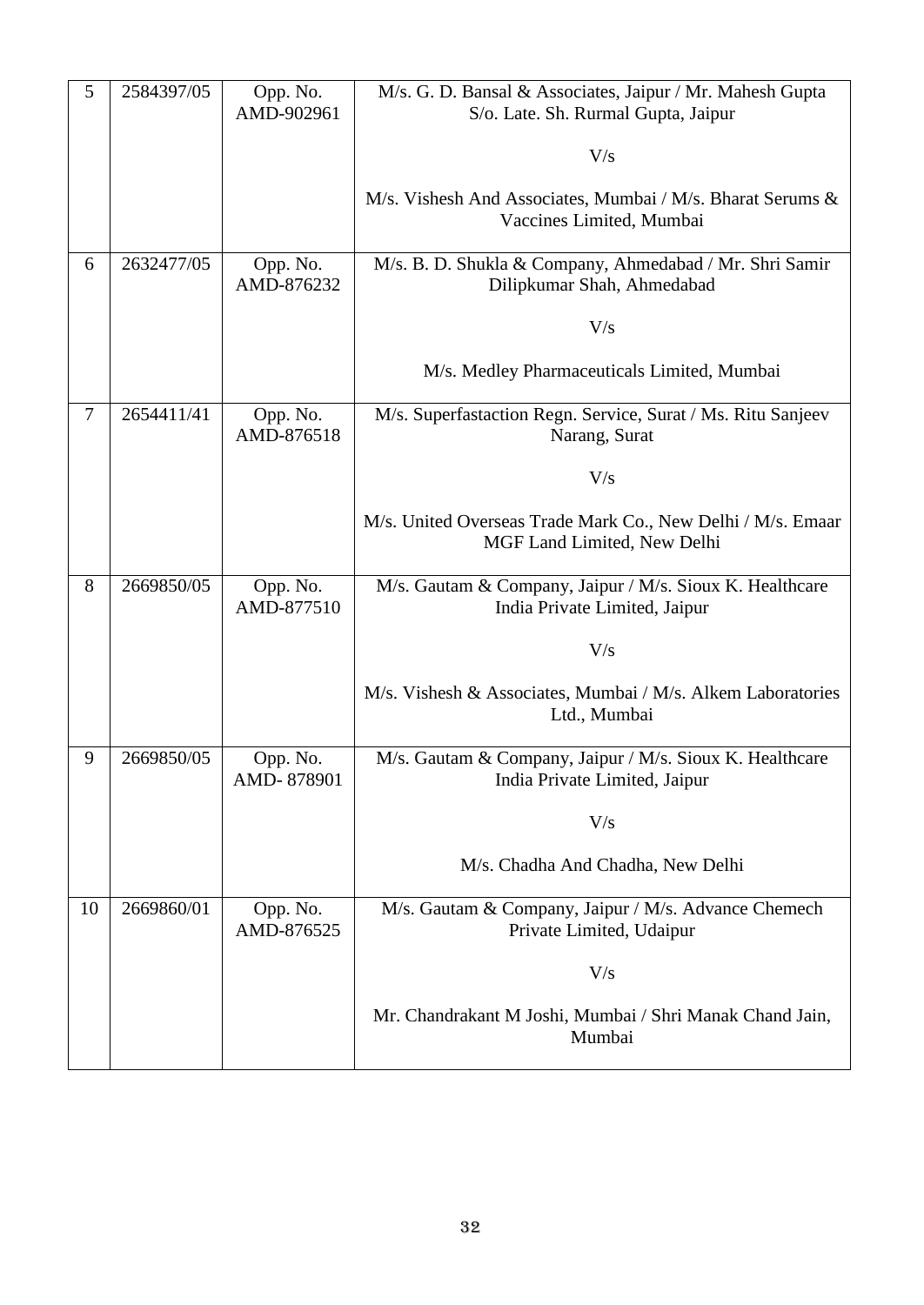| 11 | 3770447/43 | Rect. No.<br>AMD-266281 | Ms. Jayshruti Hariprasadbhai Acharya, Ahmedabad / Mr.<br>Dipenkumar Ashokkumar Raval, Sabarkantha |
|----|------------|-------------------------|---------------------------------------------------------------------------------------------------|
|    |            |                         | V/s                                                                                               |
|    |            |                         | M/s. Y.J. Trivedi & Co, Ahmedabad / M/s. Shree Marutinandan<br>Kathiyawadi Restaurant, Ahmedabad  |
| 12 | 2784527/04 | Rect. No.<br>AMD-264618 | Advocate Rohit Jain, Jaipur / Mr. Anil Goyal, Jaipur                                              |
|    |            |                         | V/s                                                                                               |
|    |            |                         | M/s. Delhi Registration Service, New Delhi / M/s. Micolube<br>India Limited, Haryana              |
| 13 | 2836040/05 | Opp. No.<br>AMD-908495  | M/s. Rishit Bhatt & Co., Ahmedabad / Mr. Ajay Shah,<br>Ahmedabad                                  |
|    |            |                         | V/s                                                                                               |
|    |            |                         | M/s. Vishesh And Associates, Mumbai / M/s. Alkem<br>Laboratories Ltd., Mumbai                     |
| 14 | 2879584/07 | Rect. No.<br>AMD-265204 | M/s. Regal IPR Associates, Rajkot / Mr. Bhagvanjibhai<br>Damjibhai Nasit, Rajkot                  |
|    |            |                         | V/s                                                                                               |
|    |            |                         | M/s. S. Singh & Associates, Delhi / Mr. Sandip Patira, Rajkot                                     |
| 15 | 2889445/08 | Opp. No.<br>AMD-967851  | M/s. K.C. Patel & Co., Ahmedabad / Mr. Paresh D. Sojitra,<br>Surat                                |
|    |            |                         | V/s                                                                                               |
|    |            |                         | M/s. Intellect IPR Consulting, New Delhi / M/s. S L Industries,<br>New Delhi                      |
| 16 | 3007835/35 | Rect. No.<br>AMD-263656 | M/s. Copy Hart, Surat / Mr. Hiteshkumar V. Sardhara, Surat                                        |
|    |            |                         | V/s                                                                                               |
|    |            |                         | Adv. Sanjay Kumar Jain, Haryana / Mr. Sanjeev Juneja,<br>Haryana                                  |
| 17 | 3060200/05 | Opp. No.<br>AMD-856532  | Mr. R. R. Shah & Co., Ahmedabad / M/s. Unison<br>Pharmaceuticals Pvt. Ltd., Ahmedabad             |
|    |            |                         | V/s                                                                                               |
|    |            |                         | M/s. V.A. Associates, Mumbai / M/s. Lupin Limited, Mumbai                                         |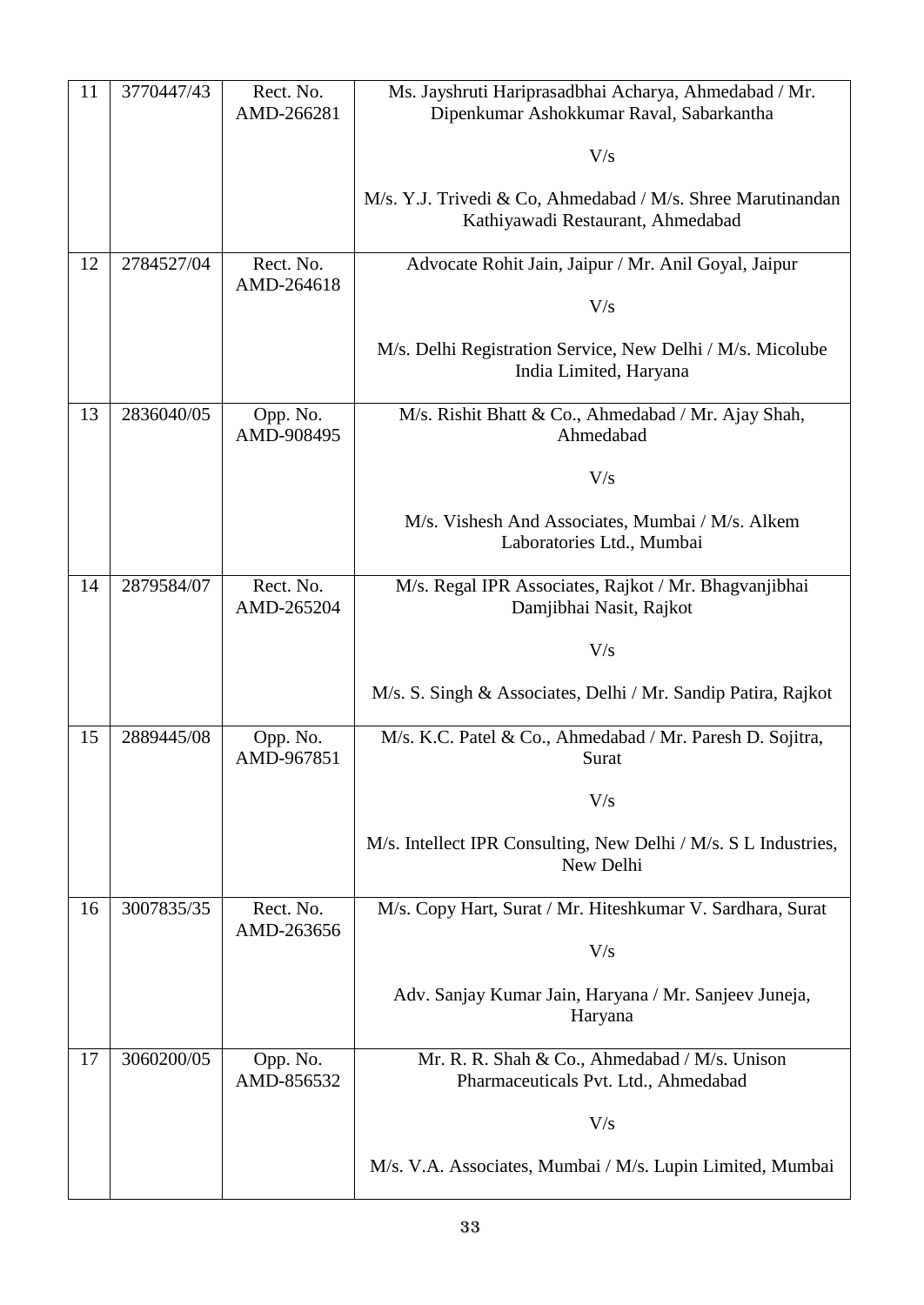| 18 | 3060354/05 | Opp. No.<br>AMD-856116 | M/s. R. R. Shah & Co., Ahmedabad / M/s. Unison                                      |
|----|------------|------------------------|-------------------------------------------------------------------------------------|
|    |            |                        | Pharmaceuticals Pvt. Ltd., Ahmedabad                                                |
|    |            |                        | V/s                                                                                 |
|    |            |                        | M/s. D K Lalwani & Co., New Delhi / M/s. Syntho                                     |
|    |            |                        | Pharmaceuticals Private Limited, Lucknow                                            |
| 19 | 3061229/29 | Opp. No.               | M/s. Delhi Registration Service, New Delhi / M/s. Deepak                            |
|    |            | AMD-969105             | Vegpro Pvt. Ltd., Alwar                                                             |
|    |            |                        | V/s                                                                                 |
|    |            |                        | M/s. Bhansali & Associates, Ahmedabad / M/s. Saurabh<br>Agrotech (P) Ltd., Alwar    |
| 20 | 3062236/05 | Opp. No.               | Mr. Nadar Vennila, Pune / Mr. Mohit Shrawankumar Shah,                              |
|    |            | AMD-984745             | Ahmedabad                                                                           |
|    |            |                        | V/s                                                                                 |
|    |            |                        | M/s. Khaitan & Co., Mumbai / M/s. Lupin Limited, Mumbai                             |
| 21 | 3062402/29 | Opp. No.<br>AMD-969106 | M/s. Delhi Registration Service, New Delhi / M/s. Deepak<br>Vegpro Pvt. Ltd., Alwar |
|    |            |                        | V/s                                                                                 |
|    |            |                        | M/s. Bhansali & Associates, Ahmedabad / M/s. Saurabh<br>Agrotech (P) Ltd., Alwar    |
| 22 | 3079112/20 | Opp. No.<br>AMD-956158 | M/s. M.N. Shah & Co., Ahmedabad / Mr. Atulbhai V Hirani,<br>Surat                   |
|    |            |                        | V/s                                                                                 |
|    |            |                        | Mr. Shrihar Tripathi, New Delhi / M/s. Vectus Industries<br>Limited, Uttar Pradesh  |
| 23 | 3119381/31 | Opp. No.<br>AMD-972792 | Mr. Ashok Kumar Sharma, Jaipur / M/s. Jhanginiya Hybrid<br>Seeds Pvt. Ltd., Jaipur  |
|    |            |                        | V/s                                                                                 |
|    |            |                        | M/s. Mohan Associates, Chennai / M/s. Nuziveedu Seeds<br>Limited, Secunderabad      |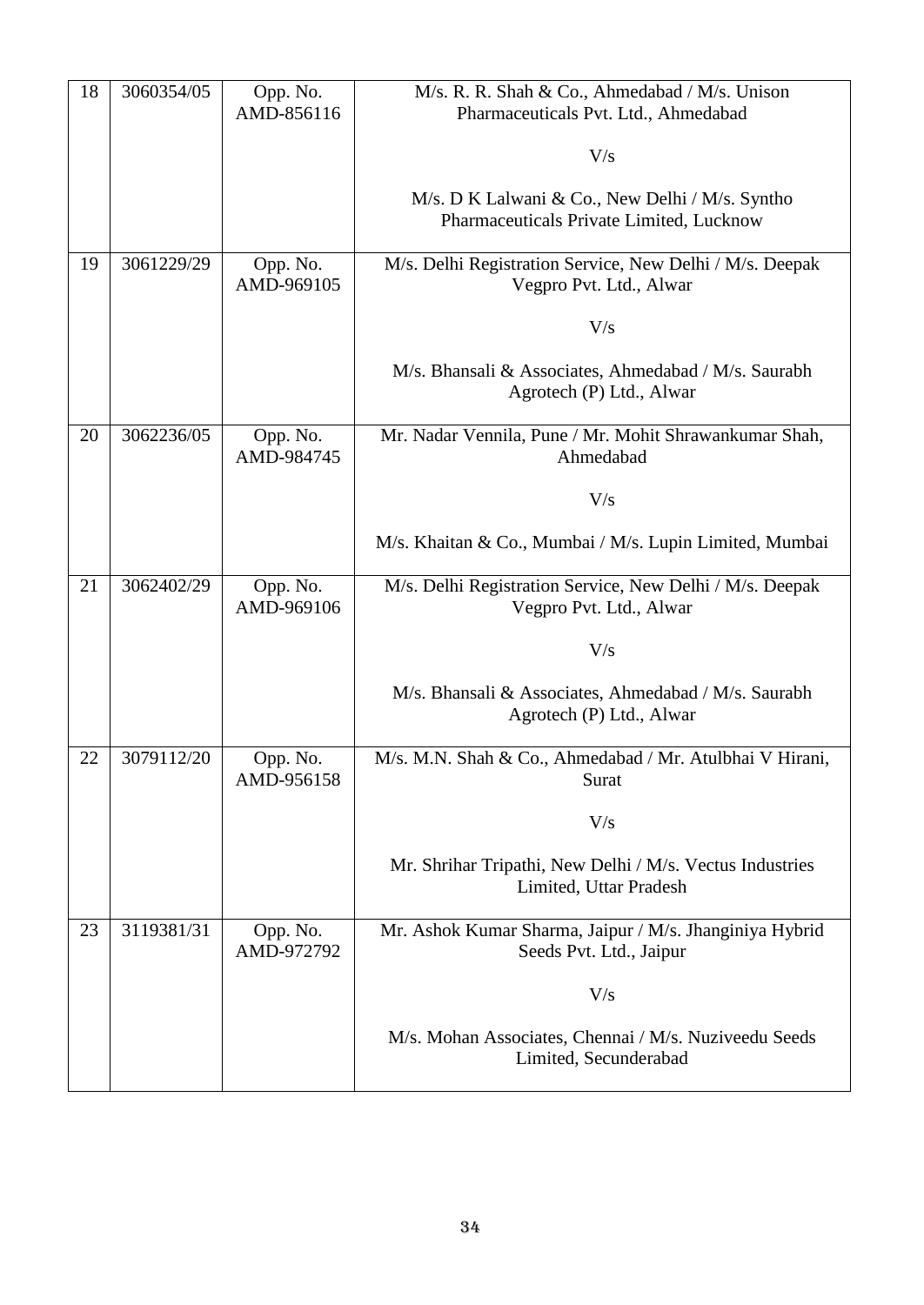| 24 | 3119382/31 | Opp. No.<br>AMD-975803  | Mr. Ashok Kumar Sharma, Jaipur / Mr. Jhanginiya Hybrid<br>Seeds Pvt. Ltd., Jaipur         |
|----|------------|-------------------------|-------------------------------------------------------------------------------------------|
|    |            |                         | V/s                                                                                       |
|    |            |                         |                                                                                           |
|    |            |                         | M/s. S.S. Rana & Co., New Delhi                                                           |
| 25 | 3353042/11 | Opp. No.<br>AMD-1003753 | M/s. T.C. Patel & Co., Ahmedabad / Mr. Sajan T. Tilva, Rajkot                             |
|    |            |                         | V/s                                                                                       |
|    |            |                         | Mr. Shrihar Tripathi, New Delhi / M/s. Vectus Industries<br>Limited, Uttar Pradesh        |
| 26 | 3423787/05 | Opp. No.<br>AMD-1000329 | M/s. B. D. Shukla & Company, Ahmedabad / M/s. Divine<br>Savior Private Limited, Ahmedabad |
|    |            |                         | V/s                                                                                       |
|    |            |                         | M/s. Buddha Pal & Associates, Delhi / M/s. Bestochem<br>Formulations (I) Ltd., Delhi      |
| 27 | 3466923/20 | Opp. No.<br>AMD-926400  | Advocate Vipul J. Hindocha, Bhavnagar / Mr. Vikramkumar<br>Dhirajlal Patel, Bhavnagar     |
|    |            |                         | V/s                                                                                       |
|    |            |                         | M/s. Y. J. Trivedi & Co., Ahmedabad / M/s. Sintex Industries<br>Ltd., Kalol               |
| 28 | 3480733/03 | Opp. No.<br>AMD-926776  | M/s. T.C. Patel & Co., Ahmedabad / Mr. Janakbhai Babubhai<br>Barvaliya, Surat             |
|    |            |                         | V/s                                                                                       |
|    |            |                         | M/s. Daswani & Daswani, New Delhi / M/s. Vaishal Allied<br>Industries, Hyderabad          |
| 29 | 3532209/05 | Opp. No.<br>AMD-924439  | M/s. Superfastaction Regn. Service, Surat / M/s. CTX<br>Lifesciences Pvt. Ltd., Surat     |
|    |            |                         | V/s                                                                                       |
|    |            |                         | Mr. Umesh Ghansham Parulkar, Mumbai / M/s. Geno<br>Pharmaceuticals Private Limited, Goa   |
| 30 | 3532672/06 | Opp. No.<br>AMD-903532  | M/s. Tradetend Consultants Pvt. Ltd., Rajkot / M/s. Shree Hari<br>Hardware, Rajkot        |
|    |            |                         | V/s                                                                                       |
|    |            |                         | M/s. Techno Steel Industries, Rajkot                                                      |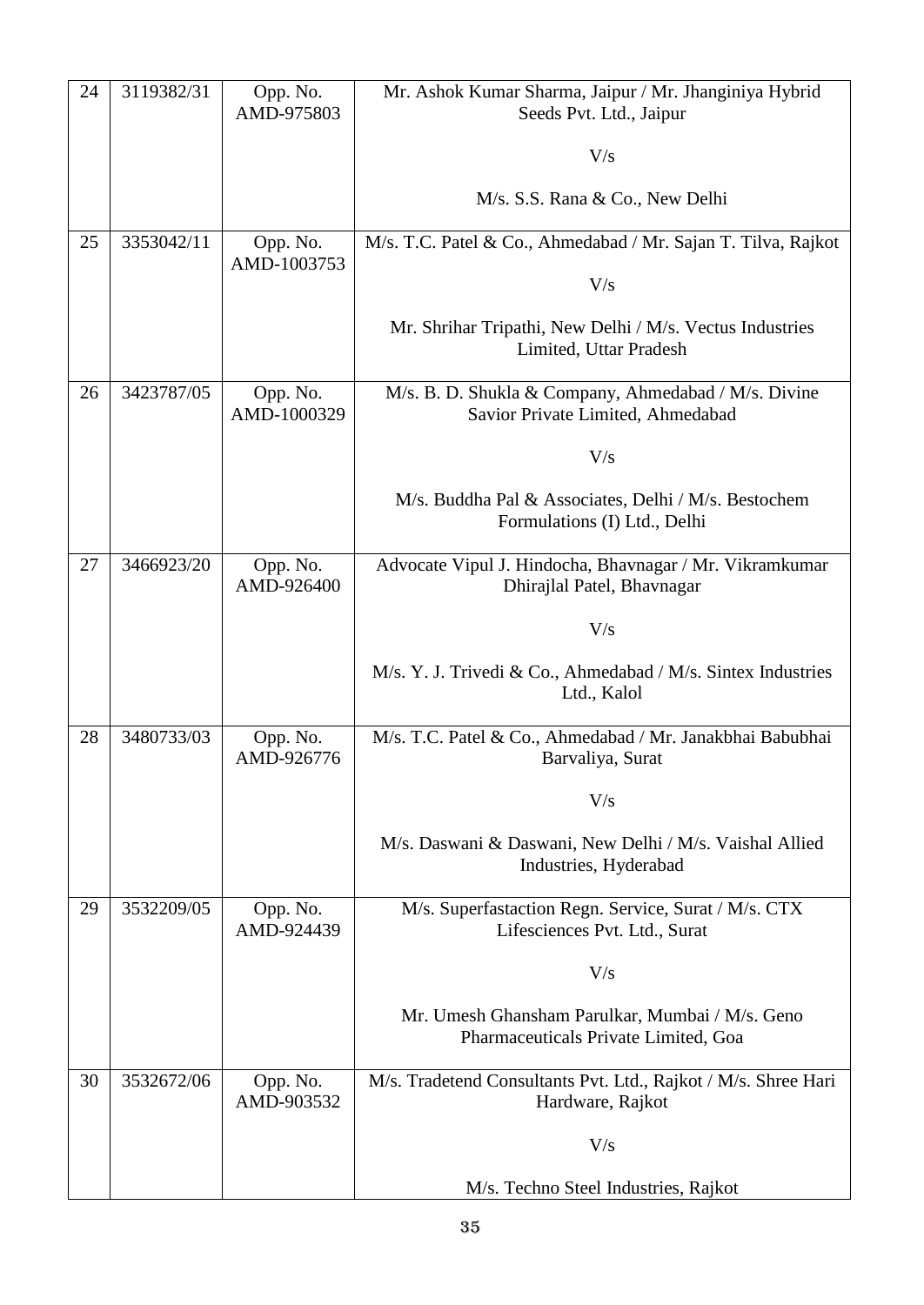| 31 | 3536680/32 | Opp. No.<br>AMD-988609  | Ms. Chetanaben Langa, Ahmedabad / M/s. Sakar Leisure<br>Limited, Vadodara                          |
|----|------------|-------------------------|----------------------------------------------------------------------------------------------------|
|    |            |                         | V/s                                                                                                |
|    |            |                         |                                                                                                    |
|    |            |                         | M/s. Mars Trade Marks Co., Delhi / Ms. Jee Beverages, Delhi                                        |
| 32 | 3542243/30 | Rect. No.<br>AMD-264336 | M/s. H K Acharya And Company, Ahmedabad / M/s. JRJ<br>Foods Private Limited, Gandhinagar           |
|    |            |                         | V/s                                                                                                |
|    |            |                         | M/s. G.S. Rijhwani & Co., Mumbai / M/s. J. P. Foods, Navsari                                       |
| 33 | 3542244/30 | Rect. No.<br>AMD-264364 | M/s. H K Acharya And Company, Ahmedabad / M/s. JRJ<br>Foods Private Limited, Gandhinagar           |
|    |            |                         | V/s                                                                                                |
|    |            |                         | M/s. G.S. Rijhwani & Co., Mumbai / M/s. J. P. Foods, Navsari                                       |
| 34 | 3650633/11 | Opp. No.<br>AMD-925923  | Mr. Dhruvalkumar D. Baladha, Rajkot / Mr. Dineshbhai<br>Kalubhai Hadiya, Amreli                    |
|    |            |                         | V/s                                                                                                |
|    |            |                         | Advocate Sunil Kumar, Delhi / Mr. Umesh Latta, Delhi                                               |
| 35 | 3650758/29 | Opp. No.<br>AMD-921576  | M/s. Navdeep & Associates, Ahmedabad / M/s. Elegance Food<br>Processing And Impex Pvt. Ltd. Halvad |
|    |            |                         | V/s                                                                                                |
|    |            |                         | M/s. South India Traders, Bangalore                                                                |
| 36 | 3702814/06 | Opp. No.<br>AMD-936464  | Advocate Smita I. Parmar, Ahmedabad / Mr. Rajeshbhai<br>Dayabhai Khunt, Ahmedabad                  |
|    |            |                         | V/s                                                                                                |
|    |            |                         | M/s. Anand & Anand, New Delhi                                                                      |
| 37 | 3711331/32 | Opp. No.<br>AMD-934537  | Mr. Abbas Mohsin Hajoori, Surat                                                                    |
|    |            |                         | V/s                                                                                                |
|    |            |                         | M/s. Gautam & Company, Mumbai / M/s. Xotik Frujus Pvt.<br>Ltd., Mumbai                             |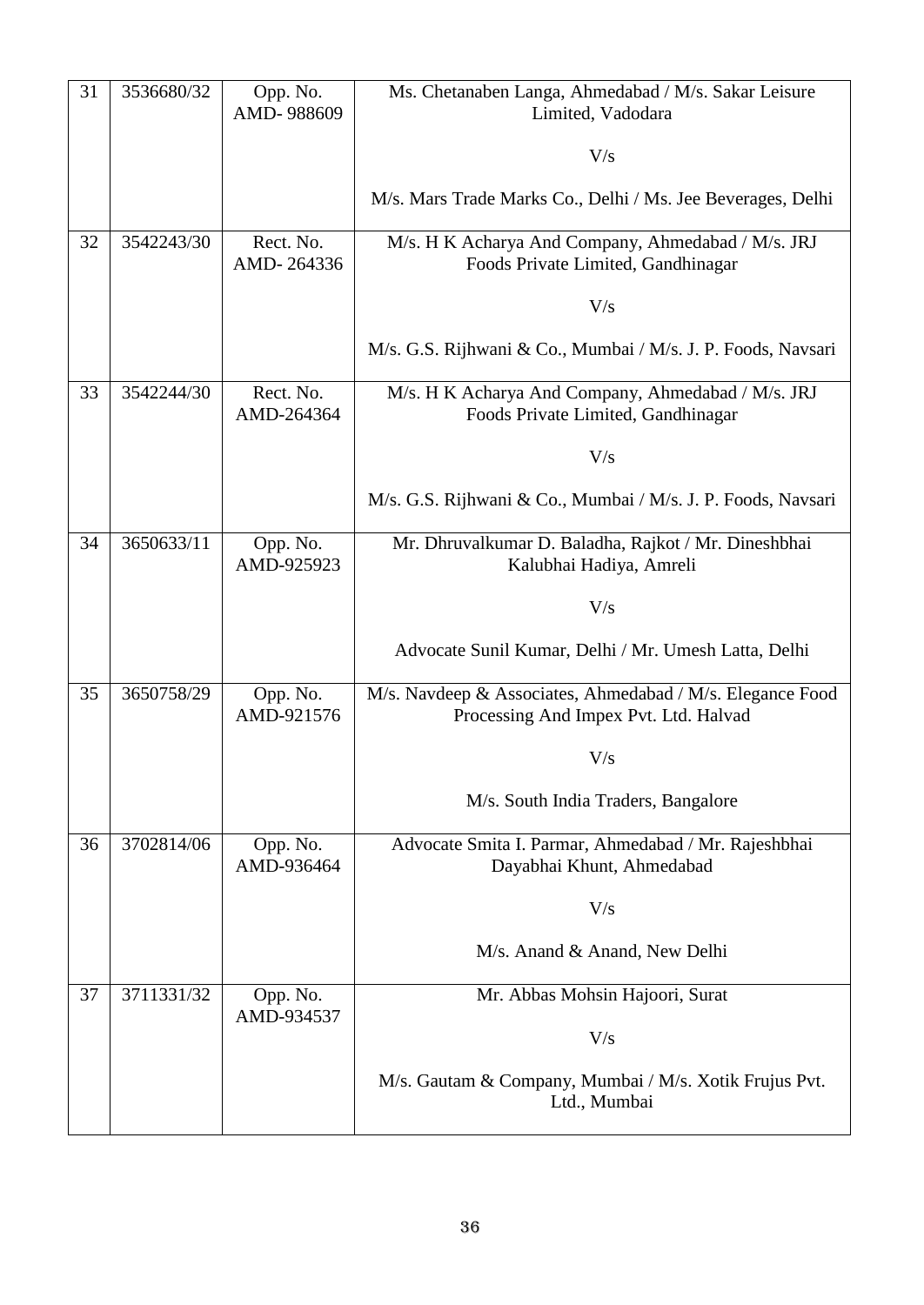| 38 | 3721280/43 | Opp. No.<br>AMD-937063 | Ms. Jayshruti Hariprasadbhai Acharya, Ahmedabad / Mr.<br>Dipenkumar Ashokkumar Raval, Sabarkantha                                    |
|----|------------|------------------------|--------------------------------------------------------------------------------------------------------------------------------------|
|    |            |                        | V/s                                                                                                                                  |
|    |            |                        | M/s. Y. J. Trivedi & Co., Ahmedabad / M/s. Shree<br>Marutinandan Kathiyawadi Restaurant, Ahmedabad                                   |
| 39 | 3721647/30 | Opp. No.<br>AMD-937103 | M/s. G. D. Bansal & Associates., Jaipur / Mr. Ishwar Thawrani<br>S/o. Sh. Girdhari Lal Thawrani, Jaipur                              |
|    |            |                        | V/s                                                                                                                                  |
|    |            |                        | M/s. Anand And Anand, New Delhi / M/s. Hero Investcorp<br>Private Limited, New Delhi                                                 |
| 40 | 3744474/09 | Opp. No.<br>AMD-957825 | Advocate Gaurav Soni, Ahmedabad / M/s Tarang Technology<br>Through Mr. Jay Kumar Amarnani And Mr. Lakshman Singh<br>Baghela, Jodhpur |
|    |            |                        | V/s                                                                                                                                  |
|    |            |                        | M/s. Puthran & Associates, Chennai / M/s. K.G. Denim<br>Limited, Coimbatore                                                          |
| 41 | 3792157/18 | Opp. No.<br>AMD-951893 | M/s D. C. Dani & Associates, Ahmedabad / M/s. La Renon<br>Healthcare Pvt. Ltd., Ahmedabad                                            |
|    |            |                        | V/s                                                                                                                                  |
|    |            |                        | Mr. P. K. Arora, Agra / Mr. Irshad Ahmad, Uttar Pradesh                                                                              |
| 42 | 3803890/30 | Opp. No.<br>AMD-953522 | M/s. Mehsana Dairy And Food Products Limited, Mehsana                                                                                |
|    |            |                        | V/s                                                                                                                                  |
|    |            |                        | Remfry & Sagar, New Delhi                                                                                                            |
| 43 | 4018946/35 | Opp. No.<br>AMD-993710 | M/s. Nagpal & Associates, New Delhi / Mr. Ankur Narang,<br>Surat                                                                     |
|    |            |                        | V/s                                                                                                                                  |
|    |            |                        | M/s. Madamser & Co, New Delhi / M/s. Toyo Springs Ltd,<br>Haryana                                                                    |
| 44 | 4020787/05 | Opp. No.<br>AMD-985522 | Ms. Dhara Patel, Ahmedabad / M/s. Luzon Healthcare LLP,<br>Morbi                                                                     |
|    |            |                        | V/s                                                                                                                                  |
|    |            |                        | M/s. Aditya & Associates, Mumbai / M/s. Emcure<br>Pharmaceuticals Limited, Pune                                                      |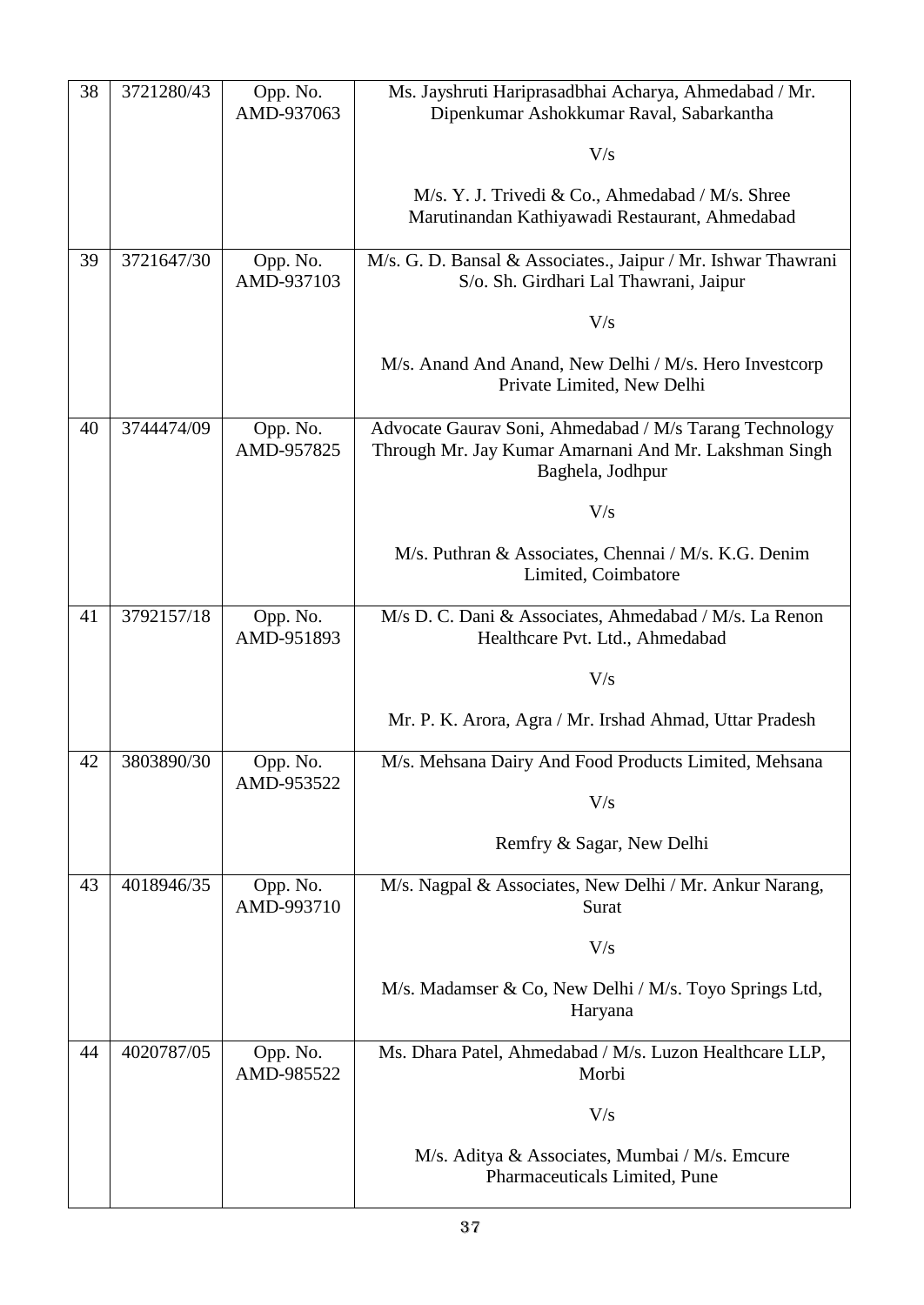| 45 | 4021349/03 | Opp. No.<br>AMD-985737  | Mr. Jigneshkumar Kantilal Dudhat, Ahmedabad / M/s.<br>Hapitizer Private Limited, Ahmedabad          |
|----|------------|-------------------------|-----------------------------------------------------------------------------------------------------|
|    |            |                         | V/s                                                                                                 |
|    |            |                         | M/s. Sushant M. Singh & Associates, New Delhi / M/s. SFP<br>Sons (India) Pvt. Ltd., Chennai         |
| 46 | 4022144/19 | Opp. No.<br>AMD-984805  | M/s. P.C. Trade Mark, Noida / Mr. Naveen Meena, Jaipur                                              |
|    |            |                         | V/s                                                                                                 |
|    |            |                         | M/s. S. Majumdar & Co., Kolkata / M/s. Kitply Industries Ltd.,<br>Kolkata                           |
| 47 | 4032756/30 | Opp. No.<br>AMD-986007  | M/s. Shreyas Shah, Vadodara / M/s. Indo Overseas Trade Mark<br>Co., Ahmedabad                       |
|    |            |                         | V/s                                                                                                 |
|    |            |                         | M/s. Urmin Products Private Limited, Ahmedabad                                                      |
| 48 | 4045887/25 | Rect. No.<br>AMD-266450 | Mr. Rakeshkumar Maganbhai Vekariya, Surat / Milan<br>Babubhai Vaghasiya (Trading As Epsilon), Surat |
|    |            |                         | V/s                                                                                                 |
|    |            |                         | Advocate Kashyap P. Khandagale, Surat / M/s. Epsilon<br>Digitech LLP, Surat                         |
| 49 | 4077760/09 | Opp. No.<br>AMD-994341  | Mr. Vanchinathan, Chennai / Mr. Dhaval, Surat                                                       |
|    |            |                         | V/s                                                                                                 |
|    |            |                         | M/s. Cantwell & Co., Chennai                                                                        |
| 50 | 4167156/30 | Opp. No.<br>AMD-995587  | Mr. Atul Kumar Sahuwala, Sri Ganganagar / Ms. Renu<br>Agarwal W/o Shravan Kumar, Sri Ganganagar     |
|    |            |                         | V/s                                                                                                 |
|    |            |                         | M/s. Sharma & Associates, Ludhiana / M/s. Tarsem Chand<br>Gupta, Ludhiana                           |
| 51 | 2714618/24 | Opp. No.                | M/s. AP Associates Indore / Mr. Gopal D. Akbari, Surat                                              |
|    |            | AMD-894873              | V/s                                                                                                 |
|    |            |                         | M/s. Makhija & Associates, Thane / Janardan Kurade, Prasad J.<br>Kurade, Rukhmini J. Kurade, Pune   |